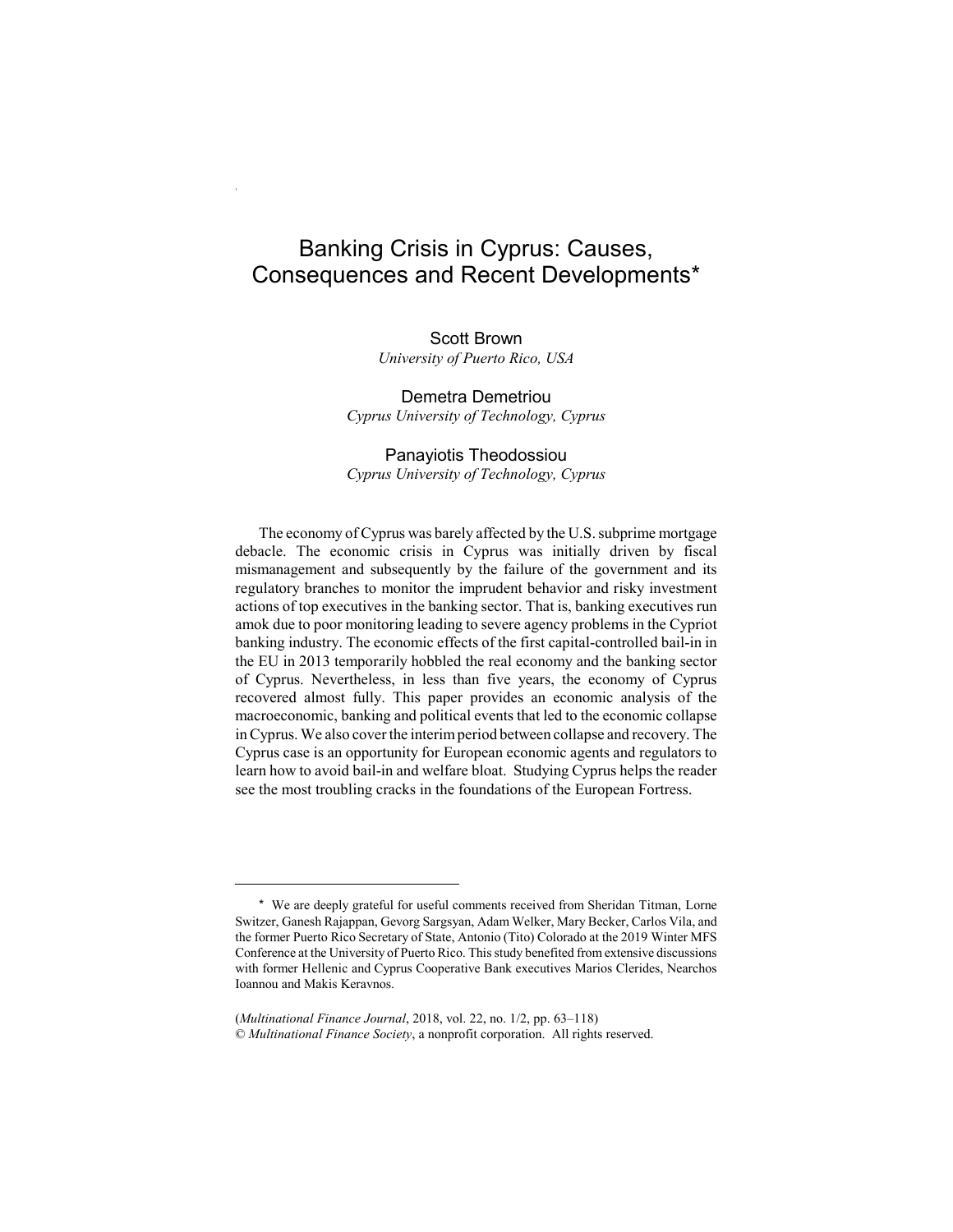#### 64 **Multinational Finance Journal**

#### **I. Introduction**

The global economy was operating in an environment of optimism until 2007. The prospect of a major economic crisis like the one experienced in the 1930s was considered a far-fetched premise. The globalization of financial and product markets, the impressive economic performance of Asian countries and the collapse of the Soviet Union fueled the fantasy that global economic growth and prosperity would perpetuate. Irrational exuberance was even greater in the financial sector. In the mid-1980s, the financial sector became a driving force behind global economic growth. Financial sector managers overstepped intermediary roles as uncontrollable growth followed. Exceptionally high risks taken by the financial sector were not adequately assessed by regulators, managers or investors. Regulation by national governments and international organizations was limited or absent. Between 2002-07, the stock market had the highest average economic growth over the last forty years. The size of global production in 2007 reached 55.6 trillion dollars. Compared to that of 2000, the global output in real terms increased by 23.9%. Specifically, 25.3% of the global production originated in the USA, 29.9% in the then 27 countries of the European Union, 7.8% in Japan and 13.1% in the emerging markets of Brazil, Russia, India and China (BRIC).

The global financial crisis in 2007 was triggered by the collapse of the United States sub-prime mortgage market. These low-rated loans were bundled with investment grade mortgages in structured financial products known as mortgage back securities (MBS). This financial fool's gold was then sold to investment, pension and mutual funds worldwide. These MBS products received high ratings despite concealing a sub-prime moral hazard because credit agencies wanted to maintain marketing goodwill with client investment banks - another agency problem in the USA financial sector that slammed the world.

Many Cypriot analysts recognized the risks but were unable to accept that a collapse was imminent assuming that the US authorities would not allow a default. United States authorities allowed investment Bank Lehman Brothers to default at the outbreak of the crisis in September of 2008 to contain the moral hazard from the MBS market. American International Group (AIG) teetered on the brink of bankruptcy forcing the United States federal government to inject around 700 billion dollars to rescue both AIG and the American banking sector. A tidal wave of bank defaults hit several developed economies in the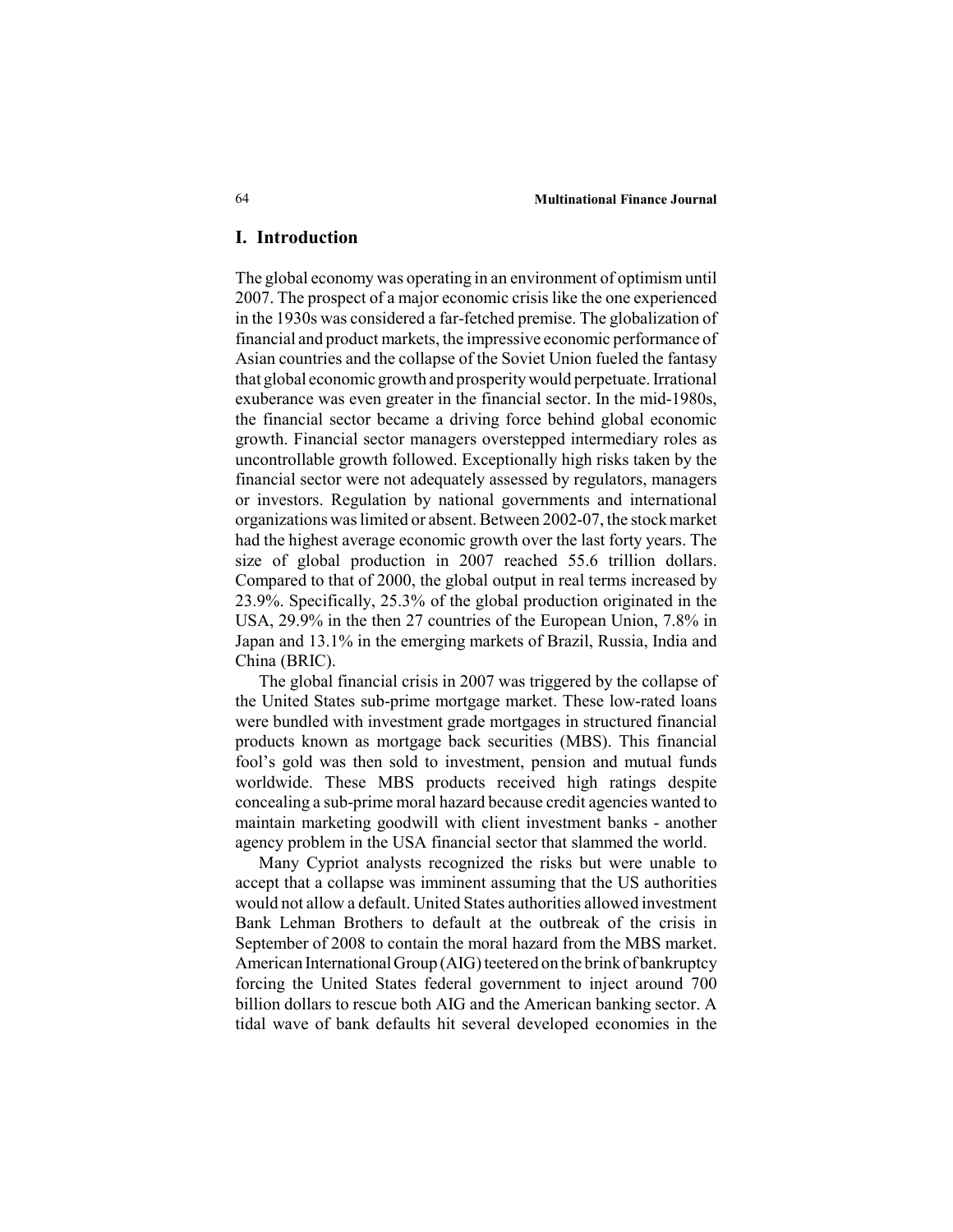European Union (EU) in the wake of the bankruptcy of Lehman Brothers. The crisis became acute as global liquidity dwindled while incomes and production tanked. Unemployment soared to alarming levels, revenue dropped, financial deficits increased, and public debt bulged in many countries of the EU.

The economy of Cyprus was not affected significantly by the MBS driven international financial crisis. None of the Cypriot banks had invested in MBS. Between 2007 and 2011, when many EU members had near zero or negative growth, the Cypriot Gross Domestic Product (GDP) grew at an average annual rate of 3%. The events that led to the economic and financial crisis in Cyprus, analyzed fully in this article, were quite different from those of other countries. The economic crisis in Cyprus was initially driven by fiscal mismanagement and subsequently by the failure of the government and its regulatory branches to monitor the imprudent behavior of top managers in the banking sector.

The Cypriot fiscal-banking crisis that started in 2009 peaked in March of 2013. Cyprus became the fifth EU member state to request financial assistance from the European Commission (EC), the European Central Bank (ECB) and the International Monetary Fund (IMF), known collectively as the Troika. Because of the assistance, the most severe banking remediation measures (*Memorandum of Understanding* or *MoU*) in the history of the European Union were forced on Cyprus by Troika.

The economic effects of the first capital-controlled bail-in crippled the economy and severely damaged the banking sector of Cyprus. A large segment of the Cypriot banking sector and the real economy vanished. The impact on household income, business income and employment, was devastating. Between 2011 and 2015, the Cypriot GDP declined by 10.1%, unemployment increased by 84.8% and full-time employment declined by 13.6%.

Understanding why Cyprus became the guinea pig for locally toxic EU financial policy requires an exploration of the political-economic interplay within the pan-European banking system in terms of legal structure and country size. Researchers and planners receive specific tools that help guide normative theory and positive economic reform. Most importantly this article is intended to help the populations of other countries around the world avoid the debacle we describe herein.

Specific attention is given to the Cypriot banking system and the impact of the 'haircut' on the financial sector as well as how this has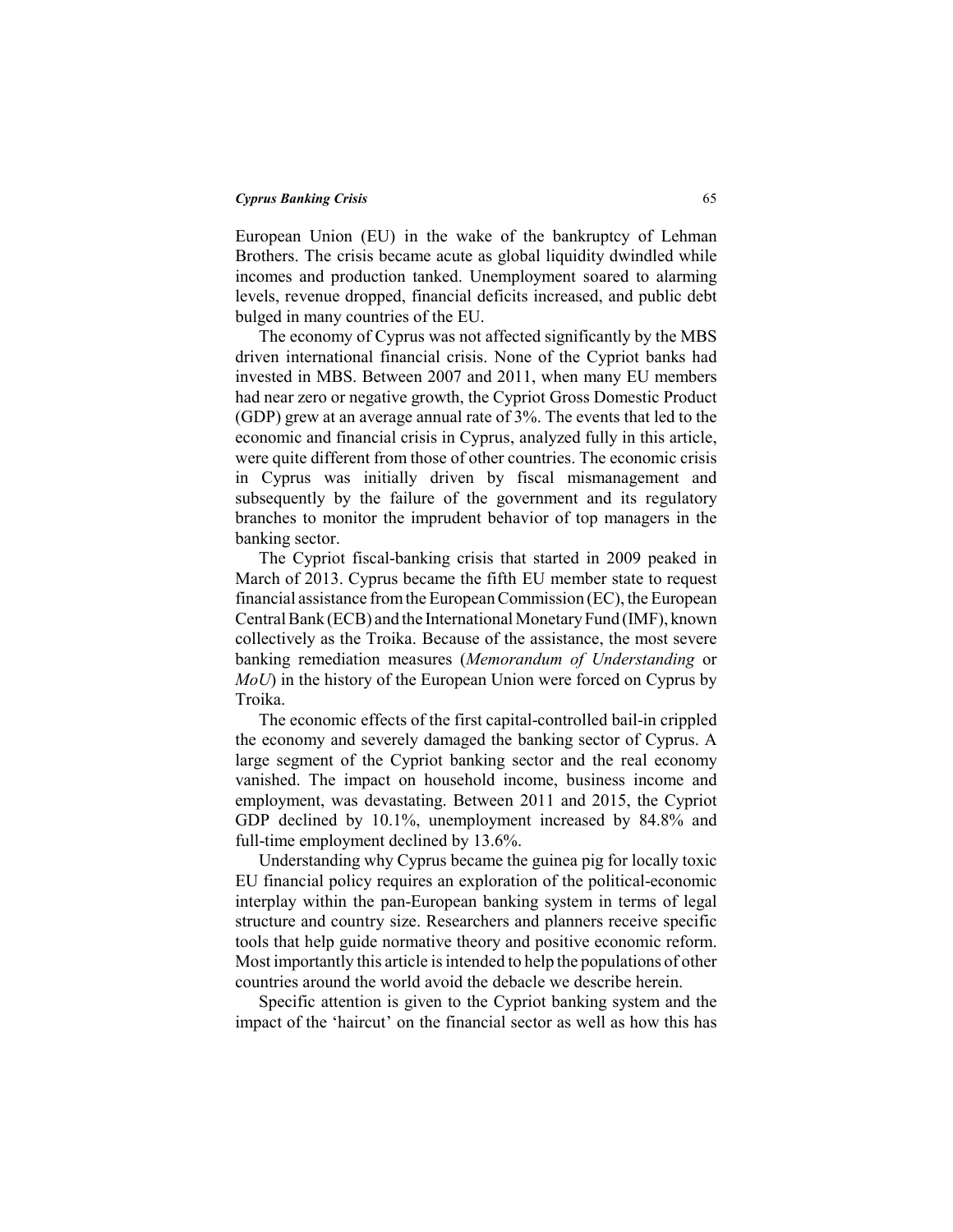ultimately hampered the island economy in general. We explain how Cyprus made considerable efforts in terms of the changes it had to implement under the *MoU* program. These efforts were evident by credit rating upgrades and the subsequent economic recovery of Cyprus. Although the outlook is positive today, Cyprus yet faces many challenges. Important lessons in this analysis and case study offer insights to planners to avoid grave errors from bail-in programs in the European Union down the road. Finally, we show that the key to macroeconomic and financial stability is in building economic competitiveness through healthy capital expenditures in Cyprus.

This article is organized as follows, Section II provides a socioeconomic and political history of Cyprus. Section III analyses the main macroeconomic variables and events before and after the economic and financial crisis of 2013. Section IV provides an overview of the structure of the Cypriot banking system, the main reasons of the banking crisis, and analyzes stress on Cypriot banks and the economy. Section V provides an economic analysis of the partial sales of assets of the Cyprus Cooperative bank to *Hellenic Bank* and the macroeconomic consequences of the sale. Section VI analyses the structure of public debt. Section VII discusses stimulus measures for economic growth. Section VIII presents a summary and concludes.

# **II. Socioeconomic and Political History**

The population of Cyprus is 1,194,260 citizens. About 20% are Turkish Cypriots living mainly in the Turkish occupied area of Cyprus.<sup>1</sup> Cyprus represents about 0.23% of the 512,600,000 population of the twenty-eight-member countries of the European Union (EU). Cyprus along with Malta and Luxemburg are the smallest EU members. Its strategic location in the east Mediterranean Sea resulted in foreign occupation at different periods by the Mesopotamian Assyrians, Egyptians, Romans, Persians, Umayyad and Rashidun Caliphates, the French House of Lusignan, Venetians, and Knights Templar. The Ottoman Empire conquest of Cyprus in 1571 purged Catholicism giving rise to the *Greek Orthodox Church of Cyprus* as an autocephalous religion (Hatzimihail, 2013).

<sup>1.</sup> The ancient Turkish Cypriot culture is strongly identified with that of Greek Cypriots.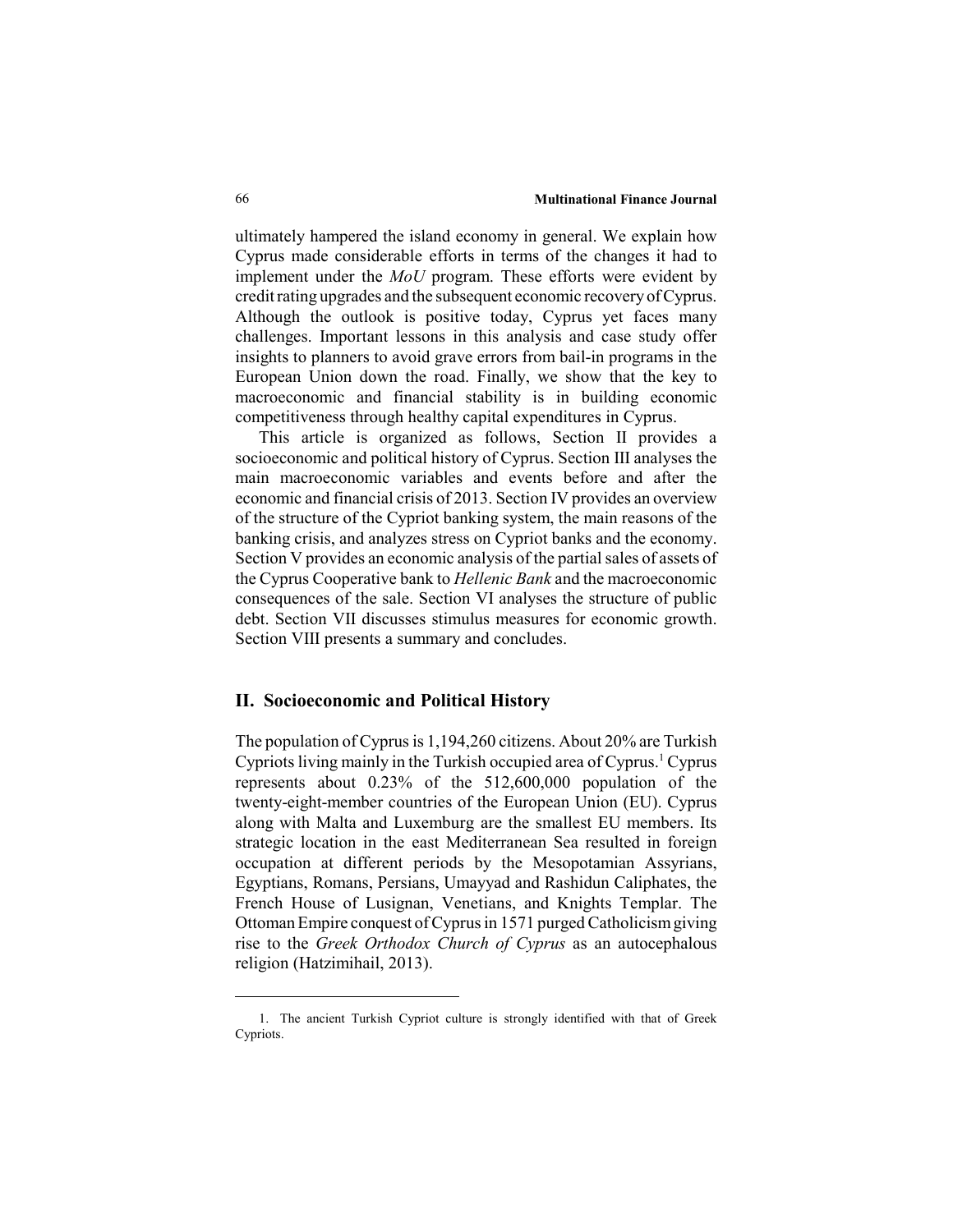England took-over Cyprus in 1878 to truncate Russian shipping lanes under the Treaty of Berlin.<sup>2</sup> Turkey accepted sovereignty of the United Kingdom over Cyprus under the Lausanne Treaty of 1923. This relationship lasted until 1960 when Cyprus became an independent country. The Lausanne Treaty intensified Cypriot-Hellenic demands for union with Greece (enosis, GR. Ένωσις). When the English Parliament repressed uprisings of Cypriot-Greek enosis seeking nationalists in 1931, the labor movement, represented mainly by the leftist party AKEL, gained a strong foothold in local politics. British Parliament responded with a decree that stipulated admission to the Cyprus Bar required training in a London Inn and acceptance as a barrister or solicitor in England. Cypriot attorneys were prohibited from studying in either of the two Greek law schools. The commercial code of Cyprus was rigidly Anglo-formed for three decades under English Common Law.

Neither Napoleonic nor Greek civil code influenced Cypriot commercial law.3 Thus, Cyprus and Greece are opposite commercial legal systems. Cyprus business is done in English Common Law while Greek commerce operates under Napoleonic code. Enosis loving Greek Cypriots are unwittingly seeking union with the French and German legal community shown less capable of managing economies as compared with England, the United States, or Australia by LLSV, Acemoglu and Robinson (2012) and the World Bank Group Ease of Doing Business report (2019). The Republic of Cyprus gained independence in 1960 under the Zurich-London Agreements that began in February of 1959. Cypriot youth could now study law in Greece. This created a new generation of attorneys pressuring for inclusion of Germanic and French civil code notions to be introduced into Cyprus Legal System.

<sup>2.</sup> The island of Cyprus was leased to the British by The Ottoman Empire under the Treaty of Berlin.

<sup>3.</sup> See Hatzis, A., (2002), "The Short-Lived Influence of Napoleonic Civil Code in 19<sup>th</sup> Century Greece," European Journal of Law and Economics 14, 253-263. Roman Byzantine law as described in the *Hexabiblios* of Konstantinos Armenopoulos (1320-1383) was replaced by a Commercial Code, a Criminal Code, a Code of Civil Procedure, and a Code of Criminal Procedure adhering to the 1804 Napoleonic *Code Civil des Française*. The French Commercial Code of 1807 (*Code de Commerce*) was adopted in entreaty in 1828. Modern Greek civil code was adopted in 1940 taking effect in 1946. The Commercial Code of Greece is French. The rest is dominated by German pandectists teaching from the *usus modernus pandectarum*. Hence, Greek civil code is both French and German in origin.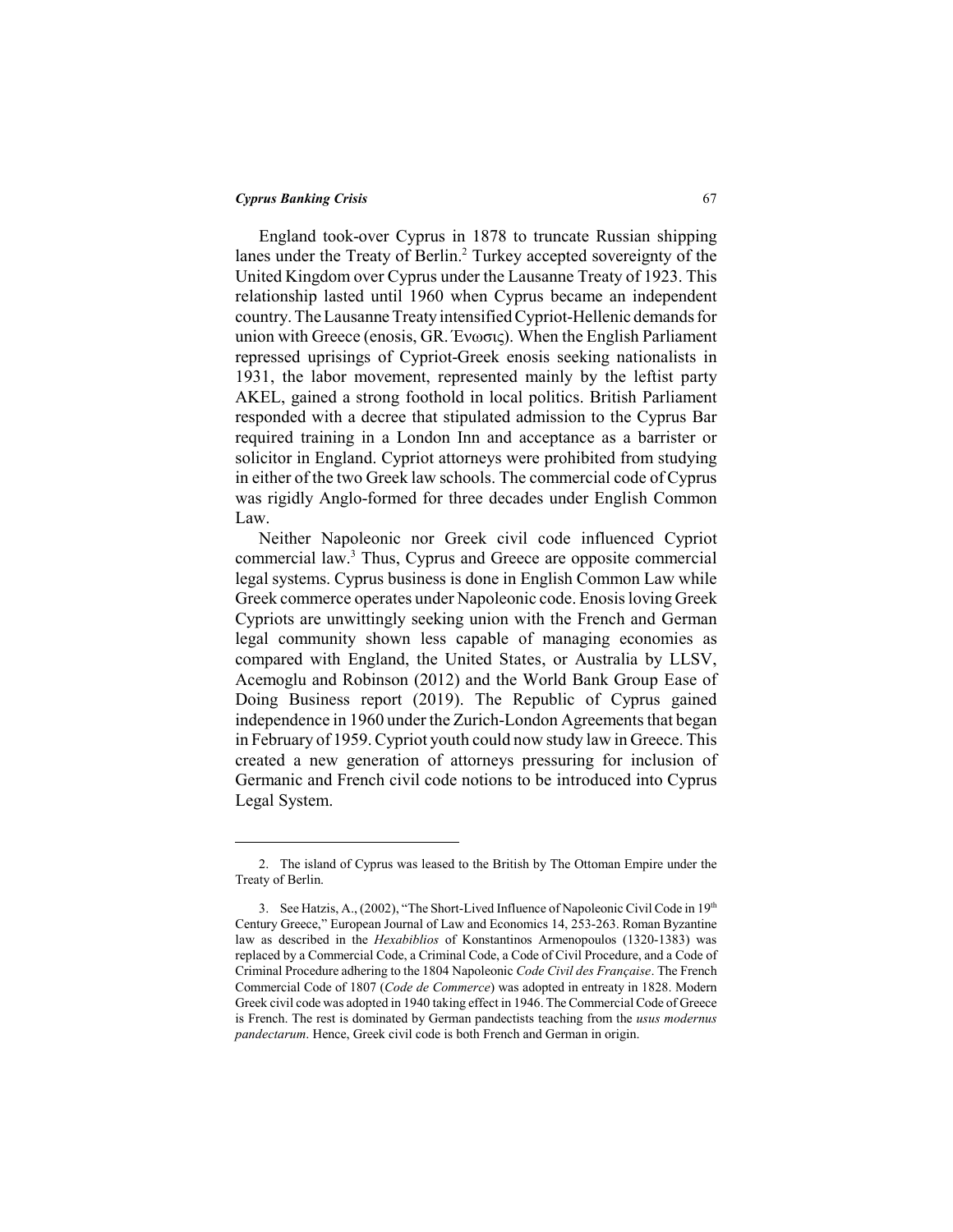#### 68 **Multinational Finance Journal**

The composition of the Cypriot Bar is mixed between Common Law and civil code trained members inducing political disunity contributing to crisis. Older generations of judges, politicians and attorneys are English Common Law thinkers while the youth are French Napoleonic or Germanic in thinking. An extremely rigid constitution stipulates the monitoring of independent officers including a *Deputy Governor of the Central Bank, an Accountant General and Deputy Accountant General* of Cyprus. Greek and Turkish became the official languages of Cyprus in lieu of English in 1960. Expansive reasoning is absent in Cypriot judicial decisions where statutory and case law universally coexist. English commercial laws were directly copied over to Cyprus with 1963 shipping legislation, a 1994 Sale of Goods Act, a Trade Descriptions Law in 1987, a Copyright Law in 1979, and an International Trusts Law adopted in 1992 in strong response to Turkish Islamic and Greek continental legal encroachment. Common Law and case law of The United States, Canada, New Zealand, and Australia have the most persuasive contemporary authority in Cyprus commercial law initially cloned from Britain. The Supreme Court of Cyprus fully embraces stare decisis from England. Cyprus legislators are reticent to apply stare decisis (precedence) to overrule the Supreme Court or swap statutes with civil codes.

Turkey illegally invaded Cyprus in 1974 and yet squats on a third of the island. Mainland radical Turks defiantly announced a Turkish Republic of Northern Cyprus organized under the 1839-1876 *Tanzimat* reforms of Ottoman law. Turkish occupation remains unrecognized by the international community and the United Nations. The Republic of Cyprus joined the European Union in 2004 under the Vienna Convention adopting the International Sale of Goods (CISG)—which England did not adopt. A clause in the Cypriot constitution forces decisions of the English House of Lords to be binding on Cyprus. The controversy regarding the invasion of Cyprus by Turkey has exacerbated frustration over the incapability of extending Cyprus Republic rights to Turkish Cypriots. These are allegedly held against their will under illegal Sunni Turk military occupation in the north. English Common Law trained politicians and legal professionals in Cyprus are extremely reticent to succumb to *Tanzimat* or Greek Civil Code encroachments. The Rules of Civil Procedure of Cyprus, for instance, have yet to be translated into Greek. The Cyprus judiciary strongly identifies with English Common Law even when a law in question is of continental civil code tradition.

Institutional theory until the turn of the century focused on law as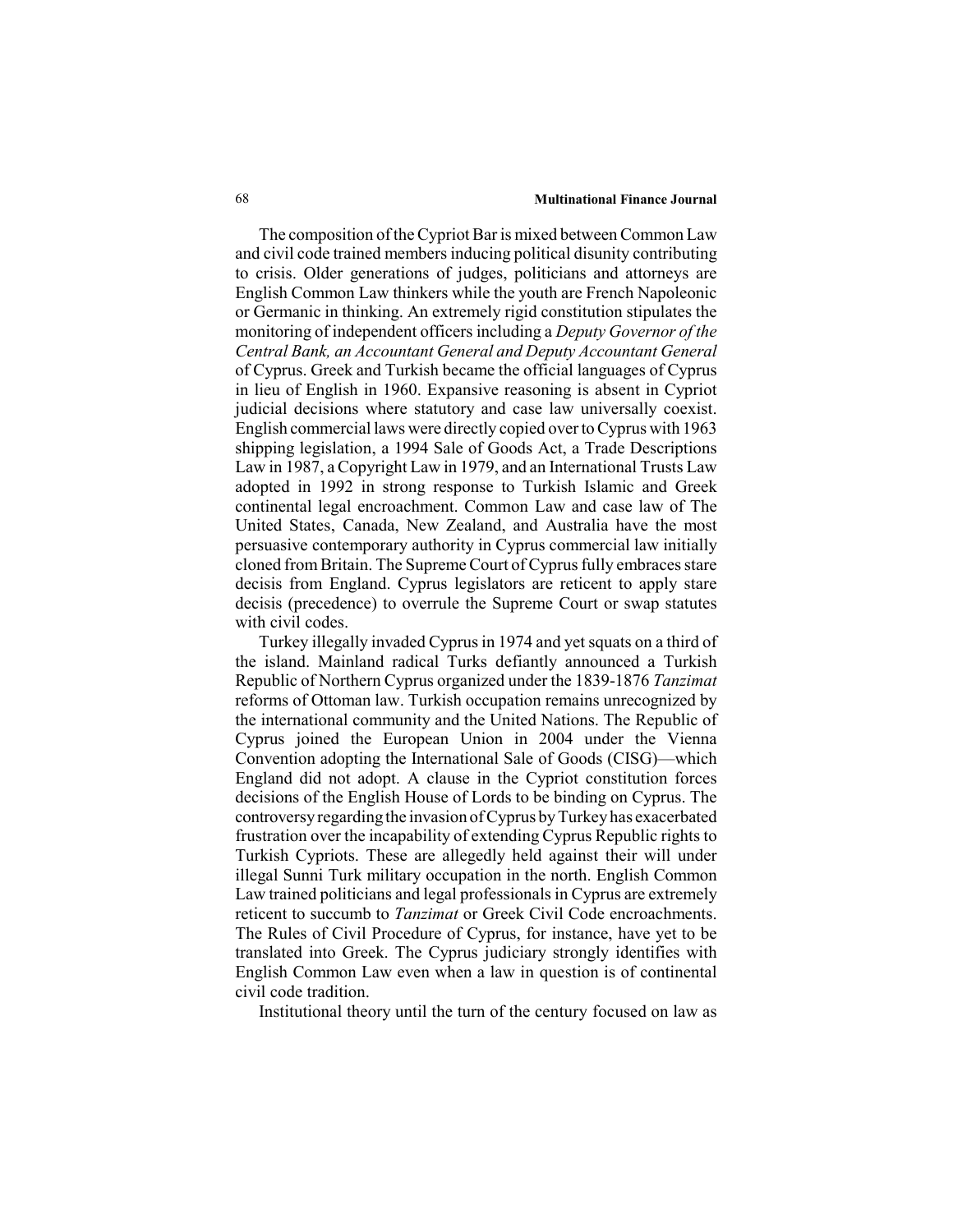but a part of a nexus of factors including latitude, language, culture, and religion (La Porta, Lopez-de-Silanes, Shleifer, and Vishny 1997, 1998, 1999a, 1999b hereafter abbreviated as LLSV). Acemoğlu and Robinson (2012) make a compelling argument that discards all but law as central in economic development. Marxist, Islamic, French and German civil code countries actively compete with English Common Law governments within the European Union.<sup>4</sup> We address primary political-economic weaknesses in the Greek economy that rendered Cyprus vulnerable to fiscal crisis, recession and near default. Today, Cyprus yet straggles with excessive public debt, high taxes, and economic stagnation. The island country plans to revitalize its economy by bringing to the fore productive, competitive, and high export potential sectors to create sustainable jobs and development.

Nobel Laureate Eugene Fama (1980) describes banks as financial intermediary institutions that take in deposits and use proceeds to buy securities. Bank operations regarding financing decisions are irrelevant under the Modigliani-Miller theorem according to Fama (1980) and Wallace (1981).<sup>5</sup> Irrelevance implies that controlling either the creation of bank deposits or security acquisition management activities is unnecessary to equilibrate price with real activity. Nonetheless banks are part of a process interacting a "pure nominal commodity of unit of account" with Basel II, 8% minimum reserve requirements to form a real economic good. This real economic good is an asset ultimately controlled by central banks in regulatory oversight of operations of regional public depositories. Central banks are unfortunately highly susceptible to political manipulation and thus of dubious economic value as we show in a case study below.<sup>6</sup>

<sup>4.</sup> Daron Acemoğlu and James Robinson, (2012) "Why Nations Fail," Currency press, 1-529. These highly regarded developmental economists describe how Common Law trumps civil code and all other legal systems in economic development across the globe in gory detail with seemingly endless examples. Acemoğlu's website provides over a hundred research papers in top journals providing academic precision.

<sup>5.</sup> See Modigliani, F. and Miller, M.H. (1958) The Cost of Capital, Corporation Finance and the Theory of Investment. American Economic Review, 48, 261-297.

<sup>6.</sup> See Friedrich Hayek (1976), "Denationalization of Money," Hobart Press. The Nobel Lauriat economist concludes that central bank monetary monopolies should be abolished, "The abolition of the government monopoly of money was conceived to prevent the bouts of acute inflation and deflation which have plagued the world for the past 60 years. It proves on examination to be also the much-needed cure for a more deep-seated disease: the recurrent waves of depression and unemployment that have been represented as an inherent and deadly defect of capitalism."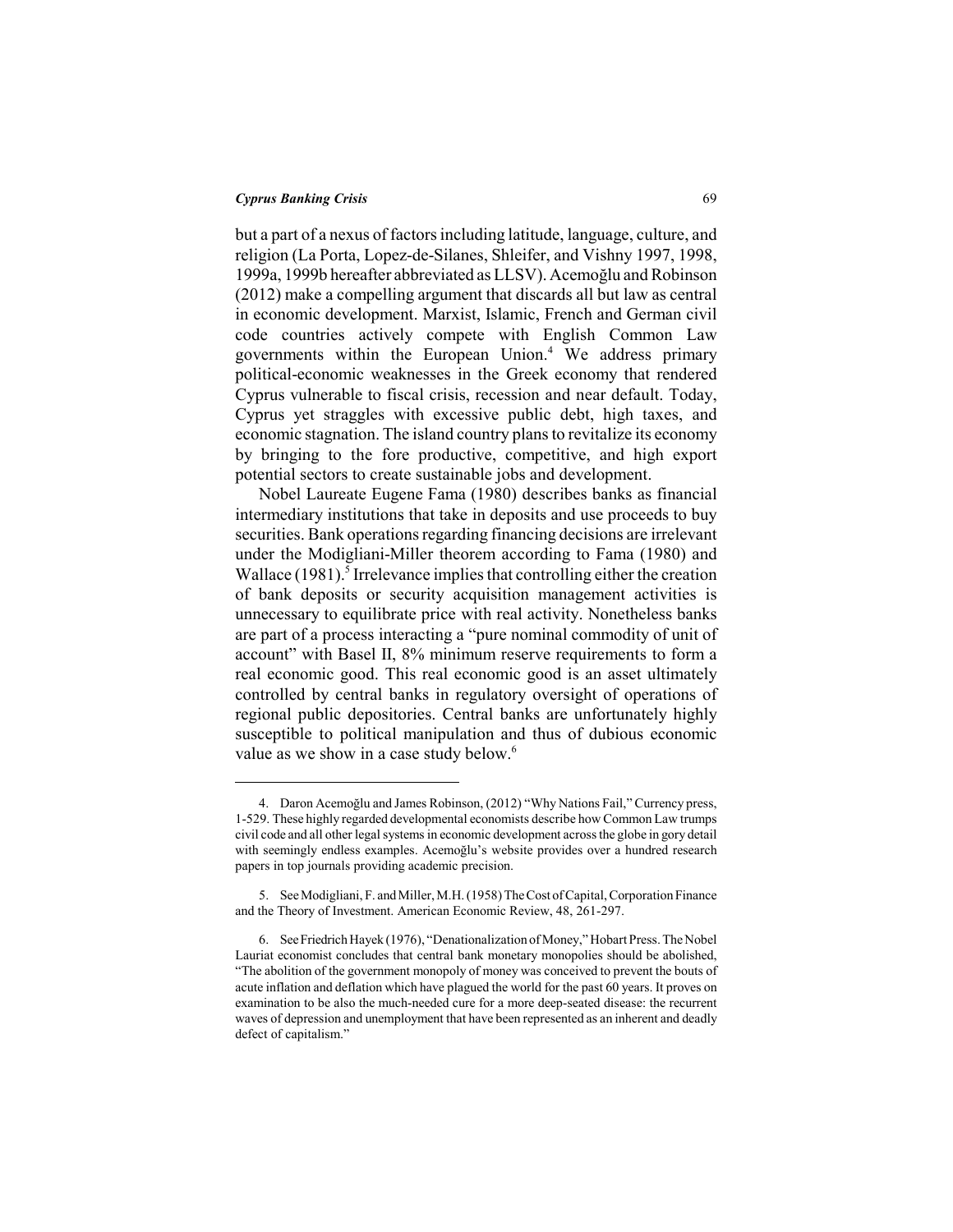#### **III. Economic Crisis**

This section provides a historical account of the downgrades of the Cypriot economy by the three major credit rating agencies (Fitch, Moody's and Standard & Poor's) along with an overview of the major reasons for these downgrades. The section proceeds with the analysis of the main macroeconomic variables and events before and after the economic-financial crisis of 2013.

# *A. The Credit Ratings of the Republic of Cyprus*

Table 1 presents long-term debt ratings of the Republic of Cyprus by Fitch, Moody's and Standard & Poor's from 1999 through 2017. Note that until the middle of 2011 credit ratings for the Republic of Cyprus were quite satisfactory. In November 2010, Standard & Poor's downgraded Cyprus from A+ to A. The primary reason given for the downgrade was an increase of non-performing loans (NPL) of Cypriot banks and increasing government budget deficits. At that time, NPLs came mainly from *Popular Bank* in Greece. In February 2011, Moody's downgraded Cyprus from Aa3 to A2 (Standard & Poor's corresponding ratings are from AA- to A), i.e., to an average lender. The main reasons given were (a) growing budget deficits, (b) exposure of Cypriot banks to *Greek Government Bonds* and private loans and (c) declining competitiveness of the Cypriot economy.

The EU forced 'haircut' of Cyprus government debt in November 2011 was a blow to the Cypriot economy. Aggregate loss for the three major Cypriot banks was €4 billion or 20% of the Cypriot GDP in 2011. The decision of Cypriot authorities to agree to the 'haircut' without negotiating any compensation for Cypriot banks demonstrates the financial callousness of island governors and opportunistic bankers. Large budget deficits of 2009 and 2010 combined with large lending losses prompted the three credit rating agencies to downgrade Cyprus eight times during 2011 (Demetriades, 2017).

Economic conditions in the Republic of Cyprus deteriorated further in 2012. The minister of finance desperately sought loans to cover budget deficits and repay maturing debts. Borrowing was mainly short-term. Therefore, public debt gradually shifted from medium-term to short-term maturity. Banks needed immediate recapitalization due to the haircut of *Greek Government Bonds* and losses stemming from Greek non-performing loans. Cyprus nearly halted debt service barely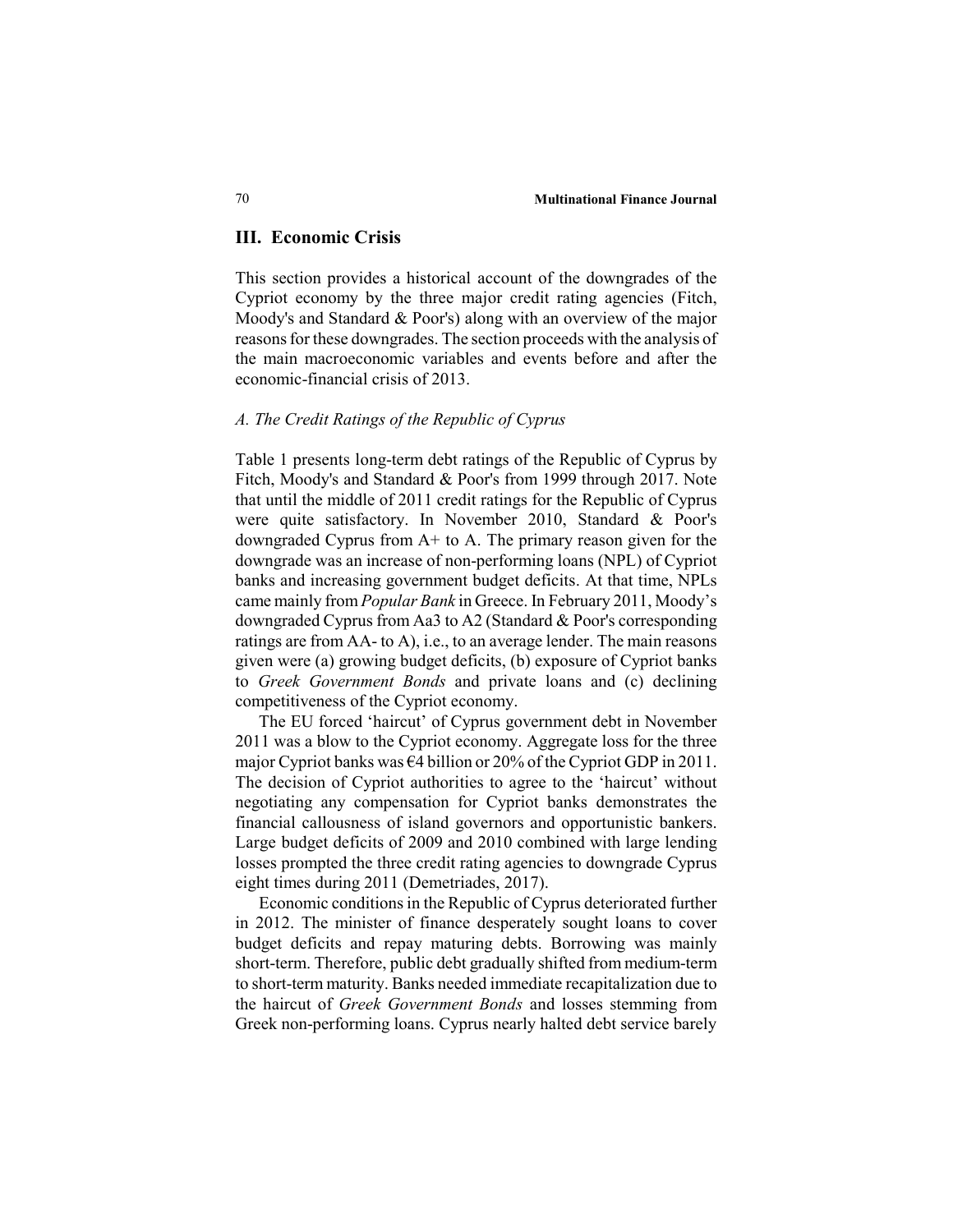| Fitch            |            | Moody's          |                  | Standard & Poor's |            |
|------------------|------------|------------------|------------------|-------------------|------------|
| $4-Feb-02$       | AA         | 19-Jul-99        | A <sub>2</sub>   | $3-Dec-99$        | $AA-$      |
| $12 -$ Jul $-07$ | $AA-$      | $10$ -Jul- $07$  | A <sub>1</sub>   | $12-Aug-03$       | $A+$       |
| 27-Jan-11        | $BBB-$     | $3-Jan-08$       | Aa3              | $1 - Dec-04$      | A          |
| $31$ -May-11     | $A-$       | 24-Feb-11        | A <sub>2</sub>   | $24 - Aπρ-08$     | $A+$       |
| $10$ -Aug- $11$  | <b>BBB</b> | $27 -$ Jul $-11$ | Baa1             | $16-Nov-10$       | A          |
| $25$ -Jun- $12$  | $BB+$      | $4-Nov-11$       | Ba3              | $30-Mar-11$       | $A-$       |
| $21-Nov-12$      | $BB-$      | $12-Mar-12$      | Ba1              | $27$ -Oct-11      | <b>BBB</b> |
| $25 - Jan - 13$  | $B-$       | 13-Jun-12        | Ba3              | $13 - Jan - 12$   | $BB+$      |
| $3-Jun-13$       | CCC        | $8-Oct-12$       | B <sub>3</sub>   | $20$ -Dec-12      | $CCC+$     |
| 25-Apr-14        | $B-$       | $10$ -Jan- $13$  | Caa <sub>3</sub> | $21-Mar-13$       | CCC        |
| $24$ -Apr-15     | $B-$       | $14-Nov-14$      | B <sub>3</sub>   | 29-Nov-13         | $B-$       |
| $23$ -Oct-15     | $B+$       | $13-Nov-15$      | B1               | $25-Apr-14$       | B          |
| 22-Apr-16        | $B+$       | $11-Nov-16$      | B1               | $24$ -Oct-14      | $B+$       |
| $22$ -Jul-16     | $B+$       | 28-Jul-17        | Ba3              | $25-Sep-15$       | $BB-$      |
| $21$ -Oct-16     | $BB-$      |                  |                  | 19-Jun-16         | ΒB         |
| $21-Apr-17$      | $BB-$      |                  |                  | $17-Mar-17$       | $BB+$      |
| $23-Oct-17$      | $BB+$      |                  |                  | $25-Sep-17$       | $BB+$      |
| $25-Mar-18$      | BB+        |                  |                  | $16$ -Mar- $18$   | BB+        |

**TABLE 1. Credit Ratings of the long-term debt of the Republic of Cyprus**

Source: Various reports issued by the credit rating agencies.

sidestepping default at the end of 2012. In that year the Cyprus economy received a total of seven additional downgrades. Cypriot government debt was downgraded to non-investment grade that year. Aggregate loan value maturing in 2013 was  $\epsilon$ 5.122 billion. These loans accounted for 34.3% of total public debt. A total of €4.826 billion in loans matured in the first six months of 2013. The leftist led Government of Cyprus unsuccessfully sought loans from China and Russia in mid-2012 to aver looming default.

In April 2013, the Government of Cyprus was forced to accept, with minor variations, the terms of the Troika *Memorandum of Understanding* (*MoU*), introduced initially in mid-2012. Cyprus operated under the *MoU* from April 2013 to March 2016. Cyprus credit improved in the post *MoU* period and by mid-2016 the economy was on the road to recovery. Government debt was upgraded from highly-speculative to speculative. Cypriot economic prospects are now positive.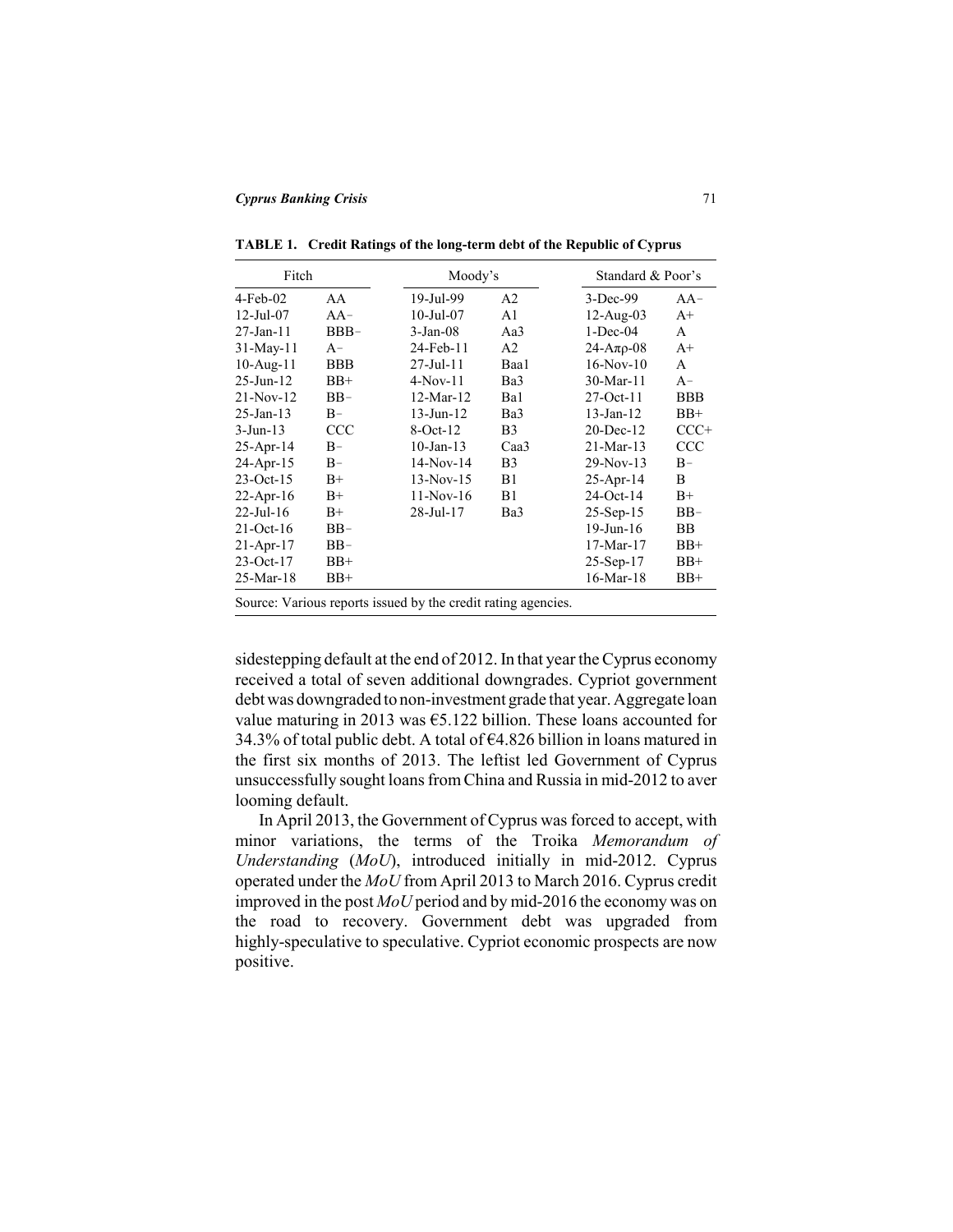## *B. Analysis of Budget Deficits and Public Debt*

Table 2 presents Gross Domestic Product (GDP) figures as well as Cypriot Government budget deficits and public debt for the years 2000 through 2017. The GDP was increasing at an annual rate ranging between 4% and 9.4% between the years of 2000 to 2008. Moreover, the budget deficit and public debt, relative to GDP steadily declined. In 2007 and 2008 the budget deficit turned to surplus while public debt relative to GDP declined in both years to the lowest levels (45.1%). These improvements in conjunction with low unemployment (3.9% in 2007 and 3.7% in 2008) lifted the Cypriot economy to a level among the healthiest in the European Union.

In 2009, the GDP declined by 1.8%. Budget surplus turned into a deficit of 5.4% of GDP while public debt relative to GDP soared to 53.8%. Budget deficits continued at about the same rate until the crisis of 2013. Between 2008 and 2012, short and medium-term debt deficit financing resulted in an increase of public debt relative to GDP from 45.1% to 79.7% of GDP. The  $6.960 (= 15.527 - 8.567)$  billion increase in public debt was mainly the result of (a) financing budget deficits during the years 2009-2012 with  $64.133$  billion and (b) the recapitalization of *Popular Bank* in June 2012 with debt of €1.889 billion.

By 2012, the Cypriot Government had great difficulty stemming budget deficits and servicing debts. Borrowing from the European Union and the International Monetary Fund was the only way to avoid a disorderly default despite dire consequences for the island economy. The 2013 *MoU* obliged the Republic to face the budget deficit and other serious distortions in the economy while consolidating the banking sector. Gross domestic product (GDP) in Cyprus declined by 6.9% in 2013 and 2.9% in 2014 due to the implementation of *MoU*'s austerity and banking sector restructuring measures. At the time of the Cypriot banking meltdown in 2014, public debt reached 107.5% of GDP.

The economy of Cyprus enjoyed an annual increase in GDP with a concomitant decrease in public debt ex-ante the bank crisis. Cypriot GDP increased by  $\epsilon$ 1.608 billion (+9.1%) while public debt decreased by  $E$ 197 million (-1%) between 2014 and 2017. Public debt is slated to increase ex-post in 2018 by  $E22$  billion or roughly by 112% of GDP because of the Cyprus Cooperative Bank (CCB) debacle described below.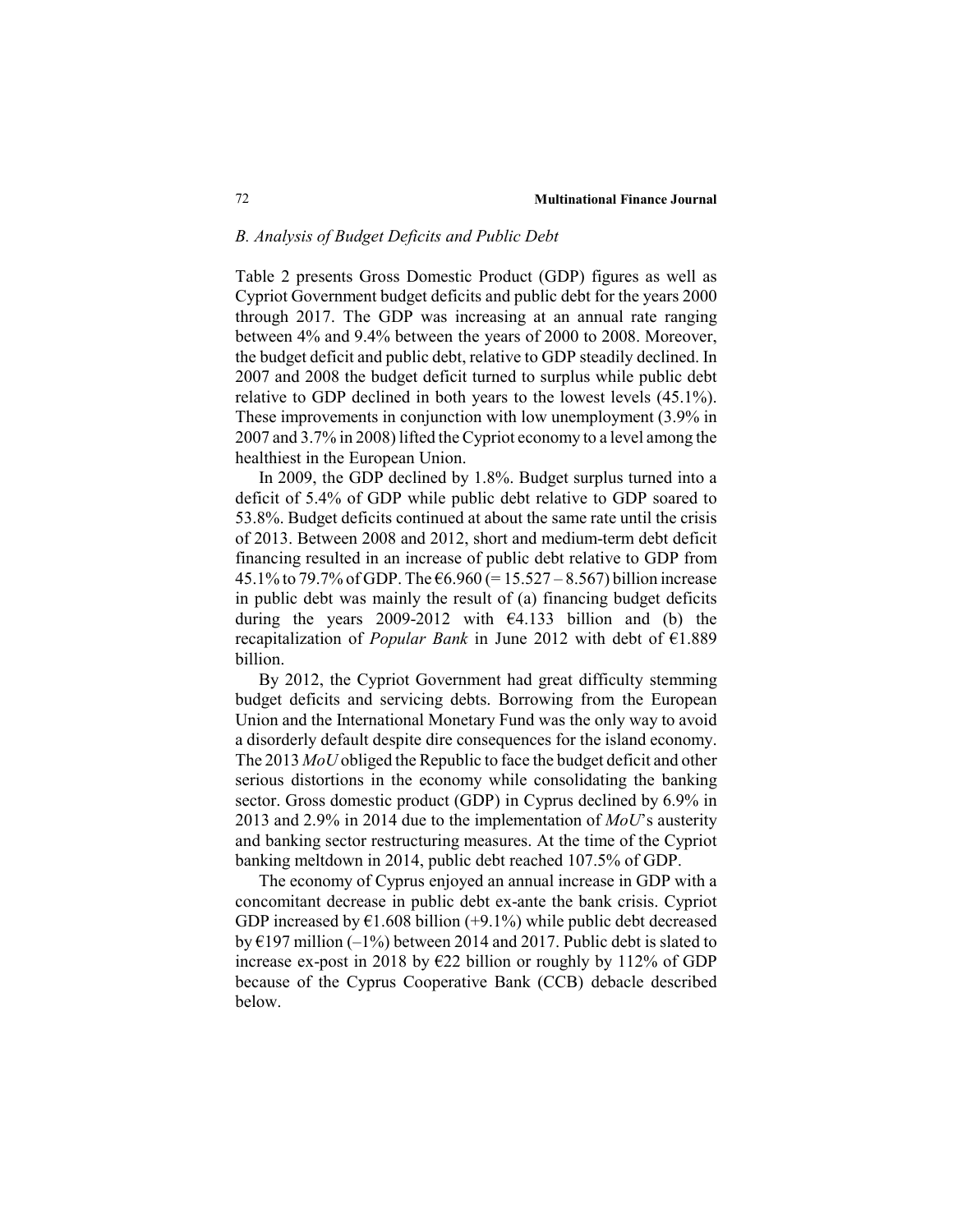|             | TABLE 2. GDP, Budget Deficits and Public Debt                                                                                                                                                                             |                                        |                                                |          |             |          |
|-------------|---------------------------------------------------------------------------------------------------------------------------------------------------------------------------------------------------------------------------|----------------------------------------|------------------------------------------------|----------|-------------|----------|
|             |                                                                                                                                                                                                                           | <b>Gross Domestic</b><br>Product (GDP) | Budget Deficit <sup>(-)</sup><br>Surplus $(+)$ |          | Public Debt |          |
| Year        | mil. euros                                                                                                                                                                                                                | % change                               | mil. euros                                     | % change | mil. euros  | % $GDP$  |
| 2000        | 0,595                                                                                                                                                                                                                     |                                        | $-232$                                         | $-2.2%$  | 5,814       | 54.9%    |
| <b>2001</b> | 1,417                                                                                                                                                                                                                     | 7.8%                                   | $-236$                                         | $-2.1%$  | 6,453       | 56.5%    |
| 2002        | 1,877                                                                                                                                                                                                                     | 4.0%                                   | 482                                            | $-4.1%$  | 7,096       | 59.7%    |
| 2003        | 2,845                                                                                                                                                                                                                     | 8.2%                                   | $-758$                                         | $-5.9%$  | 8,108       | 63.1%    |
| 2004        | 13,856                                                                                                                                                                                                                    | 7.9%                                   | $-510$                                         | $-3.7%$  | 8,883       | 64.1%    |
| 2005        | 14,822                                                                                                                                                                                                                    | $7.0\%$                                | $-321$                                         | $-2.2%$  | 9,31        | 62.8%    |
| <b>2006</b> | 16,000                                                                                                                                                                                                                    | 7.9%                                   | $-164$                                         | $-1.0%$  | 9,390       | 58.7%    |
| <b>2007</b> | 17,512                                                                                                                                                                                                                    | 9.4%                                   | 564                                            | 3.2%     | 9,370       | 53.5%    |
| 2008        | .9,006                                                                                                                                                                                                                    | 8.5%                                   | 165                                            | 0.9%     | 8,567       | $45.1\%$ |
| <b>2009</b> | .8,674                                                                                                                                                                                                                    | 1.8%                                   | $-1,015$                                       | $-5.4%$  | 10,047      | 53.8%    |
| 2010        | 005'6                                                                                                                                                                                                                     | 3.4%                                   | $-912$                                         | $-4.7%$  | 10,862      | 56.3%    |
| <b>2011</b> | 19,731                                                                                                                                                                                                                    | $2.2\%$                                | $-1,122$                                       | $-5.7%$  | 12,966      | 65.7%    |
| 2012        | 0.64, 6                                                                                                                                                                                                                   | $1.2\%$                                | $-1,082$                                       | $-5.6%$  | 15,527      | 79.7%    |
| 2013        | 8,141                                                                                                                                                                                                                     | $-6.9%$                                | $-93$                                          | $-5.1%$  | 18,615      | 102.6%   |
| 2014        | .7,606                                                                                                                                                                                                                    | $-2.9%$                                | $-1,577#$                                      | $-9.0%$  | 18,922      | 107.5%   |
| 2015        | 7,742                                                                                                                                                                                                                     | 0.8%                                   | $-236#$                                        | $-1.3%$  | 19,072      | 107.5%   |
| 2016        | 8,219                                                                                                                                                                                                                     | 2.7%                                   | $\mathcal{S}^{\mathcal{S}}$                    | $0.3\%$  | 19,418      | $06.6\%$ |
| 2017        | 0,214                                                                                                                                                                                                                     | 5.5%                                   | 344                                            | 1.8%     | 18,725      | 97.5%    |
|             | Note Data provided by the Statistical Department of the Cyprus Ministry of Finance. GDP measures the value of goods and services in current                                                                               |                                        |                                                |          |             |          |
|             | prices produced in each year. Budget surplus = government revenue minus expenditure. # Denotes that figures include amounts used in the                                                                                   |                                        |                                                |          |             |          |
|             | recapitalization of the Cooperative Central Bank of €1.5 billion in 2014 and €175 million in 2015. Public national account debt levels are higher                                                                         |                                        |                                                |          |             |          |
|             | than those reported by the Department of Public Debt Management due to the inclusion of security amounts given by the government. Specifically,<br>2018 debt in the national account is higher by $\epsilon$ 559 million. |                                        |                                                |          |             |          |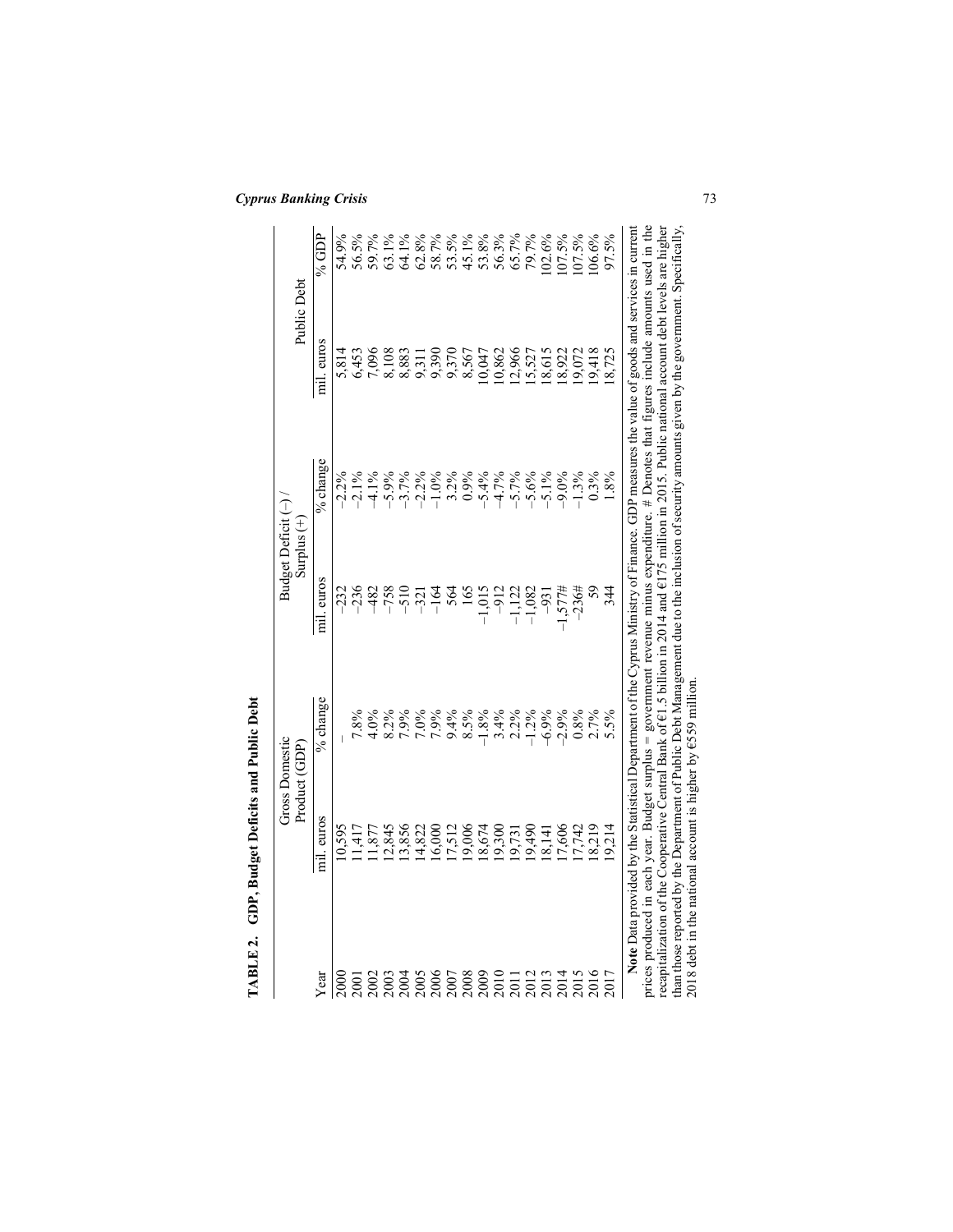#### *C. Economic Growth: Post MoU Period by Sector*

This section covers the period 2011 to 2017, from two years before and four years after the implementation of *MoU*'s austerity measures in 2013. We compare production levels across various sectors of the Cyprus economy to understand the economic impact of the 2013 crisis. Table 3 presents the relevant statistics.

According to the table, in 2015 most of the sectors of the Cypriot economy shrank significantly. The areas with the greatest declines were those of construction 53.8% and mining and quarrying 32.5% reflecting a shift away from capital projects. Other areas with dramatic declines included the activities of households as employers 28.4%, public administration, defense and social security services 25.8%, arts and entertainment 24.2%, agriculture and fishing 24%, manufacturing 17.3%, retail 13.3%, real estate management 10.6% and transport and storage 10.5%. Nevertheless, some sectors grew. Specifically, the sector of information and communication grew by 18.6%, financial and insurance services by 18.4%, electricity and gas by 14.7% and supply, sewage treatment and waste management by 8.8%. Overall, the Cyprus economy shrunk by about 10% during the crisis.

Taxes increased by 16.9% retarding Cyprus commerce considering the projected capital investment drop that would have otherwise allowed taxes to have positive multiplier effects. During the years 2016 - 17, the Cypriot Economy began to recover. Compared with 2015, the GDP increased by 8.3% (see table 1) and full-time employment grew by 7%. Cyprus has recently enjoyed double-digit growth rates (last column of table 3) in the sectors of mining and quarrying 40.8%, construction 34.8%, tourism 23.2%, water supply, sewage treatment and waste management 15.8%, processing and agriculture 13.7%, forestry and fisheries 11.1%. Other sectors showed single-digit rates of recovery. The Cyprus finance sector has flatlined  $(-1.9\%)$  reflecting disinvested local saving because Cyprus heads of households distrust the European Union (EU) financial system that absconded Cyprus deposits with no reciprocal benefit.

Compared with 2011, sectors that exhibited significant growth were those of water supply and sewage treatment 26%, information and communication 25.1%, tourism 23.1%, electricity and natural gas 22.6%, financial services 16.2% and administrative and support services 8.8%. Cyprus enjoyed considerable growth during the last two years across most sectors. Cyprus sectors that exhibited the biggest declines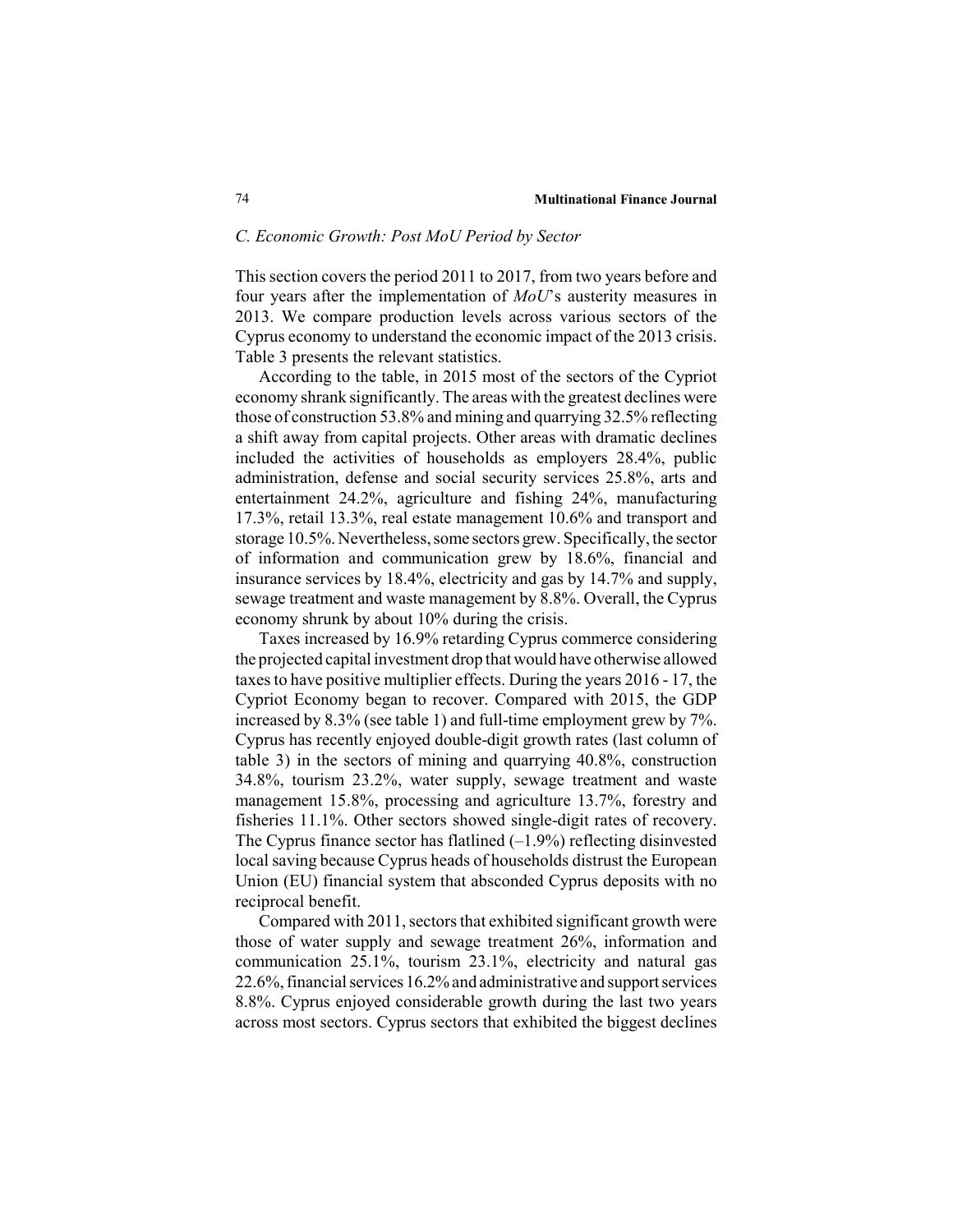**TABLE 3. Sectors in the Republic of Cyprus, Percentage of GDP, and Annual Changes, Year 2017**

|                                           | $%$ of     |           | % Change % Change % Change |         |
|-------------------------------------------|------------|-----------|----------------------------|---------|
| Sectors                                   | <b>GDP</b> | 2011-15   | 2011-17                    | 2015-17 |
| 1. Taxes                                  | 13.6%      | $-2.9\%$  | 13.6%                      | 16.9%   |
| 2. Financial and Insurance Services       | 10.2%      | 18.4%     | $16.2\%$                   | $-1.9%$ |
| 3. Wholesale, Retail and Repairs          | $9.4\%$    | $-13.3\%$ | $-7.5\%$                   | $6.8\%$ |
| 4. Real Estate Management                 | 8.5%       | $-10.6\%$ | $-7.6\%$                   | 3.3%    |
| 5. Public Administration and Defence,     |            |           |                            |         |
| Compulsory Social Insurance               | 7.8%       | $-25.8%$  | $-24.0\%$                  | 2.4%    |
| 6. Scientific and Technical Activities    | 7.1%       | $-7.7\%$  | $0.6\%$                    | $9.0\%$ |
| 7. Tourism                                | $6.4\%$    | $-0.1\%$  | 23.1%                      | 23.2%   |
| 8. Transport and Storage                  | $6.1\%$    | $-10.5\%$ | $-9.6\%$                   | $1.0\%$ |
| 9. Education                              | 5.8%       | $-5.8\%$  | $-1.5\%$                   | 4.5%    |
| 10. Manufacturing Industries              | $4.5\%$    | $-17.3\%$ | $-6.0\%$                   | 13.7%   |
| 11. News and Communication                | $4.0\%$    | 18.6%     | 25.1%                      | 5.5%    |
| 12. Construction                          | $3.9\%$    | $-53.8\%$ | $-37.8\%$                  | 34.8%   |
| 13. Health and Social Welfare             | $3.6\%$    | $-5.4\%$  | $0.0\%$                    | 5.6%    |
| 14. Agriculture, Forestry and Fishing     | $1.8\%$    | $-24.0\%$ | $-21.2\%$                  | 3.7%    |
| 15. Administration and Support            | $1.5\%$    | $-2.1\%$  | 8.8%                       | 11.1%   |
| 16. Electricity, Natural Gas, etc.        | $1.5\%$    | 14.7%     | 22.6%                      | $6.8\%$ |
| 17. Art. Fun and Entertainment            | $1.4\%$    | $-24.2%$  | $-18.7%$                   | $7.2\%$ |
| 18. Other Activities                      | $1.4\%$    | $-8.7\%$  | $-4.0\%$                   | 5.1%    |
| 19. Activities of Households as Employers | $0.9\%$    | $-28.4%$  | $-26.4\%$                  | 2.8%    |
| 20. Water Supply, Sewage Treatment, etc.  | $0.8\%$    | 8.8%      | 26.0%                      | 15.8%   |
| 21. Mines and Quarries                    | $0.2\%$    | $-32.5%$  | $-4.9%$                    | 40.8%   |

**Note:** Sectors are ranked based on contributions to Cypriot GDP in 2017. The second column shows the percentage contribution of each GDP sector. The last three columns show percentage changes in production of each sector for the periods 2011-15, 2011-17 and 2015-17. Calculations are based on data from the Statistical Office and the Ministry of Finance of the Republic of Cyprus.

from 2011-17 were construction  $(-37.8\%)$ , the activities of households as employers  $(-26.4\%)$ , public administration and defense  $(-24\%)$ . agriculture, forestry and fisheries (–21.2%), arts and entertainment (–18.7%), and transport and storage (–9.6%). The remarkable recovery of the tourism industry was mainly due to political instability and terrorist activities in neighboring countries. Some of the growth was capricious. For instance, the recovery of the construction industry in 2016 compared with 2015 was mainly due to (a) foreigners buying expensive real estate properties in Cyprus in order to be awarded Cypriot citizenship, (b) the abandonment of real estate property taxes and (c) the reduction of property transfer taxes.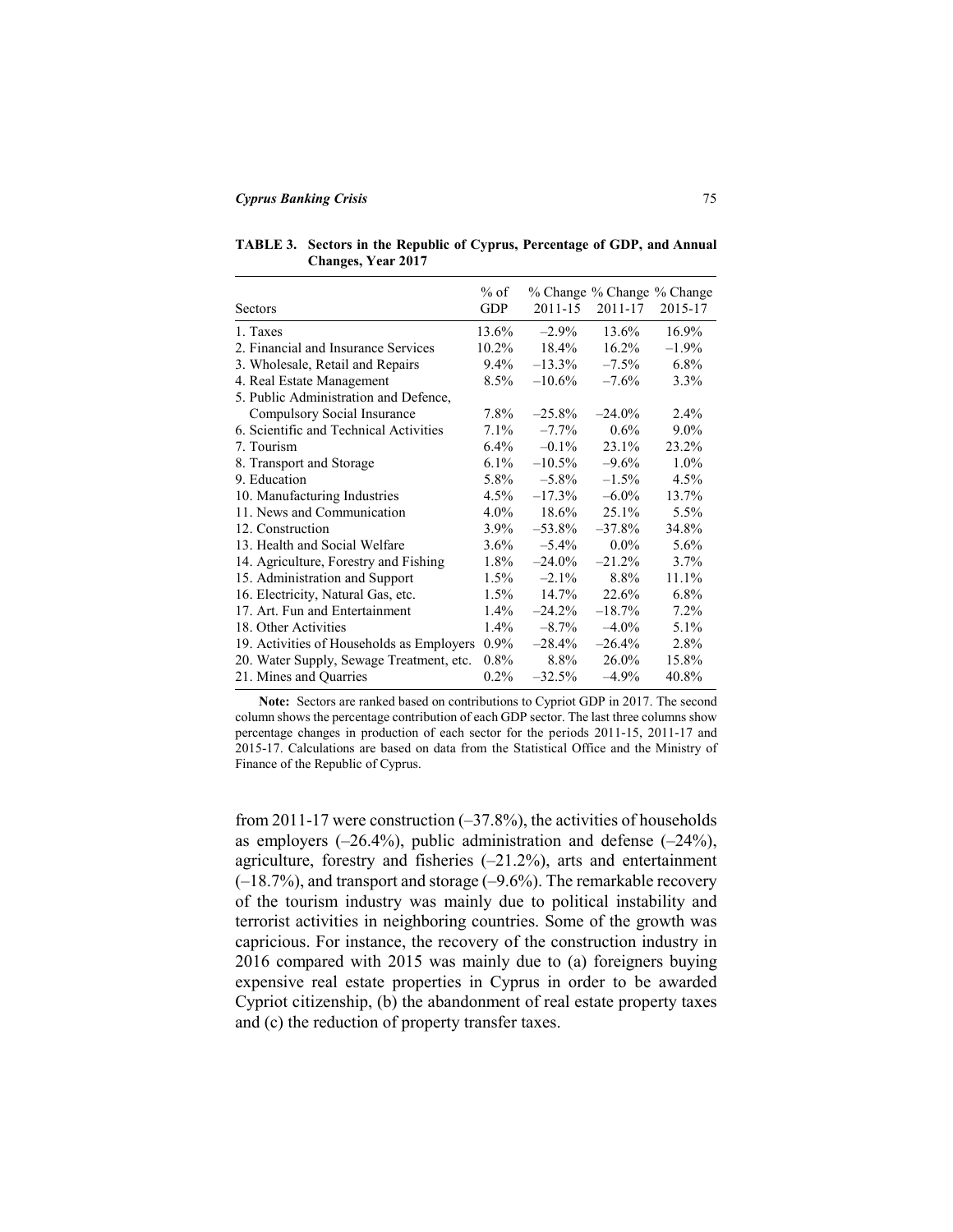| <b>LABLE 4</b> | $\Box$ ategories of Public Expend                                                                                          |                                                                                                        | lime (Millions of Euros)                                                                                                                                                                 |                                                                                                           |                                                                                                                |                                                                                                                                                                                      |
|----------------|----------------------------------------------------------------------------------------------------------------------------|--------------------------------------------------------------------------------------------------------|------------------------------------------------------------------------------------------------------------------------------------------------------------------------------------------|-----------------------------------------------------------------------------------------------------------|----------------------------------------------------------------------------------------------------------------|--------------------------------------------------------------------------------------------------------------------------------------------------------------------------------------|
|                | Operating<br>Expenses                                                                                                      |                                                                                                        | Social                                                                                                                                                                                   | Capital                                                                                                   |                                                                                                                |                                                                                                                                                                                      |
| Year           |                                                                                                                            | Salaries                                                                                               | Benefits                                                                                                                                                                                 | Expenditures                                                                                              | Interest                                                                                                       | Total                                                                                                                                                                                |
| 2008           |                                                                                                                            |                                                                                                        | $\begin{array}{r} 2,154 \\ 29,5\% \\ 2,289 \\ 2,541 \\ 2,693 \\ 2,693 \\ 2,675 \\ 2,579 \\ 2,579 \\ 34,0\% \\ 2,579 \\ 34,9\% \\ 2,539 \\ 35,2\% \\ 361 \\ 36,5\% \\ 36,5\% \end{array}$ | 776<br>1,014<br>1,112,9%<br>1,112,9%<br>1,113,7%<br>956<br>713,8,9%<br>712,8,9%<br>53,7%<br>53,7%<br>8.7% |                                                                                                                | $7,300\n7,862\n8,115\n8,115\n8,115\n8,152,0%\n8,167\n7,595\n8,592\n9,41.9%\n1,90%\n1,90%\n1,90%\n1,90%\n1,90%\n1,90%\n1,90%\n1,90%\n1,90%\n1,90%\n1,90%\n1,90%\n1,90%\n1,90%\n1,90%$ |
|                |                                                                                                                            |                                                                                                        |                                                                                                                                                                                          |                                                                                                           |                                                                                                                |                                                                                                                                                                                      |
| 2009           | 1,368<br>18.7%<br>17.8%<br>17.8%<br>1,398<br>1,398<br>1,376<br>16.8%<br>1,376<br>1,376<br>11.3%<br>929,1<br>1,44%<br>11.3% | 2,503<br>34.3%<br>2,729<br>2,734.7%<br>2,882.1%<br>2,34.1%<br>2,34.1%<br>2,350<br>2,350.2%<br>2,350.2% |                                                                                                                                                                                          |                                                                                                           | $499\n6.8%\n43.5%\n43.5%\n5.5%\n6.8%\n7.1%\n7.1%\n8.3%\n9.3%\n10.5%\n11.5%\n12.5%\n13.3%\n14.5%\n15.3%\n16.3%$ |                                                                                                                                                                                      |
|                |                                                                                                                            |                                                                                                        |                                                                                                                                                                                          |                                                                                                           |                                                                                                                |                                                                                                                                                                                      |
| 2010           |                                                                                                                            |                                                                                                        |                                                                                                                                                                                          |                                                                                                           |                                                                                                                |                                                                                                                                                                                      |
|                |                                                                                                                            |                                                                                                        |                                                                                                                                                                                          |                                                                                                           |                                                                                                                |                                                                                                                                                                                      |
| 2011           |                                                                                                                            |                                                                                                        |                                                                                                                                                                                          |                                                                                                           |                                                                                                                |                                                                                                                                                                                      |
|                |                                                                                                                            |                                                                                                        |                                                                                                                                                                                          |                                                                                                           |                                                                                                                |                                                                                                                                                                                      |
| 2012           |                                                                                                                            |                                                                                                        |                                                                                                                                                                                          |                                                                                                           |                                                                                                                |                                                                                                                                                                                      |
|                |                                                                                                                            |                                                                                                        |                                                                                                                                                                                          |                                                                                                           |                                                                                                                |                                                                                                                                                                                      |
| 2013           |                                                                                                                            |                                                                                                        |                                                                                                                                                                                          |                                                                                                           |                                                                                                                |                                                                                                                                                                                      |
|                |                                                                                                                            |                                                                                                        |                                                                                                                                                                                          |                                                                                                           |                                                                                                                |                                                                                                                                                                                      |
| 2014           |                                                                                                                            |                                                                                                        |                                                                                                                                                                                          |                                                                                                           |                                                                                                                |                                                                                                                                                                                      |
|                |                                                                                                                            |                                                                                                        |                                                                                                                                                                                          |                                                                                                           |                                                                                                                |                                                                                                                                                                                      |
| 2015           |                                                                                                                            |                                                                                                        |                                                                                                                                                                                          |                                                                                                           |                                                                                                                |                                                                                                                                                                                      |
|                |                                                                                                                            |                                                                                                        |                                                                                                                                                                                          |                                                                                                           |                                                                                                                |                                                                                                                                                                                      |
| 2016           |                                                                                                                            |                                                                                                        |                                                                                                                                                                                          |                                                                                                           |                                                                                                                |                                                                                                                                                                                      |
|                |                                                                                                                            |                                                                                                        |                                                                                                                                                                                          |                                                                                                           |                                                                                                                |                                                                                                                                                                                      |
| 2017           |                                                                                                                            |                                                                                                        |                                                                                                                                                                                          |                                                                                                           |                                                                                                                |                                                                                                                                                                                      |
|                |                                                                                                                            |                                                                                                        |                                                                                                                                                                                          |                                                                                                           |                                                                                                                |                                                                                                                                                                                      |
|                |                                                                                                                            |                                                                                                        | Continued                                                                                                                                                                                |                                                                                                           |                                                                                                                |                                                                                                                                                                                      |

76 **Multinational Finance Journal**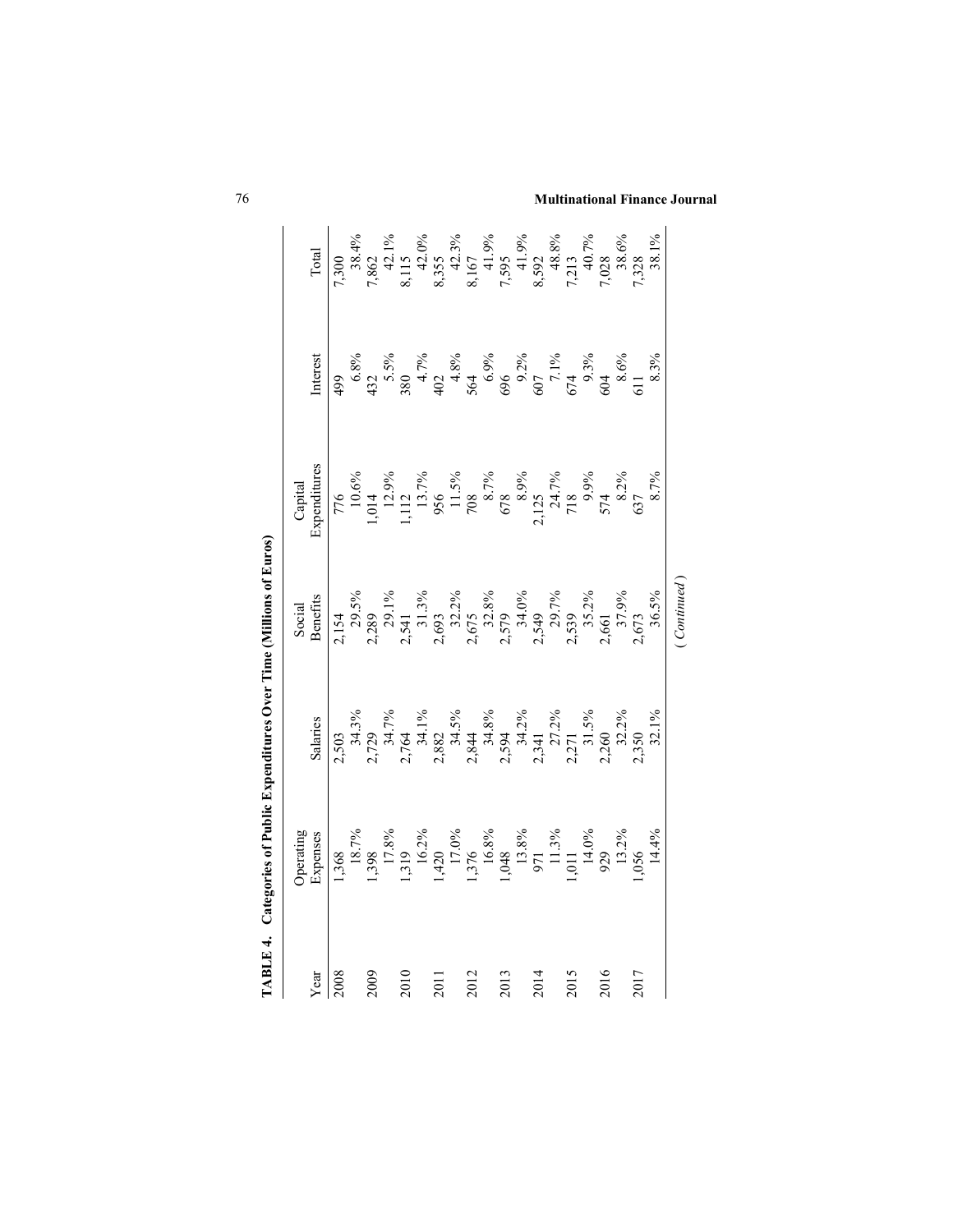| TABLE 4. (Continued) |                       |                                                                                     |                    |                                                                                                                                                                                                                                                                                                                                                                                                                                                                                                                                                                                                                                                                                                                                                        |          |          |
|----------------------|-----------------------|-------------------------------------------------------------------------------------|--------------------|--------------------------------------------------------------------------------------------------------------------------------------------------------------------------------------------------------------------------------------------------------------------------------------------------------------------------------------------------------------------------------------------------------------------------------------------------------------------------------------------------------------------------------------------------------------------------------------------------------------------------------------------------------------------------------------------------------------------------------------------------------|----------|----------|
| Year                 | Operating<br>Expenses | Salaries                                                                            | Benefits<br>Social | Expenditures<br>Capital                                                                                                                                                                                                                                                                                                                                                                                                                                                                                                                                                                                                                                                                                                                                | Interest | Total    |
| Decade 2008-17       |                       |                                                                                     |                    |                                                                                                                                                                                                                                                                                                                                                                                                                                                                                                                                                                                                                                                                                                                                                        |          |          |
| Change               | $-312$                | $-152$                                                                              |                    | $-139$                                                                                                                                                                                                                                                                                                                                                                                                                                                                                                                                                                                                                                                                                                                                                 | 112      | 27       |
| % change             | $-22.8%$              | $-6.1\%$                                                                            | 24.1%              | $-18.0%$                                                                                                                                                                                                                                                                                                                                                                                                                                                                                                                                                                                                                                                                                                                                               | 22.4%    | 0.4%     |
|                      |                       | Change excluding expenditure for social benefits $-492$ million euros or $-9.6\%$ . |                    |                                                                                                                                                                                                                                                                                                                                                                                                                                                                                                                                                                                                                                                                                                                                                        |          |          |
| $Six-years$ 2012-17  |                       |                                                                                     |                    |                                                                                                                                                                                                                                                                                                                                                                                                                                                                                                                                                                                                                                                                                                                                                        |          |          |
| Change               | $-319$                | 494                                                                                 | ī                  | $-72$                                                                                                                                                                                                                                                                                                                                                                                                                                                                                                                                                                                                                                                                                                                                                  | 47       | $-840$   |
| % change             | $-23.2%$              | $-17.4%$                                                                            | $-0.1\%$           | $-10.1%$                                                                                                                                                                                                                                                                                                                                                                                                                                                                                                                                                                                                                                                                                                                                               | 8.3%     | $-10.3%$ |
|                      |                       | Change excluding expenditure for social benefits $-838$ million euros or $-15.3\%$  |                    |                                                                                                                                                                                                                                                                                                                                                                                                                                                                                                                                                                                                                                                                                                                                                        |          |          |
|                      |                       |                                                                                     |                    | Note: Operating Expenses include the value of goods and services consumed by the public sector and the contribution of government to<br>international organizations. Salaries include total remuneration and other benefits of employees in the public sector. Social Services include<br>equipment and transfers in cash or in kind for the acquisition of capital goods. Interest includes that on public debt. Amounts are expressed in<br>millions of euros. Percentages below category amounts are expressed in total expenditure. Percentage below total expenditure is expressed in GDP.<br>transfers, pensions and allowances to households to counter certain risks. Capital Expenditure includes expenditure on buildings, roads, mechanical |          |          |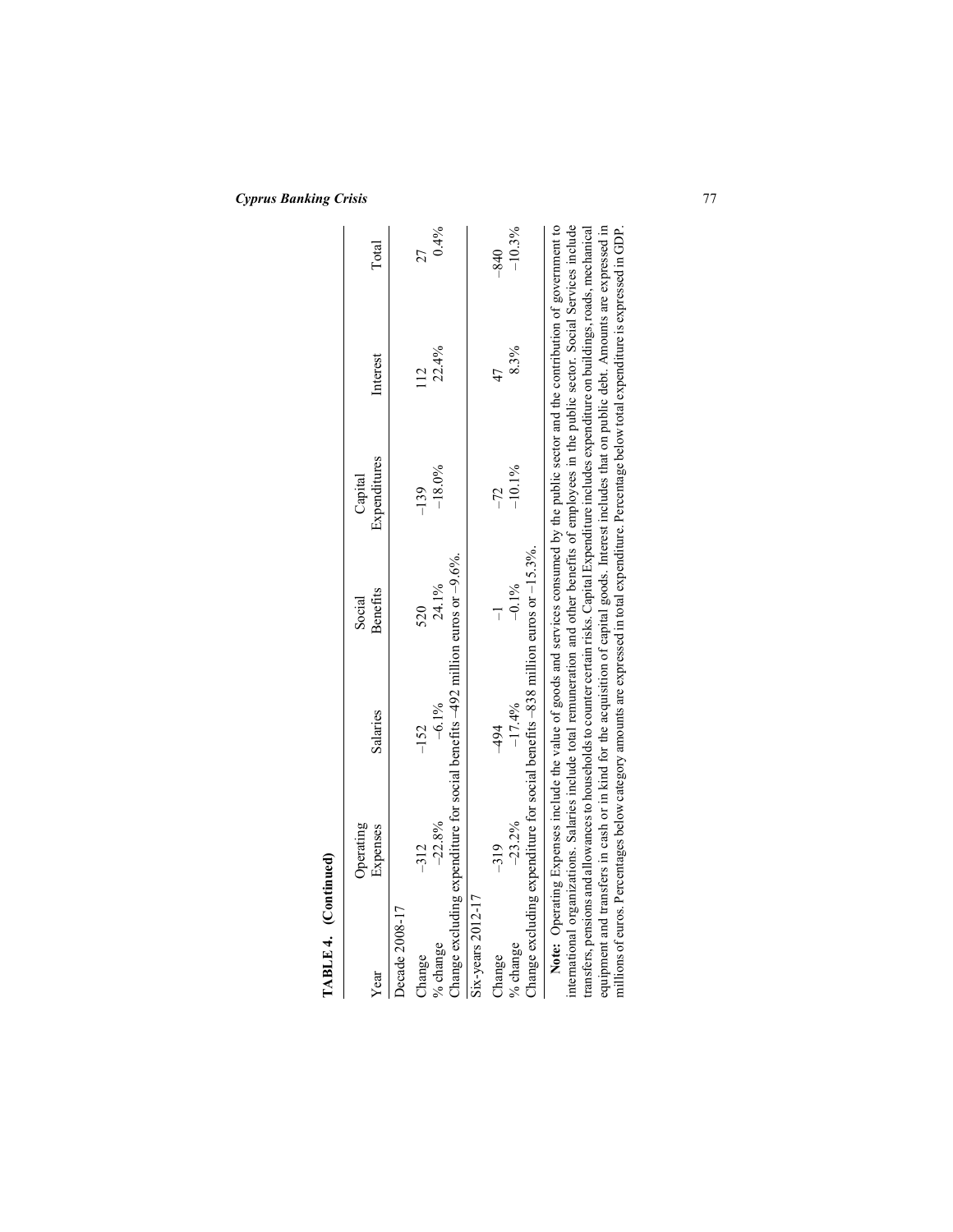#### 78 **Multinational Finance Journal**

The economic recovery in Cyprus is mainly due to (a) the increase of tourism in Cyprus and (b) the increase in demand for real estate and land from foreign citizens and companies (Zenios and Efrosyni, 2015).<sup>7</sup> A secondary reason is the growth of many other sectors such as processing, production of electricity, and administrative and scientific activities in 2017. Labor party forces remain unchecked evidenced by excessive government spending for near-zero multiplier-initiated welfare programs and a continuous decline in capital expenditures. Both negatively impact the competitiveness of the Cypriot economy in 2017.

## *D. Government Expenditure: Assessment*

Table 4 shows the trajectory of five main categories of Republic of Cyprus expenditures from 2008 through 2017. Interestingly, total public expenditures in 2017 were roughly at the same level as in 2008. However, their composition differs greatly from that of 2008. Specifically, operating costs, payroll and capital expenditures were lower than 2008 levels by 22.8%, 6.1% and 18.0%, respectively. In contrast, social welfare expenditures and public debt interest were higher by 24.1% and 22.4%, respectively. Note that in 2017, relative to 2008, total expenditure excluding social welfare benefits declined by 9.6%. This decline, however, was fully offset by the increase in social welfare expenditures.

Because of the implementation of *MoU* austerity measures, public expenditures in 2017 dropped by 10.3%, compared with those of 2012. Specifically, the government payroll was reduced by 17.4%, operating expenses by 23.2% and capital expenditures by 10.1%. On the other hand, interest on public debt increased by 8.3%. Expenditures related to social benefits based on these developments were expected to be lower in the years 2016 and 2017 when compared with corresponding expenditures in 2015. Striking is the fact that spending on social benefits rose by  $\epsilon$ 520 million (+24.1%) within the last decade while remaining aggregate expenses decreased by €492 million or by 9.6%. The total amount spent on social benefits exceeded government payroll by €323 million In 2017. This is the main cause of fiscal deficits before the financial crisis.

<sup>7.</sup> The EU Commission is enforcing greater background screening for non-EU nationals acquiring golden passport citizenship via investments. Cyprus is but one of twenty EU countries using golden passport schemes to attract capital. Cyprus, Malta and Bulgaria issue passports in return for foreign direct investments of between  $\epsilon$ 1m and  $\epsilon$ 2m.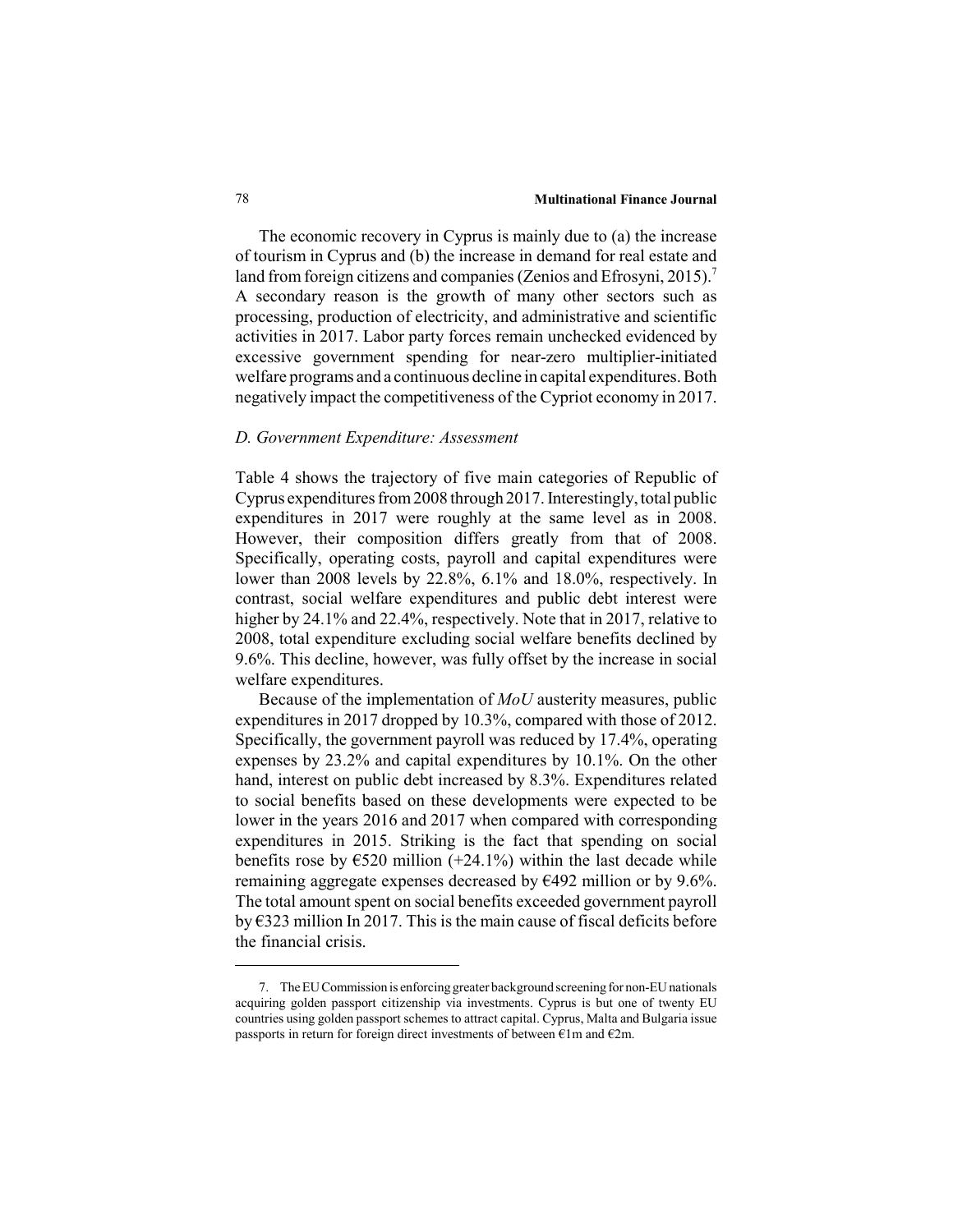In addition, table 4 shows the trajectory of five categories of expenditure as a percentage of total Cypriot government spending. Expenditure for social benefits increased from 29.5% of total spending in 2008 to 32.8% in 2012 and to 37.9% in 2016. In 2017 the expenditure for social benefits decreased to 36.5% of GDP since the GDP in 2017 increased at a faster rate than expenditures for social benefits (5.5% vs 0.5%). The rise of social benefits damaged the fragile island economy leaving it unprotected from recession.

The main reason for the creation of the Cyprus Guaranteed Minimum Income (GMI) program in 2014 was integration for better control and management of the government benefits system and to stop social welfare benefits fraud. Our data shows that the GMI program has become a welfare pork barrel. Another worrying aspect concerns the reduction of capital expenditure from  $\epsilon$ 776 million in 2008, to  $\epsilon$ 637 million in 2017 or by 8.7%. This decrease will have a severe negative impact on the quality of infrastructure, public services, and on the competitiveness of the Cypriot economy over time. It is noted however, that the increase in capital expenditure in 2017 by  $\epsilon$ 63 million or by 11% is a step in the right direction.

# **IV. Banking Crisis**

This section provides an overview of the structure of the Cypriot banking system to explain the main reasons behind the banking crisis as linked within the Cypriot economy, government framework and history explained above.

#### *A. Pre-Crises Cypriot Banking System*

Before the economic crisis of 2013, fifteen banks operated in Cyprus, of which twelve were commercial and three were specialized credit institutions. The banking system also included several cooperative credit institutions supervised by the *Central Cooperative Bank*. The *Central Bank of Cyprus* authorized twenty-six international banking units operating in Cyprus while supervising the entire banking system (*Central Bank of Cyprus*, 2012). Cypriot bank activities included insurance, leasing, fund management, and investment advisory services. The three largest Cypriot banks, *Laiki Bank* (*Popular Bank*), *Bank of Cyprus* and *Hellenic Bank* had operations abroad, especially in countries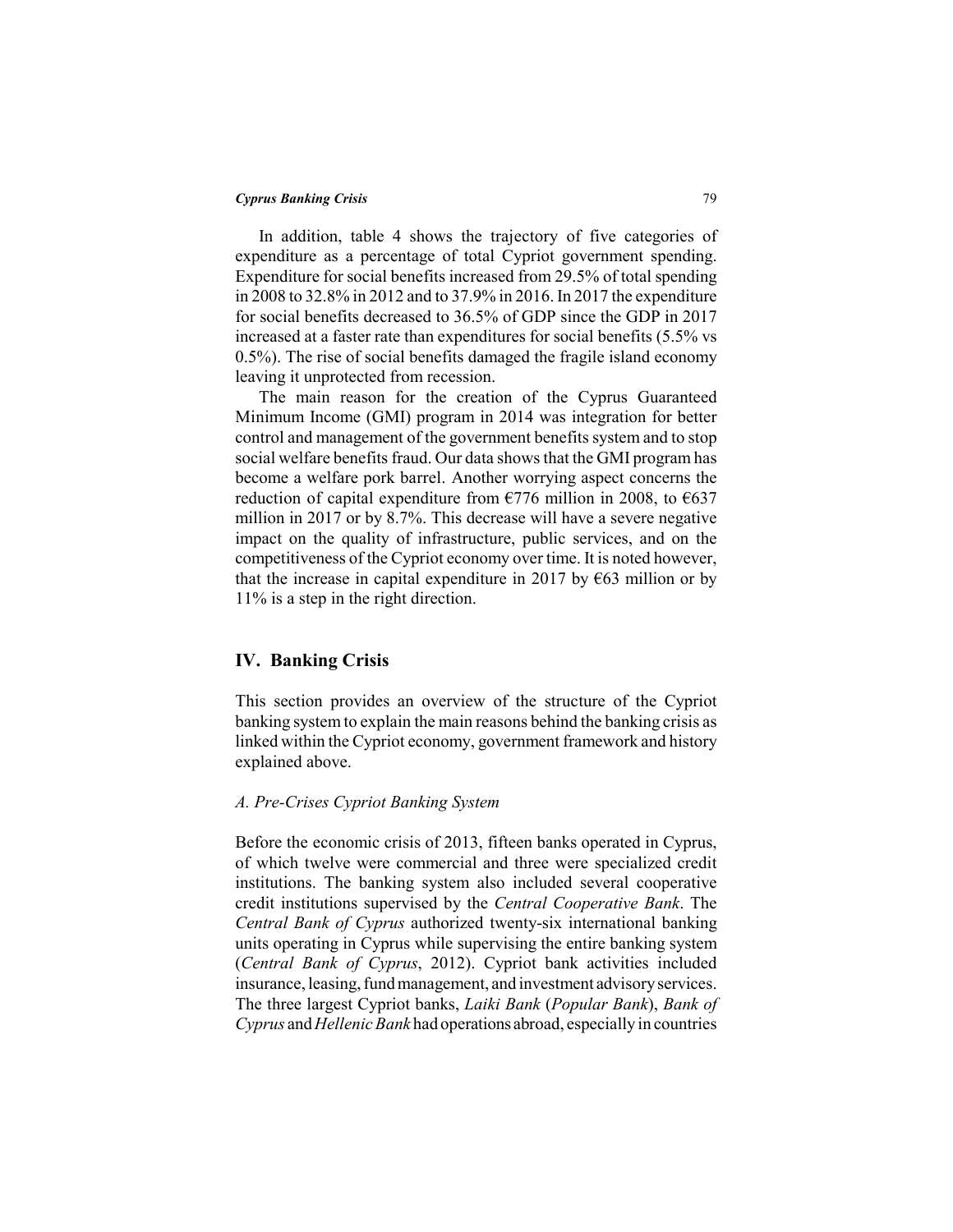| Year                     | 2007   | 2008   | 2009   | 2010   | 2011     |
|--------------------------|--------|--------|--------|--------|----------|
| Bank of Cyprus           |        |        |        |        |          |
| <b>Total Assets</b>      | 31,763 | 36,131 | 39,411 | 42,638 | 37,474   |
| Deposits                 | 25,179 | 27,936 | 28,585 | 32,953 | 29,654   |
| Net Income               | 491    | 479    | 322    | 303    | $-1,366$ |
| Popular Bank             |        |        |        |        |          |
| <b>Total Assets</b>      | 30,258 | 38,367 | 41,828 | 42,580 | 33,762   |
| Deposits                 | 20,697 | 24,828 | 23,885 | 25,508 | 20,161   |
| Net Income               | 593    | 403    | 170    | 89     | $-3,646$ |
| Hellenic Bank            |        |        |        |        |          |
| <b>Total Assets</b>      | 7,357  | 7,850  | 8,296  | 8,251  | 8,275    |
| Deposits                 | 5,860  | 6,147  | 6,574  | 6,854  | 7,107    |
| Net Income               | 135    | 31     | 28     | 9      | $-100$   |
| Total of the three banks |        |        |        |        |          |
| <b>Total Assets</b>      | 69,378 | 75,283 | 89,535 | 93,469 | 79,511   |
| Deposits                 | 46,462 | 58,911 | 59,044 | 65,315 | 56,922   |
| Net Income               | 1,219  | 913    | 520    | 401    | $-5,112$ |

**TABLE 5. Major Cypriot Banks before the Crisis**

**Note:** Figures above are based on annual bank reports. The last annual report of Popular Bank is that of 2011. Popular Bank has been under liquidation since March of 2013. Figures are in millions of euros.

with a strong Greek presence. The island economy developed on a business model in which a politically coerced banking sector had a disproportionate influence on the economics and politics of Cyprus.

Cypriot banks attracted substantial inflows of foreign deposits from 2004 to 2010 by offering high term rates. Aggregate Cyprus banking balance sheet assets increased from 286% of GDP in 2004 to 600% of GDP in 2010. During this period, banks were profitable and had high capital reserves. The rapid credit expansion was mainly the result of loans provided to individuals and businesses with low credit capacity and insufficient collateral. These bad loans reflected lending agency problems as the main reason for the reduction in aggregate banking profits in Cyprus. Table 5 presents the assets, deposits and net profits of the three largest Cypriot banks between 2007 and 2011 (pre-crisis period). In 2010 the total assets of *Bank of Cyprus* and *Popular Bank* were nearly €43 billion. The deposits of *Bank of Cyprus*, however, exceeded those of *Popular Bank* by €7.445 billion. *Hellenic Bank* was comparatively smaller (*Central Bank of Cyprus*, 2013a).

The three banks were profitable up to 2010. The decline in both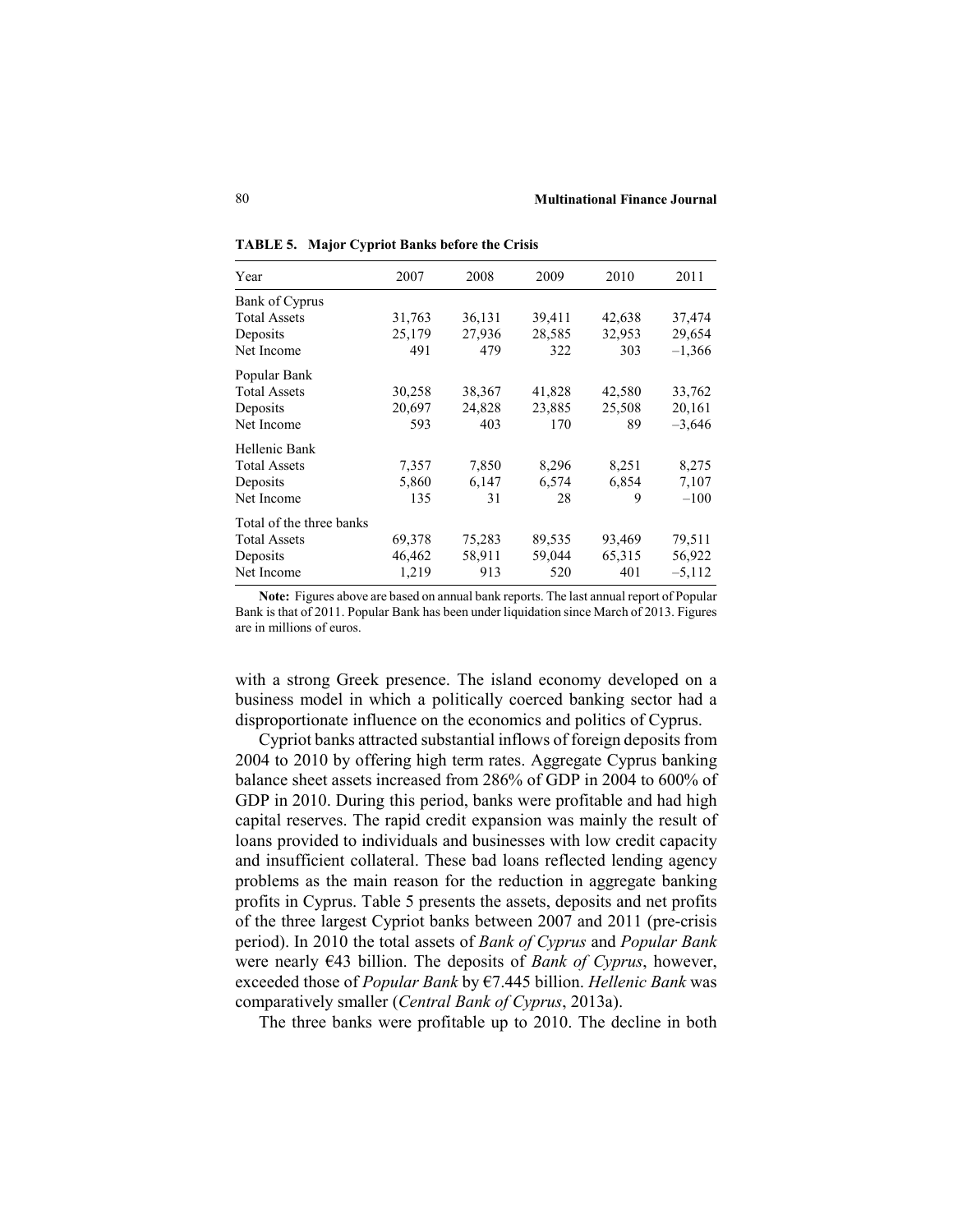economic activity and household income combined with rising unemployment in Greece led to an avalanche of non-performing loans (NPLs). The 'haircut' of Greek sovereign bonds in 2011 and losses from NPLs contributed to bank capital erosion. *Popular Bank*, *Bank of Cyprus* and *Hellenic Bank* reported losses of €3.646, €1.366 and €0.1 billion euros, respectively in 2011. Haircut losses are estimated at between  $\epsilon$ 3.5 and  $\epsilon$ 4 billion euros.

Moody's, Standard & Poor's and Fitch downgraded the major banks in Cyprus including *Central Cooperative Bank* in 2011 and 2012. Rating agency reasons for the downgrade were (a) Republic of Cyprus fiscal deficits, (b) the accumulated problems in government balance sheets, (c) the large exposure of Cyprus banks to Greek private and sovereign bond debt and (d) problems in financing and low bank liquidity due to high regional economic and political uncertainty. The downgrades of both the sovereignty of Cyprus and Cypriot international banks resulted in the exclusion of both institutions from external capital markets.

# *B. Popular (Laiki) Bank and Emergency Liquidity Assistance*

Between April and July 2012, Popular (Laiki) Bank absorbed €9.9 billion of liquidity through the *EU Emergency Liquidity Assistance*  $(ELA)$  mechanism. Some  $\epsilon$ 5.5 billion was channeled to Greece to meet the needs of its branches due to massive withdrawals by Greek depositors (European Commission and European Central Bank, 2013a). Banking instability in Athens sparked Cypriot bank viability concerns driving a Cyprus depositor run on Laiki cash. The run on Laiki intensified as the Cyprus economy spiraled downward. Ironically, a bank liquidity run by depositors was the key reason for the existence of the *ELA* mechanism. Laiki was forced to resort to onerous *ELA* debt to restore its liquidity or it would have been forced to close operations. Laiki in a very real financial sense found itself between Scylla and Charybdis (Σκύλλα και Χάρυβδη).

The *ELA* is a short-term type of borrowing on net 14-day terms. The bank is required to deposit an equivalent value in assets relative to the amount borrowed as collateral with the central bank of the country in which it operates (European Commission and European Central Bank, 2013b). The *ELA* may be terminated by the central bank of the borrowing country or through a decision of two thirds of the members of the board of directors of the European Central Bank (ECB). In the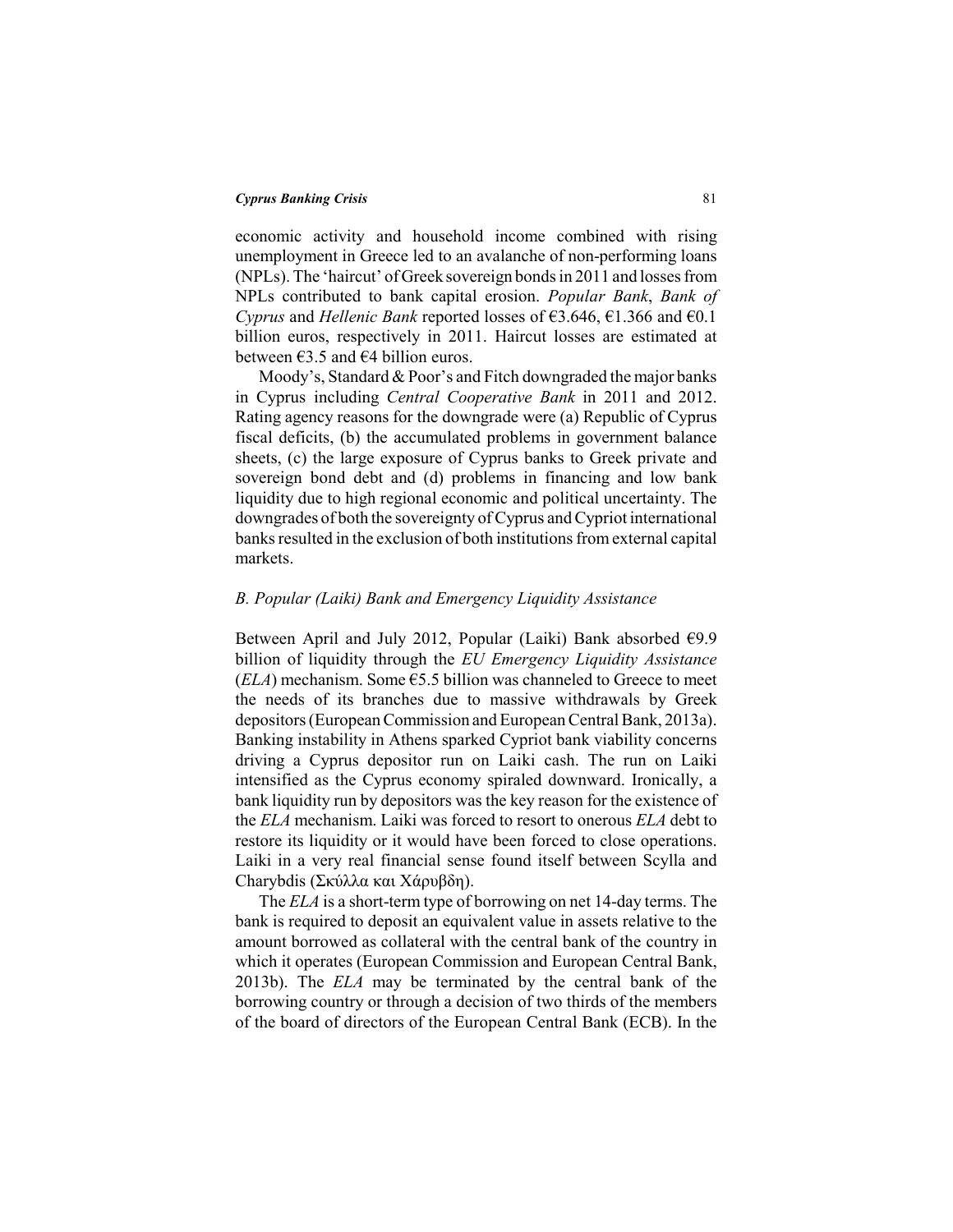case of *Laiki Bank*, *ELA* borrowing was deemed necessary to eliminate the financial gap created in early 2012 by a large volume of cash withdrawals (Xiouros, 2016).

Deposit disbursements began in Greece then spread to Cyprus. Withdrawals further intensified with depositor fears of a Laiki crash. The two worst investments by Laiki managers were in *Greek Government Bonds* combined with low recovery rates of individual and commercial non-performing loans (NPLs) in Cyprus and throughout Greece. Laiki collateralized the  $ELA$  using  $\epsilon$ 20 billion of bank assets. The collateral consisted of loans from the asset side of its balance sheet. For about every two euros of collateral, one euro of *ELA* was obtained. The €25.9 billion of loans in the *Laiki Bank* portfolio as of June 2012 included €9.9 billion in individual and commercial loans throughout Greece. This amount remained at about the same level until Laiki's liquidation in March of 2013.

The European Central Bank (ECB) decided to terminate the emergency liquidity provision of Laiki in March of 2013. This decision spelled the end of *Laiki Bank*. A series of important developments followed that included capital controls. Cypriot bank liquidations of branches located in Greece outside of Cyprus, the liquidation of *Laiki Bank*, the restructuring of *Bank of Cyprus* and finally the restructuring of *Central Cooperative Bank* in 2018.

Piraeus Bank in Athens then acquired *Laiki Bank* in Cyprus without any arrangements with the Central Bank of Greece regarding the repayment of the *ELA* (Piraeus Bank, 2013). The entire Laiki loan portfolio in Greece collateralized for *ELA* was transferred entirely to Piraeus Bank by the *Central Bank of Cyprus*. Consequently, the *Central Bank of Cyprus* was left exposed to the unsecured *ELA* granted to *Laiki Bank*. A moral hazard had been created by a small group of mis and malfeasant Cypriot and Greek bank managers as per agency theory of Jensen and Meckling (1976).

#### *C. Capital Controls*

Capital control is achieved by imposing restrictive measures on the movement of capital inside and outside an EU country. This contradicts the fundamental principle of the European Union concerning free movement of capital. Capital controls are imposed when there is fear of imminent collapse from massive bank-run-withdrawal. Capital controls can only be applied when an *ELA* is terminated. Banks with insufficient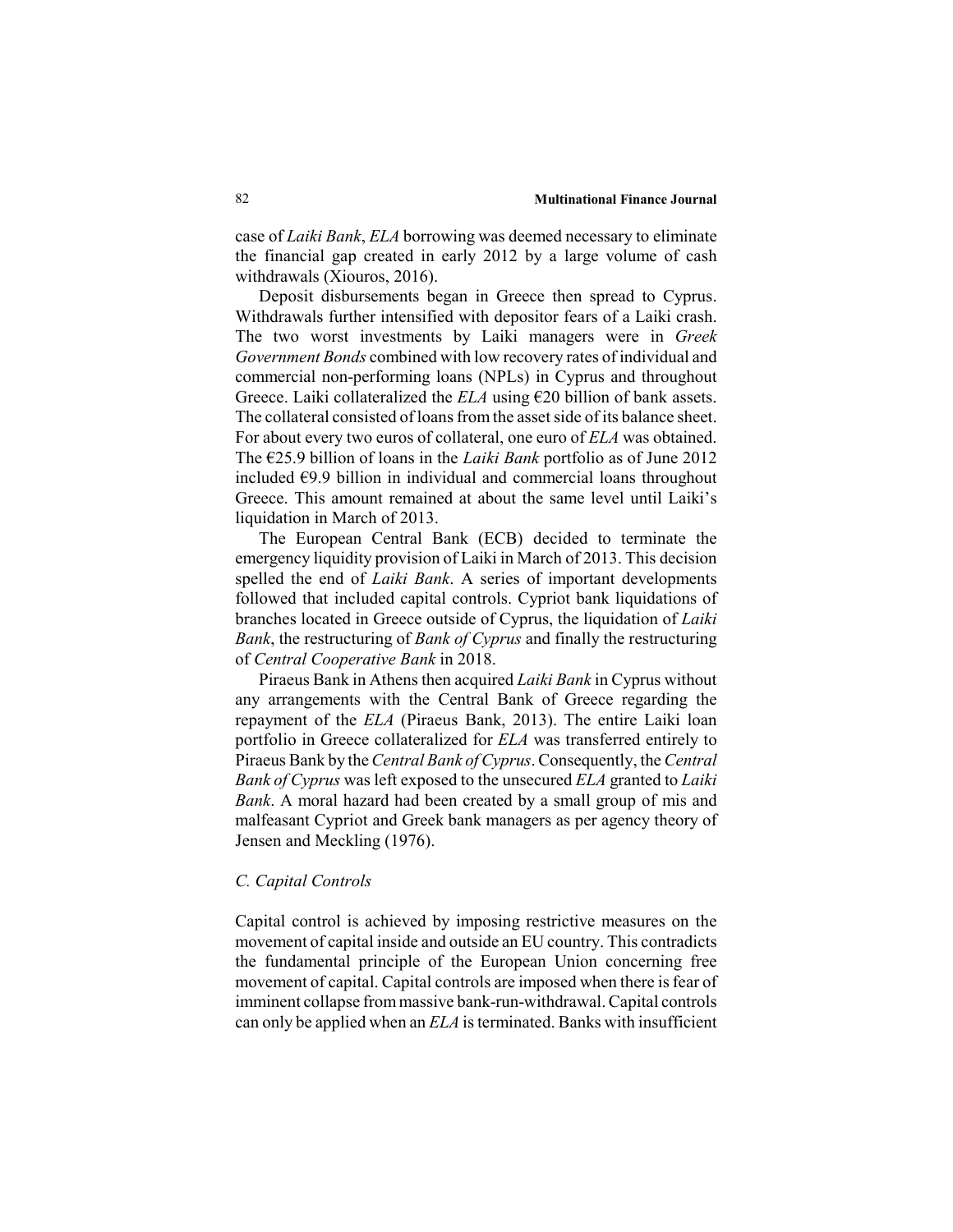liquidity to cope with massive withdrawals are forced to terminate operations. Hence, the imposition of capital controls required temporary closure of all Cyprus bank branches. Cessation of banking operations (a) gives managers time to assimilate new information and (b) allows for time to pass for the savings panic to fade.

Cypriot bank branches closed for twelve days following the termination of Laiki's *ELA* on March 16, 2013. Capital restrictions were then imposed on Cyprus for two years. These included:

1) the imposition of a ceiling on daily withdrawals, initially up to  $\epsilon$ 300, later lowered to  $€100$ ,

2) the maximum overall spending for expatriates was set to  $\epsilon$ 2,000 and withdrawals to  $\epsilon$ 300 per day,

3) students studying abroad were allowed up to  $\epsilon$ 5,000 in expenditures per quarter,

4) exporting money abroad for overseas investments was prohibited,

5) and transferring amounts of over €5,000 abroad required the approval of a special committee. Firms were requested to produce documents for each creditor/supplier payment request and these then needed approval for any amount over  $\epsilon$ 200,000,

6) documents were required for transactions regarding the transfer of funds from one bank account to another within Cyprus,

7) checks could be deposited in the beneficiary's account only to preclude personal financing of commerce and

8) time deposits expiring during the month following the imposition of capital controls were extended for at least one month and only a part of them could be transferred to an open account.

Restrictions gradually relaxed to normal by April 6, 2015. Cyprus is the first example of capital controls in the Eurozone. This is the result of conflict over investment flows between Moscow, New York, London, Frankfurt, Paris, and Cyprus. Cyprus is the automatic loser as smallest country in population and geographical size.

# *D. Acquisition of the Branches of Cypriot Banks in Greece*

By March 2013, the Republic of Cyprus was on the verge of declaring a moratorium on debt repayment. This would have sparked uncontrolled default and perhaps collapse of the Cyprus economy. An important development during this period was the acquisition of *Laiki Bank*, *Bank of Cyprus* and *Hellenic Bank* branches located in Greece by the Piraeus Bank. The three Cypriot banks held over 312 branches in Greece and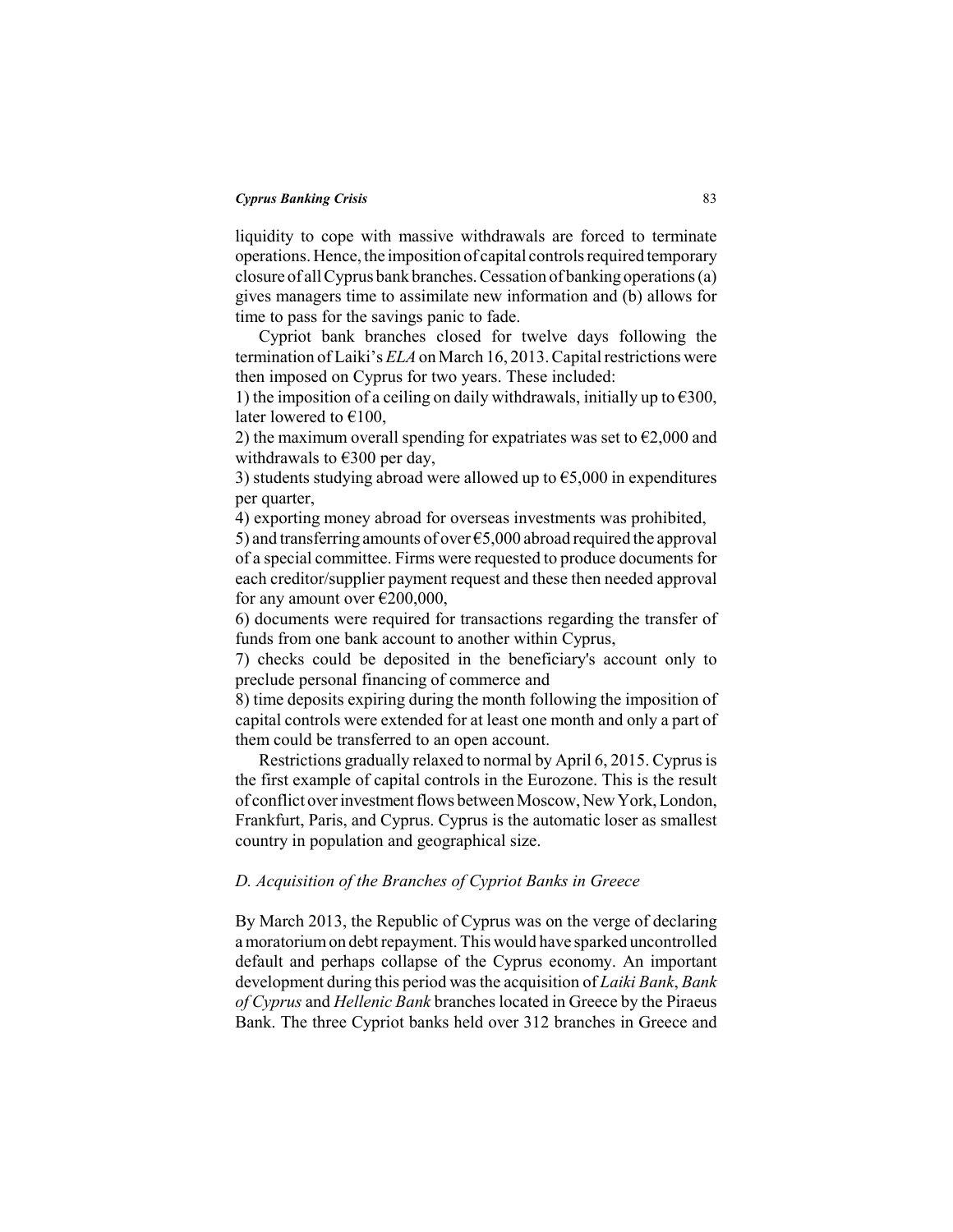employed 5,268 taxpaying wage earners.

The aggregate loan portfolio value of the three banks in Greece was €23.9 billion against deposits of €15 billion. The estimated loss from non-performing loans was set at  $\epsilon$ 7.7 billion or 32.2% (= 7.7 ÷ 23.9) of loan portfolio aggregate value. The total acquisition cost for Piraeus Bank of the loans and branches of Cypriot banks in Greece was  $£15.5$ billion. This cost included the deposits of the three banks totaling  $E15$ billion, assumed by Piraeus Bank, plus €524 million paid to Cypriot banks as compensation for the acquisition of branches and loans. Piraeus Bank benefitted from unilateral Cypriot bank portfolio acquisitions by  $\epsilon$ 0.7 (= 23.9 – 7.7 – 15.5) billion even if the damage from non-performing loans was as great as estimated. If the 'economic' value of the branches is also included (i.e., the value of the operations in Greece), the total benefit of Piraeus Bank from the acquisition exceeds €0.7 billion.

Expected Cypriot banking loss estimation from loans transferred to Greece is from Pacific Investment Management Company (PIMCO) based on Piraeus Bank's interim financial statements of 2013. Loss provisions across all types of loans were set to 18.5% of nominal value. Consequently, the estimated losses should have been  $64.4$  billion and not €7.7 billion. Based on the latter estimate, Piraeus Bank benefitted from the acquisition of loans by  $64 (= 23.9 - 4.4 - 15.5)$  billion. Along with the economic value of the branches, Piraeus Bank's overall benefit is certainly much greater. An amount of  $\epsilon$ 4.1 billion appears in quarterly statements of the bank's financial position as a reduction of accounting goodwill related to the acquisition of Cypriot banks. Transfer of the three Cypriot banks to Greece was forced by Troika as a prerequisite for the approval of the Cyprus financial assistance package. The troika's objective was to prevent a potential transfer of the Cyprus banking crisis to Greece and the Eurozone (*Central Bank of Cyprus*, 2013b). The selection of Piraeus Bank was made by the *Greek Financial Stability Fund*, which financed the acquisition. The Republic of Cyprus was not involved in the decision regarding the selection of the buyer. Also, its role in defining the terms and the amount of consideration received was negligible.

Unsurprisingly, Piraeus Bank became the second largest in Greece following the Cypriot loan portfolio acquisition with fixed assets of  $\epsilon$ 93 billion, a loan portfolio of  $\epsilon$ 72 billion against deposits of  $\epsilon$ 54 billion. The largest lender at that time, was the National Bank of Greece with assets of  $\epsilon$ 100 billion. Third in size was Alpha Bank with assets of  $\epsilon$ 80 billion. The Cypriot banking presence in Greece came to an end with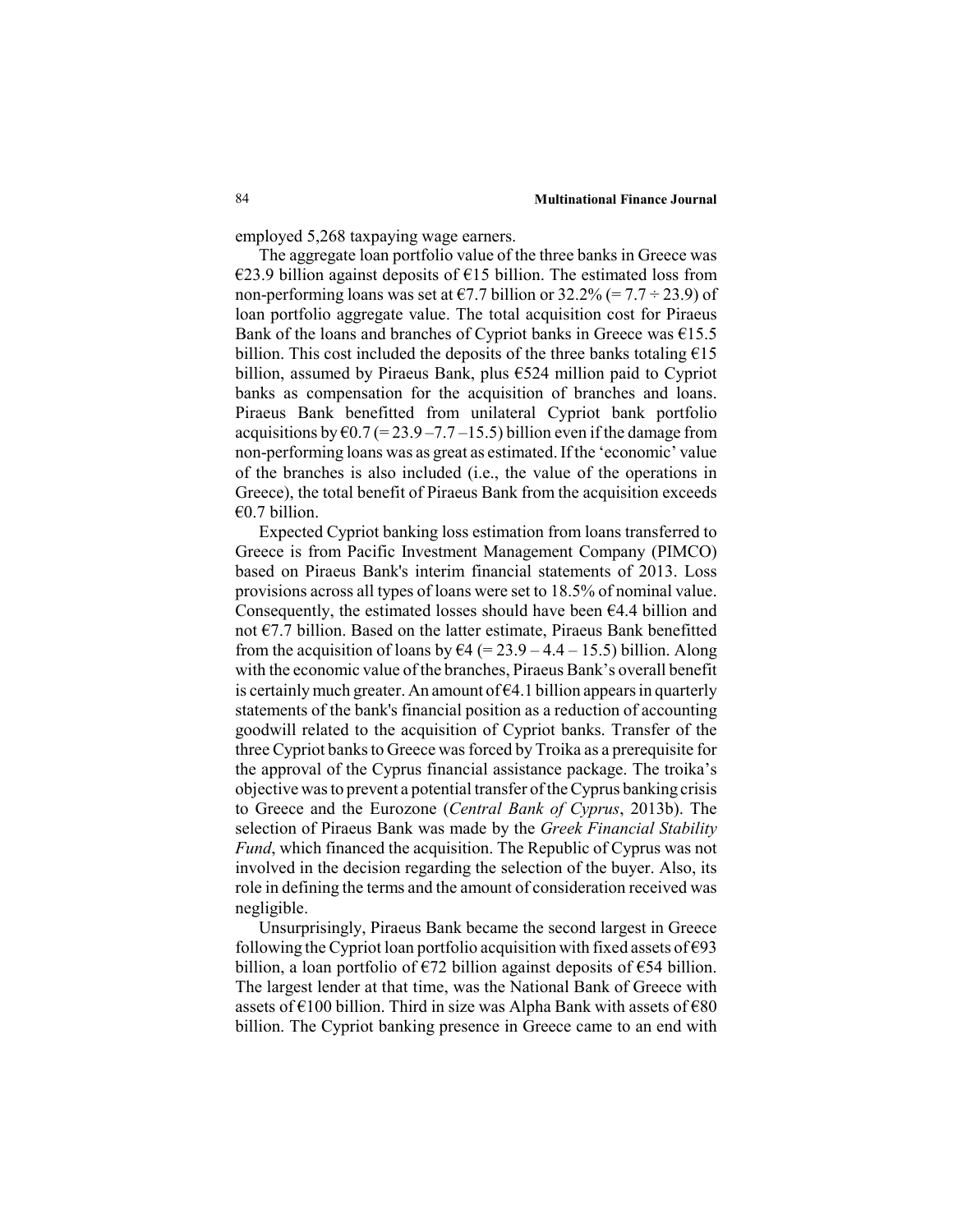this disaster. It marked the cessation of a growth era in Cypriot banking in Greece that had endured since 1991 devastating Cyprus as a financial center. Glass half full, there is one positive outcome. Greece can no longer be considered a systemic risk for Cyprus.

# *E. The Restructuring of the Bank of Cyprus*

Bank closure on March 16, 2013 marked the beginning of the restructuring of the Cypriot banking sector. This included the closure and liquidation of *Laiki Bank*, the *Bank of Cyprus* restructuring, and the recapitalization and reconstruction of Cooperative Savings Bank. The liquidation of *Laiki Bank* began on March 25 of 2013. All state-guaranteed deposits of its customers up to  $\epsilon$ 100,000 were transferred to *Bank of Cyprus* with few exceptions. All deposits in excess of €100,000 were included in the *Laiki Bank* liquidation process. Deposits of all public institutions in *Laiki Bank* were also transferred to Bank of Cyprus.<sup>8</sup> Also, all *Laiki Bank* loans and credit facilities were transferred to *Bank of Cyprus*.

A total of €4.5 billion in deposits were transferred to *Bank of Cyprus*. The *ELA* debt of  $\epsilon$ 9.2 billion was transferred along with deposits. Assets with a market value of €14.5 billion as *ELA* security were also transferred to *Bank of Cyprus*. *Government Registered Development Stocks* (*GRDS*) of  $E1.889$  billion were included. These subsequently recapitalized *Popular Bank* in June 2012. *Greek Government Bonds* (*GRRRB:IND*) were transferred to *Bank of Cyprus* discounted to 75% of par value. *Popular Bank* assets not transferred to *Bank of Cyprus* were included in a lengthy liquidation process concluded in September of 2017. Net proceeds were distributed to depositors proportioned by initial deposits. Net proceeds dwindled to  $E$ 73 million after four and a half years of negotiations.

*Bank of Cyprus* capital needs increased after receiving *Laiki Bank* deposits. The recapitalization of *Bank of Cyprus* was achieved in August of 2013 by share conversion of  $63.8$  billion representing 47.5% of unsecured deposits.9 Depositors received *Bank of Cyprus* shares in proportion to deposits lost. These preferred shares carried both voting

<sup>8.</sup> Institutional charitable, educational, credit, insurance, JCC Payment Systems, the Cyprus government, schools, municipalities, or community council deposits in excess of  $€100,000$  were transferred.

<sup>9.</sup> Unsecured deposits over one hundred thousand euros.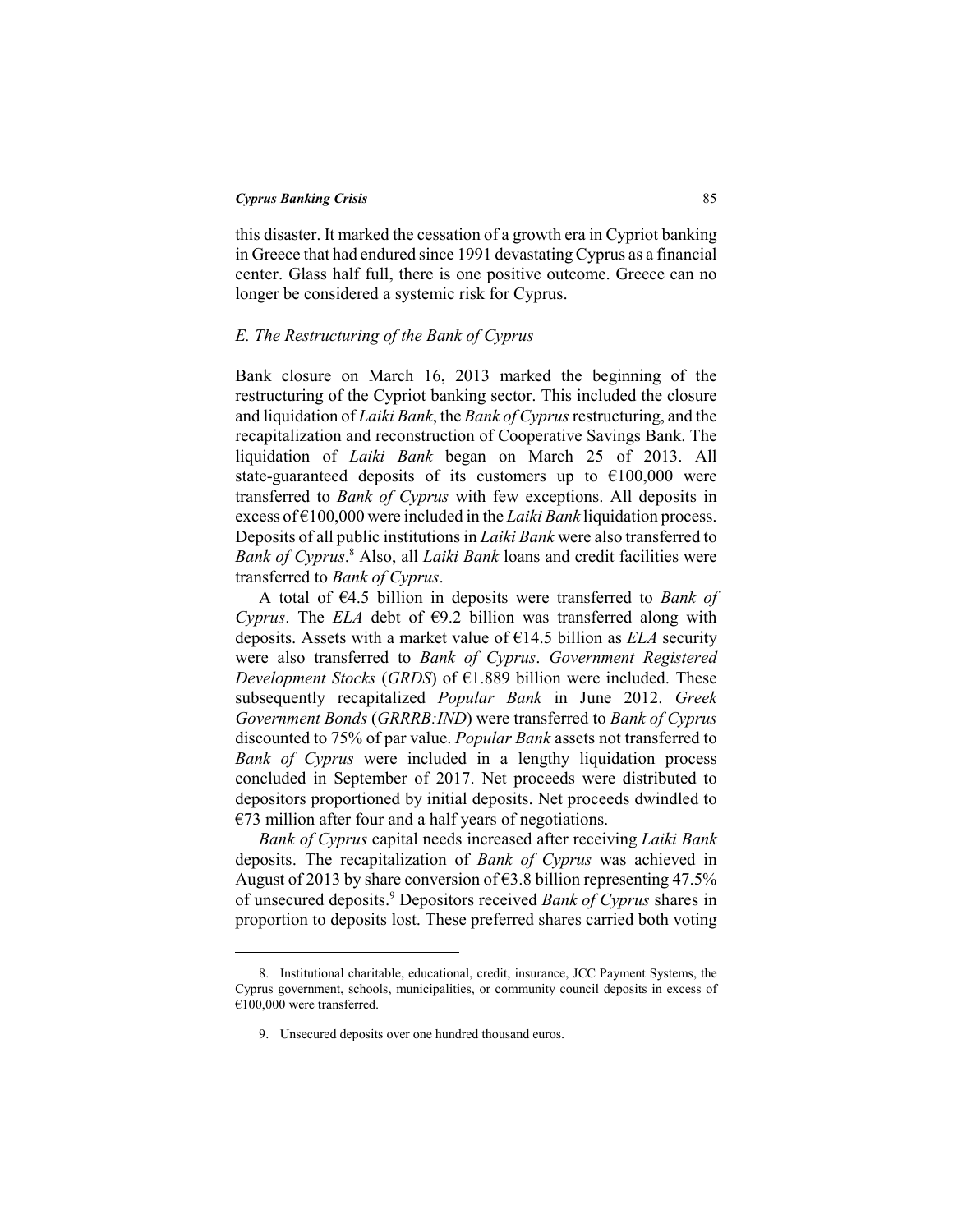#### 86 **Multinational Finance Journal**

rights and paid dividends. This was not a good deal for Cyprus ex-post. Depositors were further hammered in 2015 when the value of *Bank of Cyprus* preferred stock evaporated to about a quarter of the initial conversion value. The above method of recapitalizing the *Bank of Cyprus* has minimized any obligation on the part of the Republic of Cyprus to support the banking sector. However, the deposit 'haircut' of many small and medium-sized companies has created serious problems in employment and in the overall economic condition of Cyprus. Many of these companies were forced to cease operations due to a lack of operating cash flows. The *Central Bank of Cyprus* (CBC) flagged ongoing downgrades of the Republic of Cyprus and Cypriot banks by international credit rating agencies as reasons for the liquidation of *Laiki Bank*.

#### *F. Bail-in*

Bank rescue by the *Emergency Economic Stabilization Act* of 2008 and that of Bear Stearns (also in 2008) as well as the savings and loan (S&L) bailout of 1989 transferred tax revenue from the United States fiscal budget to Wall Street debt holders (Michaelides and Orphanides, 2015). European regulators responded with bail-in as part of a new *European Stability Mechanism* in 2012 that works in the opposite direction shifting bank default risk to unsecured depositors, bondholders and shareholders. Bail-in created a new order of bank recapitalization beginning with (a) shareholder equity, (b) bond-holder equity and (c) unsecured deposits. The *European Stability Mechanism* (ESM) can loan a stressed bank when bail-in is inadequate up to a 5% intervention cap. Bail-in shifts bankruptcy costs from taxpayers to bank lenders. French and German civil code politicians tout bail-in for strengthening market discipline. However, the smallest of the twenty-eight-member countries of the EU (all non-French and non-Germanic countries) worry that bail-in is toxic to banking sector confidence and economic growth because of the haircut imposed on unsecured Cypriot deposits.

We support the later assertion of bail-in toxicity with hard data in accord with Cyprus depository, shareholder, and bondholder survey results of Brown, Evangelou, and Stix (2017).<sup>10</sup> The Cyprus support

<sup>10.</sup> Survey data from 800 Cypriot households with term-deposit accounts of more than €5,000 reveal that Cyprus families suffering from the haircut are far more likely to reduce bank deposits in the future. Just one in five Cypriots reported willingness to hold deposits of any amount above any deposit insurance level in the twelve months following a crisis in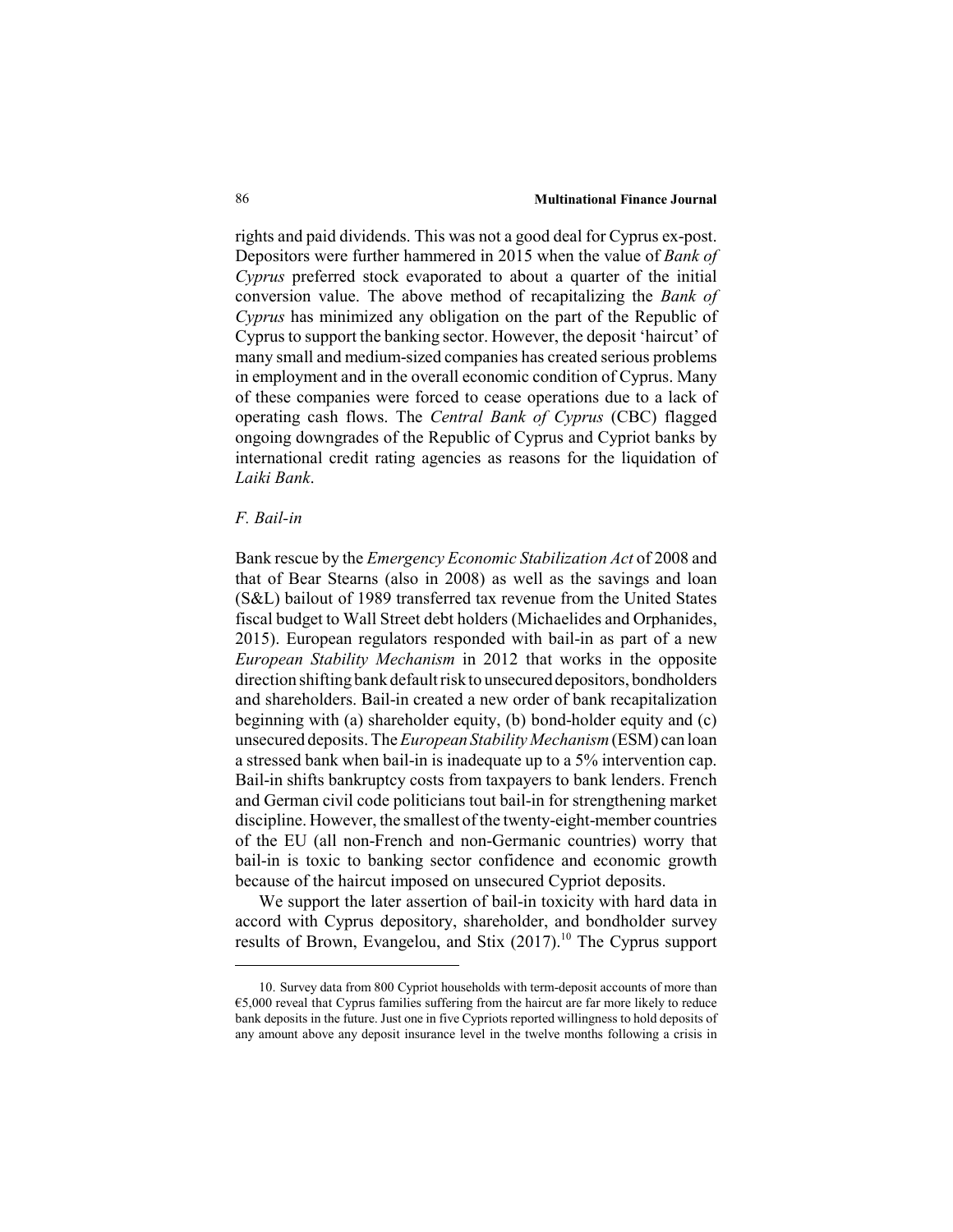package included the first bail-in. This resulted in a 'haircut' of unsecured deposits with devastating impact on Cypriot bank confidence (Chenells and Wingfield, 2015). The scheme intended to make depositors whole by converting absconded unsecured deposits into equity banking shares. Bail-in has forced European savers to think like investors as was the case during the great depression. We consider this a dire step backward for the Cyprus economy. French and German policymakers representing larger populations proved ready-and-willing to hit the much smaller common-law population of Cyprus with experimental bail-in losses. Cypriots now prefer to sew any unsecured cash into a mattress or interlaced in home files rather than save into a Cyprus deposit account as a result of bail-in. Proletariat hording of cash extant in Cyprus today is consistent with Great Depression banking deposit run descriptions of Friedman and Schwartz (1963).

# *G. Post-Crisis Developments in the Banking Sector*

This section presents banking sector post-crisis data for Cyprus. We analyze the financial position in non-performing loans by the big three Cypriot banks under *The Economic Adjustment Programme Memorandum of Understanding* (*MoU*). The memorandum was signed in March of 2013 between the European Commission representing Eurogroup, the Cypriot Government, the International Monetary Fund (IMF), and the European Central Bank (ECB). The three main objectives of the *Memorandum of Understanding* (*MoU*) financial support program were to (a) restore the health of the financial sector,  $(b)$ apply fiscal reorganization measures, and (c) implement structural reforms to enhance the competitive position of the Cypriot economy.

The *MoU* process assessed the needs and weaknesses of the banking sector prioritized by several established targets. This included the recapitalization and restructuring of credit institutions as well as the strengthening of the regulatory and supervisory framework of the banking system. One of the most positive developments in 2014 were favorable stress tests of the Cypriot banking sector by the European Central Bank and the European Banking Authority. Bank balance sheets were evaluated to identify weaknesses and capital shortfalls. Simulations determined whether, under normal or extreme scenarios additional capital needs will arise for banks over a three-year horizon.

March of 2013 sparked by the imposition of the bail-in.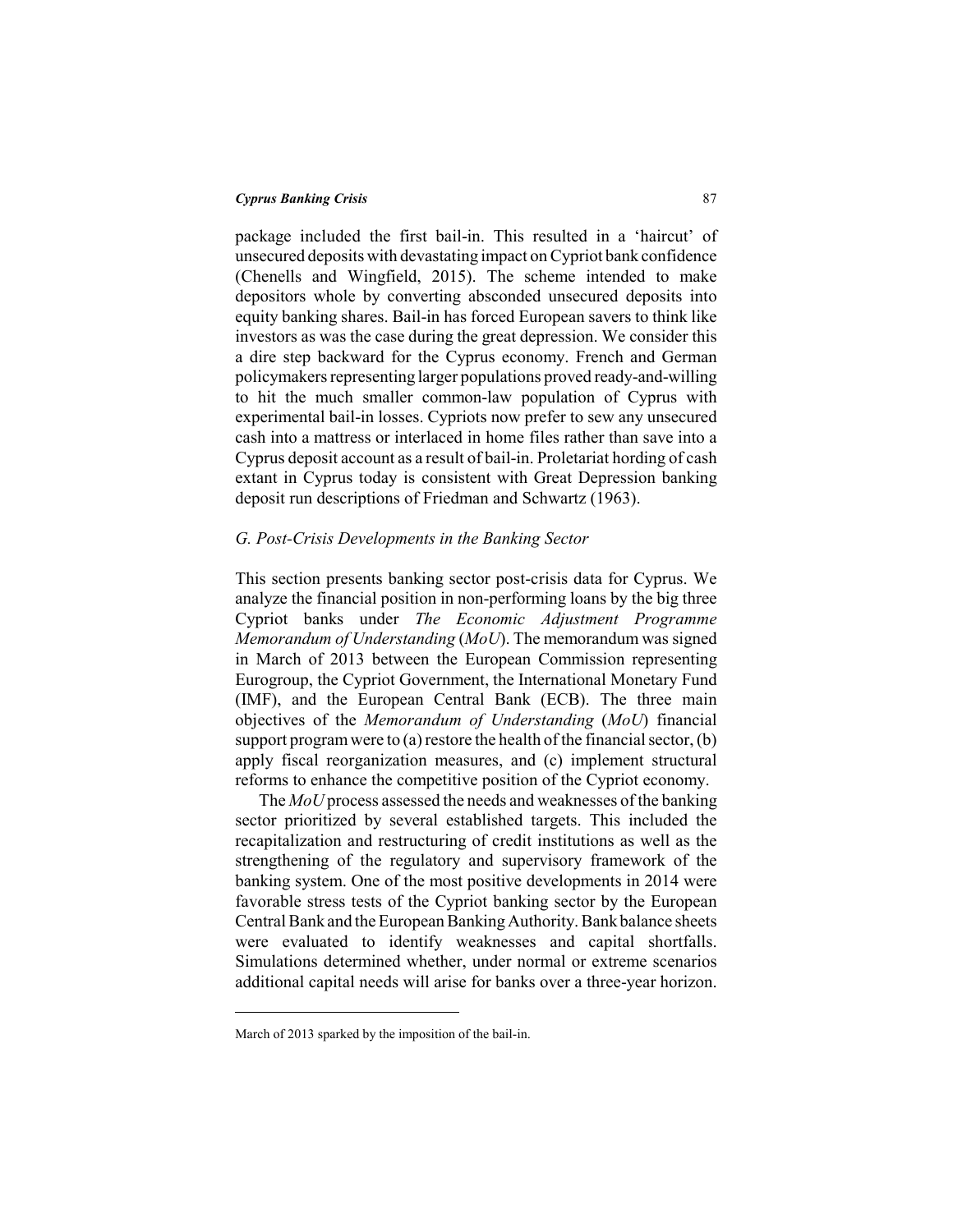The results show that banks in Cyprus are healing.

*Bank of Cyprus* achieved a capital increase (recapitalization) of a billion euros during 2014 by issuing new shares at  $24¢$  each. Among the shareholders were the European Bank for Reconstruction and Development (EBRD) and a wide range of institutional investors from Europe, North America and Russia. *Hellenic Bank* was recapitalized in this period using private funding. Finally, the Co-operative Central Bank was fully restructured by 2014 with  $\epsilon$ 1.5 billion and by 2015 used an additional €175 million of loans through the *Memorandum of Understanding* (*MoU*). During this time, the banking supervisory and regulatory framework had been significantly strengthened. Further strengthening remains a top priority in order to avoid serious mistakes and omissions of the past. It is important that Cypriot bank managers continue to make steps towards conscientious governance rather than reversion to financial predation via excessive lending practices.

Just eight domestically licensed credit institutions remained with operations in Cyprus in the aftermath of the 2013 crisis. These included in order by 2016 asset values (1) *Bank of Cyprus*, (2) Cooperative Central Bank, (3) Russian Commercial Bank (RCB),<sup>11</sup> (4) *Hellenic Bank*, (5) Astrobank, (former Bank of Piraeus), (6) the Housing Finance Corporation (HFC), (7) Cyprus Development Bank or CDB, and (8) Ancoria Bank. In addition, subsidiaries of foreign credit institutions from the European Union (EU) were operating in Cyprus, such as Alpha Bank, the National Bank of Greece, and Eurobank as well as subsidiaries of foreign credit institutions from countries outside Greece such as Societe Generale Bank and USB Bank.

# *H. The Financial Position of the Cypriot Banks*

The first section of table 6 presents total assets, deposits, equity, net profits and loan values of the three major Cypriot banks along with amounts, percentages and projected losses of non-performing loans for the period 2012-2017. The second section presents the same type of data for all Cypriot banks excluding the Russian Commercial Bank (RCB). Finally, the last section, shows the ratios of assets, deposits, loans, losses and profits of the banking sector to GDP in Cyprus.

<sup>11.</sup> This presence is decreasing. Russian ambassador Osadchiy revealed on November 16th of 2018 that thousands of bank accounts have been closed belonging to Russians with an accompanying departure of Russian firms from Cyprus. This is due to a crackdown by the *Central Bank of Cyprus* (CBC).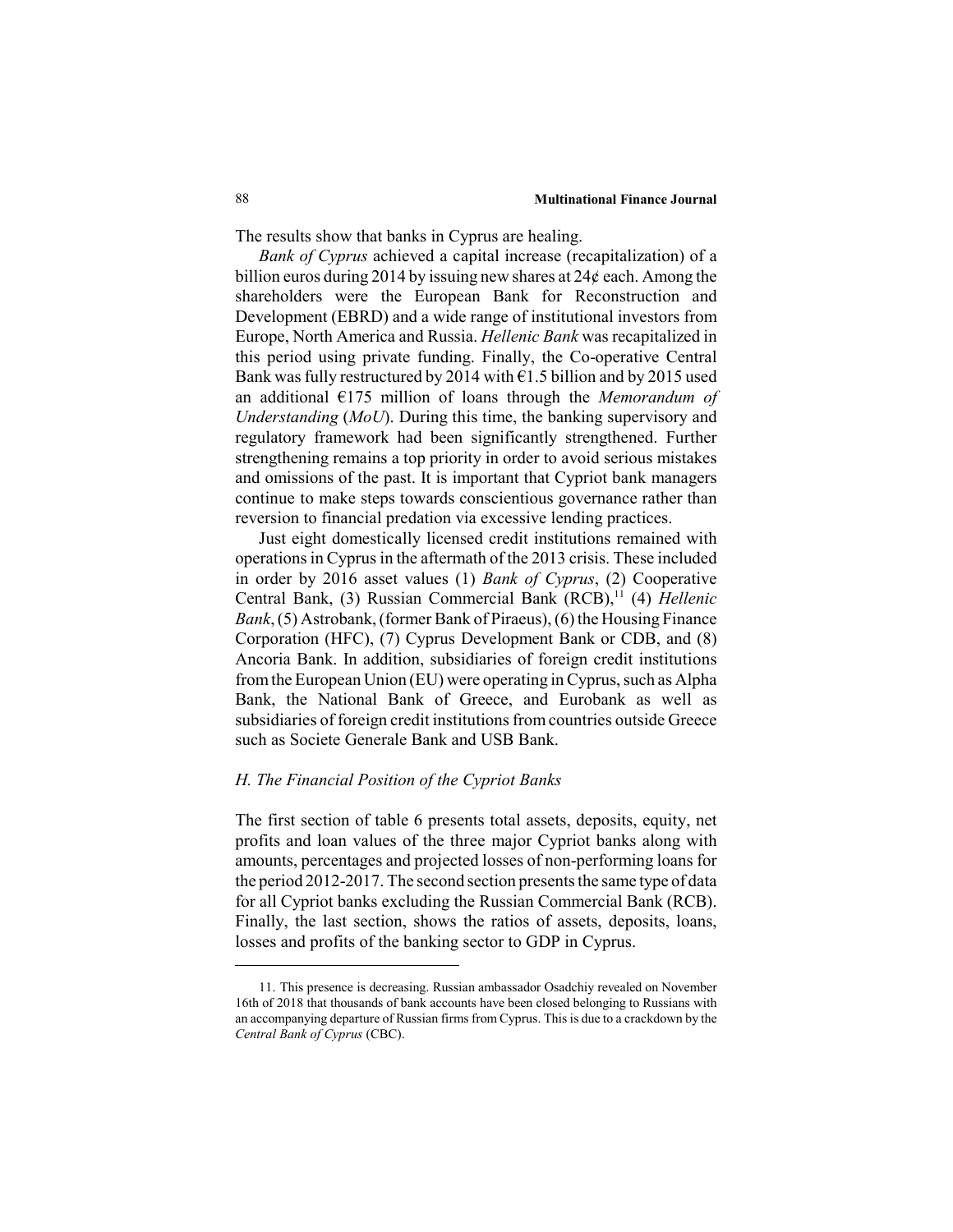Table 6 also presents statistics on consumer loans, housing loans and loans to small and medium-sized enterprises (SMEs). In 2017, these three loan categories accounted for 81.4% of the value of Cypriot bank loan portfolios (excluding RCB). Consumer loans accounted for 16.1%, housing loans for 30.9% and SME loans for 34.4% of lending activity. Non-performing consumer loans were  $67.9\%$  (= 3.968 / 5.841). non-performing housing loans were  $46.1\%$  (= 5.156 / 11.179) and non-performing SME loans were  $67.4\%$  (=  $7.132 / 12.433$ ). The percentage for projected losses from non-performing consumer loans was 50.7%, for housing 35.9% and for SME loans 51%. Around 50% of the value of non-performing consumer and SME loans has been wasted by banks. These do not include amounts written-off from bank balance sheets when losses became permanent.

The last lines of each section of table 6 show statistics on equity and annual amounts of new bank loans. Equity rose with bank recapitalizations from 4.7% to 14.9% of net loan portfolio (loans less forecasted losses) in 2017. Following the banking crisis of 2013, new loan grants rose from  $\epsilon$ 1.791 billion or 4.1% of net loans to  $\epsilon$ 3.900 billion or 10.2% of net loans in 2016. There was a slight decrease of  $E85$  million by 2017, possibly due to new measures imposed on banks by regulators from inflow of new investment funds from abroad.

In 2012 and 2013, Cypriot banks lost  $6.447$  (= 2.489 + 3.958) billion. As discussed above, much of this loss is directly related to the acquisition of Cypriot banks in Greece by Piraeus Bank. Between 2014 and 2017, banks lost another  $\epsilon$ 1.561 billion, mainly due to stricter criteria for calculating projected losses of non-performing loans. These losses eroded bank capital and increased capital requirements. In total, from 2012 to 2017, banks lost  $\epsilon$ 8.009 billion equivalent to 41.7% (=  $€8.009 / €19.214$ ) of GDP in 2017.

The first three sections of table 6 show that until 2015, non-performing loans as a percentage of *Bank of Cyprus*, Co-operative Central Bank and *Hellenic Bank* total loan values were nearly identical. This ratio was around 60% for all three banks in 2015. Subsequently, the *Bank of Cyprus* and, to a lesser extent, *Hellenic Bank*'s percentages declined mainly due to loan restructuring, write-offs and loans sold in 2016 and 2017. *Bank of Cyprus* loan write-offs amounted to €1.216 billion whereas those of *Hellenic Bank* amounted to €297 million. *Hellenic Bank* sold non-performing loans of a nominal value of  $E$ 150 million to investment funds in 2017.

The percentages of non-performing loans of *Bank of Cyprus*,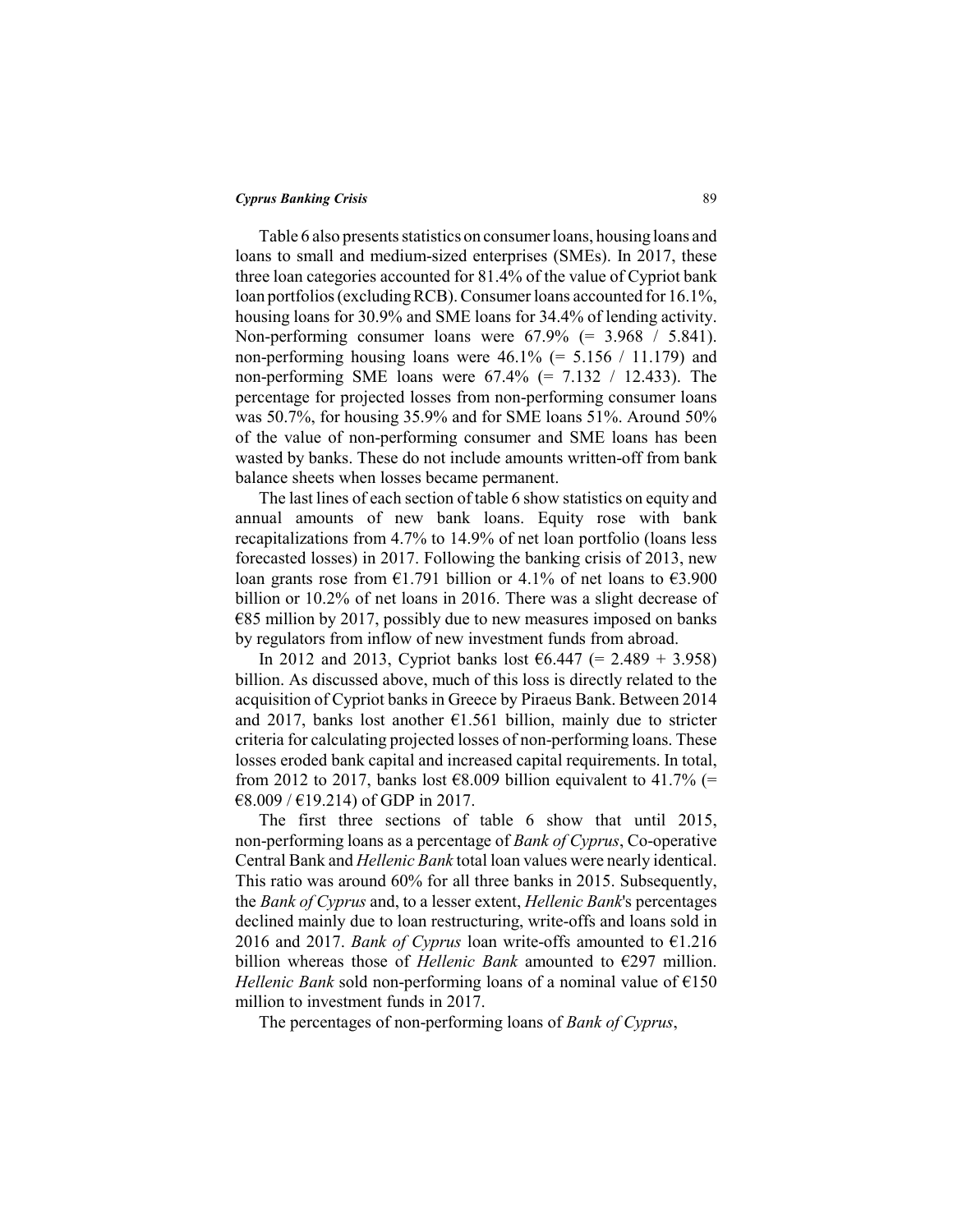| <b>TABLE 6. Major Cypriot Banks After the Crisis</b> |                                                                                                                                              |                                                                                       |                                                                                                               |                                                                                                                                                                                                                                                                     |                                                                                                                                                                                                                                                                                                   |                                                                                   |
|------------------------------------------------------|----------------------------------------------------------------------------------------------------------------------------------------------|---------------------------------------------------------------------------------------|---------------------------------------------------------------------------------------------------------------|---------------------------------------------------------------------------------------------------------------------------------------------------------------------------------------------------------------------------------------------------------------------|---------------------------------------------------------------------------------------------------------------------------------------------------------------------------------------------------------------------------------------------------------------------------------------------------|-----------------------------------------------------------------------------------|
| 1. Bank of Cyprus                                    |                                                                                                                                              |                                                                                       |                                                                                                               |                                                                                                                                                                                                                                                                     |                                                                                                                                                                                                                                                                                                   |                                                                                   |
| Year                                                 | 2012                                                                                                                                         | 2013                                                                                  | 2014                                                                                                          | 2015                                                                                                                                                                                                                                                                | 2016                                                                                                                                                                                                                                                                                              | 2017                                                                              |
| Assets                                               | 31,032                                                                                                                                       | 30,349                                                                                |                                                                                                               |                                                                                                                                                                                                                                                                     |                                                                                                                                                                                                                                                                                                   | 23,599                                                                            |
|                                                      |                                                                                                                                              |                                                                                       | 26,789<br>12,624<br>3,465<br>3,455<br>5,054<br>5,172<br>5,19%<br>4,352<br>741<br>5,285<br>385<br>385<br>3,885 | $\begin{array}{l} 23,271\\ 14,181\\ 3,055\\ 22,592\\ 5,401\\ 5,401\\ 5,206\\ 5,206\\ 11,10\\ 637\\ 4,9\%\\ 637\\ 49\%\\ 638\%\\ 7,3\%\\ 638\%\\ 7,4\%\\ 7,4\%\\ 8\%\\ 7,4\%\\ 2,879\%\\ 2,46\%\\ 2,46\%\\ 2,879\%\\ 2,879\%\\ 2,879\%\\ 2,879\%\\ 2,879\%\\ 2,879\$ | $\begin{array}{r} 22.172 \\ 16,510 \\ 3,106 \\ 20,130 \\ 4,481 \\ 1,034 \\ 4,320 \\ 5,33\% \\ 5,33\% \\ 5,33\% \\ 5,413 \\ 6,62 \\ 7,413 \\ 6,62 \\ 7,602 \\ 2,602 \\ 2,602 \\ 2,602 \\ 2,602 \\ 2,602 \\ 2,602 \\ 2,602 \\ 2,602 \\ 2,602 \\ 2,602 \\ 2,602 \\ 2,602 \\ 2,602 \\ 2,602 \\ 2,602$ |                                                                                   |
| Deposits<br>Equity<br>Profits                        | 28, 442<br>258<br>25, 099<br>28, 051<br>3, 5676<br>13, 211<br>3, 354%<br>3, 362%<br>3, 507<br>5, 507<br>5, 507<br>5, 507<br>5, 507<br>5, 906 | 14,971<br>2,656<br>2,656<br>2,6743<br>4,979<br>4,974<br>4,5%<br>4,5%<br>4,5%<br>54.5% |                                                                                                               |                                                                                                                                                                                                                                                                     |                                                                                                                                                                                                                                                                                                   | $17,850$<br>$2,617$<br>$488$<br>$4,152$<br>$4,152$<br>$2,1\%$<br>$8,804$<br>8.804 |
|                                                      |                                                                                                                                              |                                                                                       |                                                                                                               |                                                                                                                                                                                                                                                                     |                                                                                                                                                                                                                                                                                                   |                                                                                   |
| L <sub>o</sub> ans                                   |                                                                                                                                              |                                                                                       |                                                                                                               |                                                                                                                                                                                                                                                                     |                                                                                                                                                                                                                                                                                                   |                                                                                   |
| Losses provision                                     |                                                                                                                                              |                                                                                       |                                                                                                               |                                                                                                                                                                                                                                                                     |                                                                                                                                                                                                                                                                                                   |                                                                                   |
| $\%$ Loans                                           |                                                                                                                                              |                                                                                       |                                                                                                               |                                                                                                                                                                                                                                                                     |                                                                                                                                                                                                                                                                                                   |                                                                                   |
| Non-performing                                       |                                                                                                                                              |                                                                                       |                                                                                                               |                                                                                                                                                                                                                                                                     |                                                                                                                                                                                                                                                                                                   |                                                                                   |
| $\%$ Loans                                           |                                                                                                                                              |                                                                                       |                                                                                                               |                                                                                                                                                                                                                                                                     |                                                                                                                                                                                                                                                                                                   |                                                                                   |
| Losses provision                                     |                                                                                                                                              |                                                                                       |                                                                                                               |                                                                                                                                                                                                                                                                     |                                                                                                                                                                                                                                                                                                   |                                                                                   |
| % Non-performing                                     |                                                                                                                                              |                                                                                       |                                                                                                               |                                                                                                                                                                                                                                                                     |                                                                                                                                                                                                                                                                                                   | 46.9%<br>3,989<br>45.3%<br>45.3%<br>50.4%<br>50.34<br>5,254<br>5,254              |
| Consumer Loans                                       |                                                                                                                                              |                                                                                       |                                                                                                               |                                                                                                                                                                                                                                                                     |                                                                                                                                                                                                                                                                                                   |                                                                                   |
| $\%$ Loans                                           |                                                                                                                                              |                                                                                       |                                                                                                               |                                                                                                                                                                                                                                                                     |                                                                                                                                                                                                                                                                                                   |                                                                                   |
| Non-performing                                       |                                                                                                                                              |                                                                                       |                                                                                                               |                                                                                                                                                                                                                                                                     |                                                                                                                                                                                                                                                                                                   |                                                                                   |
| % Consumer loans                                     |                                                                                                                                              |                                                                                       |                                                                                                               |                                                                                                                                                                                                                                                                     |                                                                                                                                                                                                                                                                                                   |                                                                                   |
| Loss provision                                       |                                                                                                                                              |                                                                                       |                                                                                                               |                                                                                                                                                                                                                                                                     |                                                                                                                                                                                                                                                                                                   |                                                                                   |
| % Non-performing                                     |                                                                                                                                              |                                                                                       |                                                                                                               |                                                                                                                                                                                                                                                                     |                                                                                                                                                                                                                                                                                                   |                                                                                   |
| Housing Loans                                        |                                                                                                                                              |                                                                                       |                                                                                                               |                                                                                                                                                                                                                                                                     |                                                                                                                                                                                                                                                                                                   |                                                                                   |
| % Loans                                              |                                                                                                                                              |                                                                                       | 20.6%                                                                                                         |                                                                                                                                                                                                                                                                     |                                                                                                                                                                                                                                                                                                   |                                                                                   |
| Non-performing                                       | 2,001                                                                                                                                        | $5,838$<br>21.8%<br>1,908                                                             | 2,261                                                                                                         |                                                                                                                                                                                                                                                                     |                                                                                                                                                                                                                                                                                                   | 2,294                                                                             |
| % Housing loans                                      | 36.3%                                                                                                                                        | 32.7%                                                                                 | 46.3%                                                                                                         | 51.7%                                                                                                                                                                                                                                                               | 48.1%                                                                                                                                                                                                                                                                                             | 43.7%                                                                             |
|                                                      |                                                                                                                                              |                                                                                       | (Continued)                                                                                                   |                                                                                                                                                                                                                                                                     |                                                                                                                                                                                                                                                                                                   |                                                                                   |

90 **Multinational Finance Journal**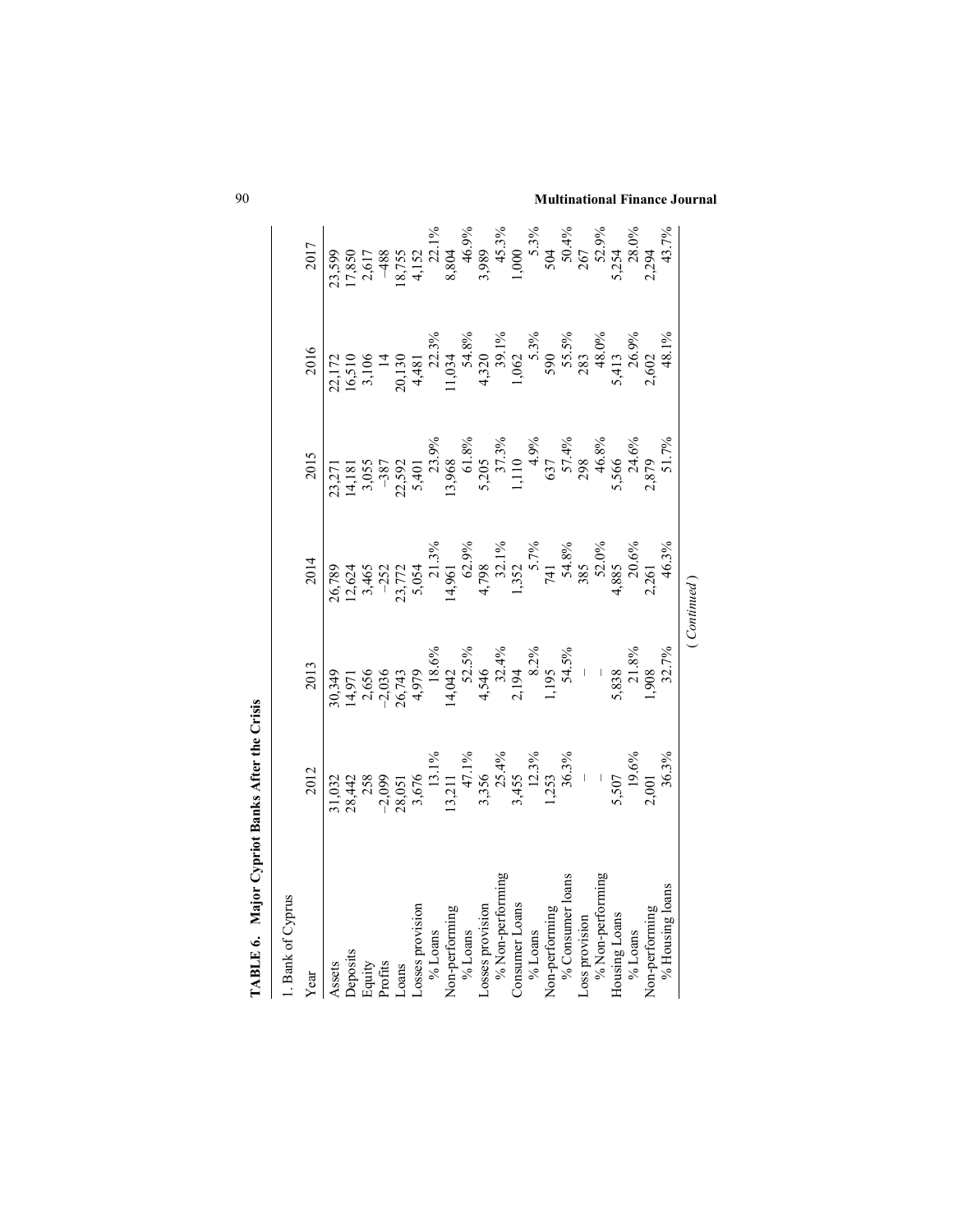| TABLE 6. (Continued)          |                                                                                                |                                                                                                   |                                                                                                                                                                                   |                                                                                   |                                                                                       |                                                                                                             |
|-------------------------------|------------------------------------------------------------------------------------------------|---------------------------------------------------------------------------------------------------|-----------------------------------------------------------------------------------------------------------------------------------------------------------------------------------|-----------------------------------------------------------------------------------|---------------------------------------------------------------------------------------|-------------------------------------------------------------------------------------------------------------|
| 1. Bank of Cyprus             |                                                                                                |                                                                                                   |                                                                                                                                                                                   |                                                                                   |                                                                                       |                                                                                                             |
| Year                          | 2012                                                                                           | 2013                                                                                              | 2014                                                                                                                                                                              | 2015                                                                              | 2016                                                                                  | 2017                                                                                                        |
| Loss provision                | $\mid$                                                                                         |                                                                                                   |                                                                                                                                                                                   |                                                                                   |                                                                                       |                                                                                                             |
| % Non-performing              |                                                                                                |                                                                                                   |                                                                                                                                                                                   |                                                                                   |                                                                                       |                                                                                                             |
| SME Loans                     | $5,938$<br>21.2%<br>4,800<br>4,80.8%                                                           |                                                                                                   |                                                                                                                                                                                   |                                                                                   |                                                                                       |                                                                                                             |
| $\%$ Loans                    |                                                                                                |                                                                                                   |                                                                                                                                                                                   |                                                                                   |                                                                                       |                                                                                                             |
| Non-performing                |                                                                                                |                                                                                                   |                                                                                                                                                                                   |                                                                                   |                                                                                       |                                                                                                             |
| $\%$ SME loans                |                                                                                                |                                                                                                   |                                                                                                                                                                                   |                                                                                   |                                                                                       |                                                                                                             |
| Loss provision                |                                                                                                |                                                                                                   |                                                                                                                                                                                   |                                                                                   |                                                                                       |                                                                                                             |
| % Non-performing              |                                                                                                |                                                                                                   |                                                                                                                                                                                   |                                                                                   |                                                                                       |                                                                                                             |
| Net Loans                     |                                                                                                |                                                                                                   |                                                                                                                                                                                   |                                                                                   |                                                                                       |                                                                                                             |
| New Loans                     |                                                                                                |                                                                                                   |                                                                                                                                                                                   |                                                                                   |                                                                                       |                                                                                                             |
| % Net Loans                   |                                                                                                |                                                                                                   |                                                                                                                                                                                   |                                                                                   |                                                                                       |                                                                                                             |
| Equity / Net loans            | $24,375$<br>1,500<br>5.3%<br>5.3%                                                              | $6,922$<br>$5,000$<br>$5,000$<br>$72.2\%$<br>$-2,764$<br>$1,582$<br>$5,9\%$<br>$1,582$<br>$5,9\%$ | $\begin{array}{r} 314 \\ 13.996 \\ 7,906 \\ 5,219 \\ 5,714 \\ 1,774 \\ 18,718 \\ 18,718 \\ 5,796 \\ 18,718 \\ 5,796 \\ 5,796 \\ 13.56 \\ 7,796 \\ 8,718 \\ 18.596 \\ \end{array}$ | 553<br>19.2%<br>7,595<br>5,361<br>5,361<br>7,192<br>1,967<br>8,7%<br>8,7%<br>8,7% | 552<br>21.2%<br>9.398<br>6.117<br>6.117<br>5.565<br>4.9%<br>13.043<br>13.05<br>13.08% | 685<br>29.8%<br>8,695<br>4,644<br>4,644<br>4,55.7%<br>14,602<br>12.7%<br>12.7%<br>17.9%                     |
| 2. Cooperative Bank of Cyprus |                                                                                                |                                                                                                   |                                                                                                                                                                                   |                                                                                   |                                                                                       |                                                                                                             |
| Assets                        |                                                                                                | 13,709                                                                                            |                                                                                                                                                                                   |                                                                                   |                                                                                       |                                                                                                             |
|                               | $17,170$<br>$15,200$<br>$14,24$<br>$-17$<br>$-17$<br>$-17$<br>$-17$<br>$-17$<br>$-17$<br>$-17$ |                                                                                                   |                                                                                                                                                                                   | $14,253$<br>12,744<br>125<br>176<br>17,707<br>13,449                              | 14,111<br>12,568<br>1,226<br>1,226                                                    |                                                                                                             |
| Deposits<br>Equity<br>Profits |                                                                                                | $13,477$<br>$-293$<br>$-1,698$<br>$13,360$<br>$2,586$                                             |                                                                                                                                                                                   |                                                                                   |                                                                                       |                                                                                                             |
|                               |                                                                                                |                                                                                                   |                                                                                                                                                                                   |                                                                                   |                                                                                       |                                                                                                             |
| Loans                         |                                                                                                |                                                                                                   |                                                                                                                                                                                   |                                                                                   |                                                                                       |                                                                                                             |
| Loss provision                |                                                                                                |                                                                                                   |                                                                                                                                                                                   |                                                                                   |                                                                                       |                                                                                                             |
| $\%$ Loans                    | 4.8%                                                                                           | 19.4%                                                                                             | 13,937<br>12,393<br>1,254<br>13,095<br>13,095<br>2,968<br>2,2,7%                                                                                                                  | 27.1%                                                                             | $12,034$<br>3,272<br>27.2%                                                            | $\begin{array}{l} 13,451\\ 11,971\\ 11,78\\ 11,78\\ 13,938\\ 11,938\\ 3,381\\ 3,381\\ 28,3\%\\ \end{array}$ |
|                               |                                                                                                |                                                                                                   | (Continued)                                                                                                                                                                       |                                                                                   |                                                                                       |                                                                                                             |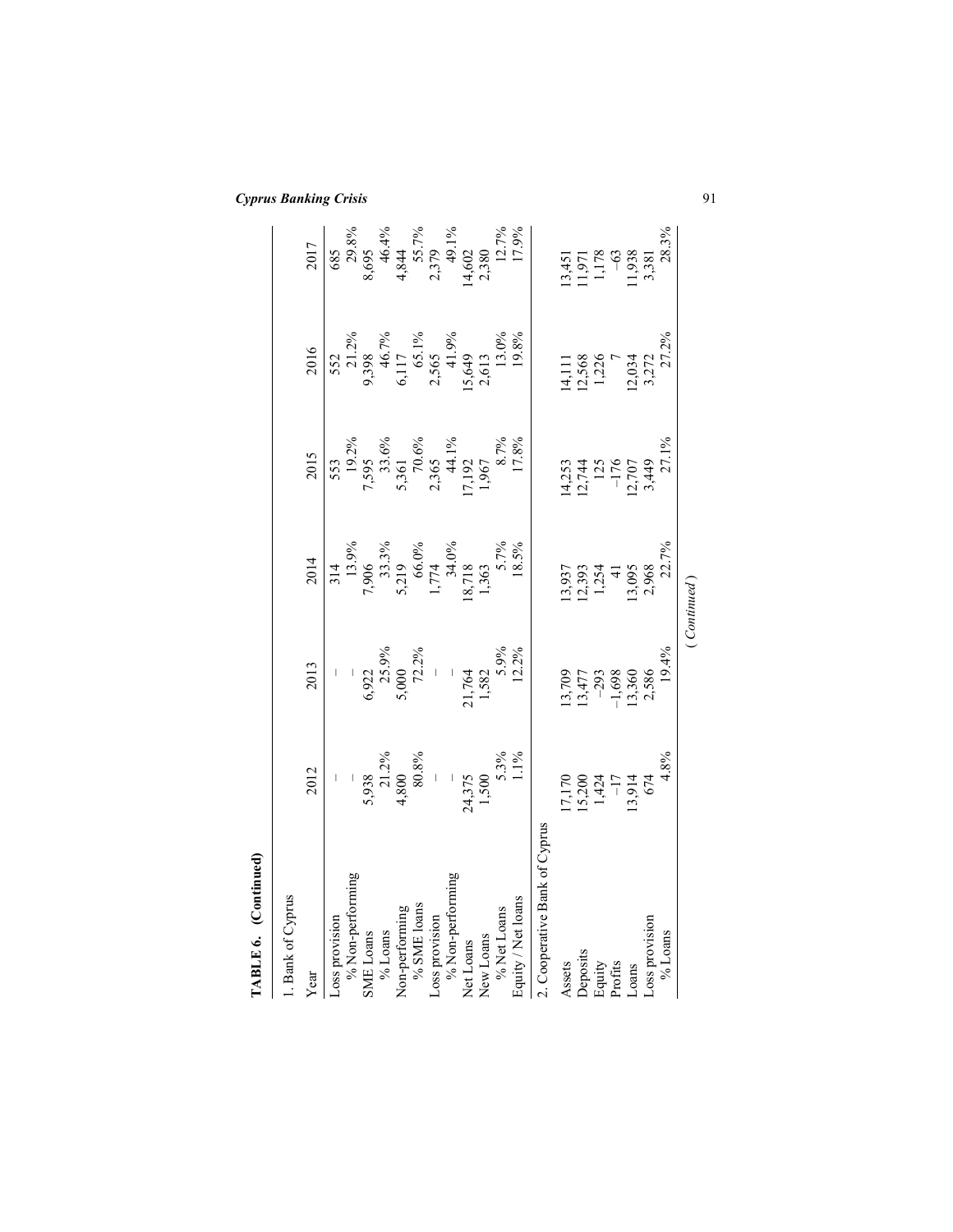| TABLE 6. (Continued)          |                                                                                       |                                                                   |                                                                                                                             |                                                                                                          |                                                                                                                                                           |                                                                                                                                            |
|-------------------------------|---------------------------------------------------------------------------------------|-------------------------------------------------------------------|-----------------------------------------------------------------------------------------------------------------------------|----------------------------------------------------------------------------------------------------------|-----------------------------------------------------------------------------------------------------------------------------------------------------------|--------------------------------------------------------------------------------------------------------------------------------------------|
| 2. Cooperative Bank of Cyprus |                                                                                       |                                                                   |                                                                                                                             |                                                                                                          |                                                                                                                                                           |                                                                                                                                            |
| Year                          | 2012                                                                                  | 2013                                                              | 2014                                                                                                                        | 2015                                                                                                     | 2016                                                                                                                                                      | 2017                                                                                                                                       |
| Non-performing                |                                                                                       |                                                                   |                                                                                                                             |                                                                                                          | $7,217$ $4,500$ $4,551$ $3,149$ $3,268$ $1,497$ $1,497$ $4,531$ $1,497$ $4,58\%$ $4,547$ $37.8\%$ $37.8\%$ $37.8\%$ $37.8\%$ $30.7\%$ $909$ $921$ $7.7\%$ | 7, 179<br>60.1%<br>3, 317<br>4, 500<br>3, 256<br>1, 37, 9%<br>1, 48, 50<br>952<br>952<br>952<br>952<br>952<br>952<br>7, 8%<br>952<br>7, 8% |
| $\%$ Loan                     |                                                                                       |                                                                   |                                                                                                                             |                                                                                                          |                                                                                                                                                           |                                                                                                                                            |
| Loss provision                | 6,390<br>45.9%<br>518<br>518<br>5,394%<br>5,394%<br>5,394%<br>71.8%<br>71.8%<br>71.8% | $6,136$<br>$45.9\%$<br>$1,989$<br>$32.4\%$<br>$5,268$<br>$39.4\%$ | 7,515<br>57.4%<br>5.47%<br>34.7%<br>4,612<br>4,612<br>4,612<br>4,510%<br>4,622<br>47.8%<br>31.0%<br>31.0%<br>14.7%<br>14.7% | 7,564<br>59.5%<br>3,340<br>5,034<br>5,034<br>3,563<br>1,085<br>4,614<br>36.3%<br>50.1%<br>38.3%<br>38.3% |                                                                                                                                                           |                                                                                                                                            |
| % Non-performing              |                                                                                       |                                                                   |                                                                                                                             |                                                                                                          |                                                                                                                                                           |                                                                                                                                            |
| Consumer Loans                |                                                                                       |                                                                   |                                                                                                                             |                                                                                                          |                                                                                                                                                           |                                                                                                                                            |
| $\%$ Loans                    |                                                                                       |                                                                   |                                                                                                                             |                                                                                                          |                                                                                                                                                           |                                                                                                                                            |
| Non-performing                |                                                                                       |                                                                   |                                                                                                                             |                                                                                                          |                                                                                                                                                           |                                                                                                                                            |
| % Consumer                    |                                                                                       |                                                                   |                                                                                                                             |                                                                                                          |                                                                                                                                                           |                                                                                                                                            |
| Loss provision                |                                                                                       |                                                                   |                                                                                                                             |                                                                                                          |                                                                                                                                                           |                                                                                                                                            |
| % Non-performing              |                                                                                       |                                                                   |                                                                                                                             |                                                                                                          |                                                                                                                                                           |                                                                                                                                            |
| Housing Loans                 |                                                                                       |                                                                   |                                                                                                                             |                                                                                                          |                                                                                                                                                           |                                                                                                                                            |
| $\%$ Loans                    |                                                                                       |                                                                   |                                                                                                                             |                                                                                                          |                                                                                                                                                           |                                                                                                                                            |
| Non-performing                |                                                                                       | 2,936<br>55.7%<br>5,179<br>5,179<br>2,041<br>2,9.4%               |                                                                                                                             |                                                                                                          |                                                                                                                                                           |                                                                                                                                            |
| % Housing loans               |                                                                                       |                                                                   |                                                                                                                             |                                                                                                          |                                                                                                                                                           |                                                                                                                                            |
| Loss provision                |                                                                                       |                                                                   |                                                                                                                             |                                                                                                          |                                                                                                                                                           |                                                                                                                                            |
| % Non-performing              |                                                                                       |                                                                   |                                                                                                                             |                                                                                                          |                                                                                                                                                           |                                                                                                                                            |
| <b>SME</b> Loans              |                                                                                       |                                                                   |                                                                                                                             |                                                                                                          |                                                                                                                                                           |                                                                                                                                            |
| $\%$ Loans                    |                                                                                       | $2,558$<br>19.1%<br>1,838                                         |                                                                                                                             | $699$<br>699                                                                                             |                                                                                                                                                           |                                                                                                                                            |
| Non-performing                |                                                                                       |                                                                   |                                                                                                                             |                                                                                                          | 605                                                                                                                                                       |                                                                                                                                            |
| % SME loans                   |                                                                                       | $71.8\%$                                                          | 65.5%                                                                                                                       | 64.7%                                                                                                    | 65.7%                                                                                                                                                     | 66.0%                                                                                                                                      |
|                               |                                                                                       |                                                                   | (Continued)                                                                                                                 |                                                                                                          |                                                                                                                                                           |                                                                                                                                            |

92 **Multinational Finance Journal**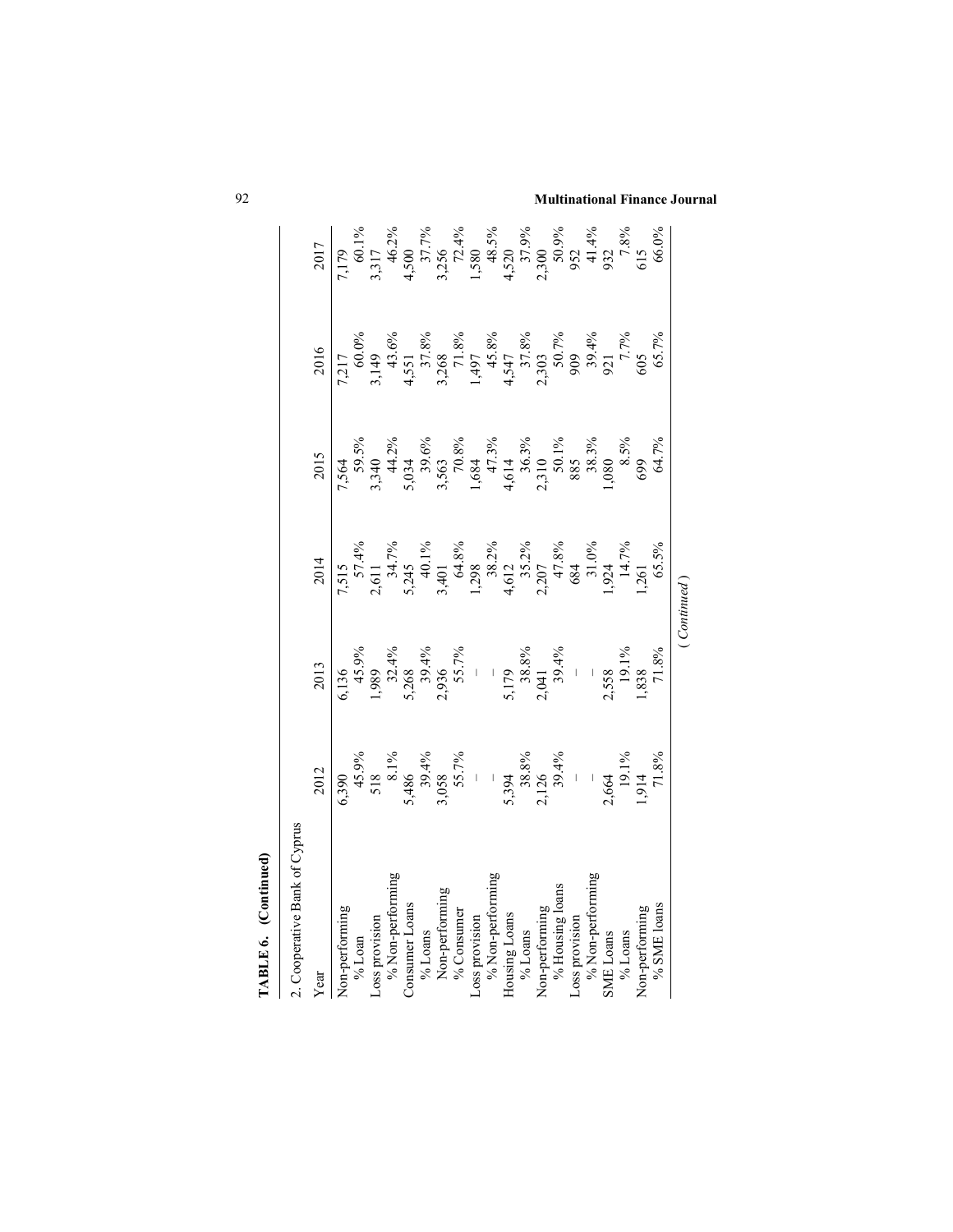| TABLE 6. (Continued)          |                                                                          |                                                                                                             |                                                                                                                                   |                                                                                                                                            |                                                                                                                                                                                            |                                                                                                                                            |
|-------------------------------|--------------------------------------------------------------------------|-------------------------------------------------------------------------------------------------------------|-----------------------------------------------------------------------------------------------------------------------------------|--------------------------------------------------------------------------------------------------------------------------------------------|--------------------------------------------------------------------------------------------------------------------------------------------------------------------------------------------|--------------------------------------------------------------------------------------------------------------------------------------------|
| 2. Cooperative Bank of Cyprus |                                                                          |                                                                                                             |                                                                                                                                   |                                                                                                                                            |                                                                                                                                                                                            |                                                                                                                                            |
| Year                          | 2012                                                                     | 2013                                                                                                        | 2014                                                                                                                              | 2015                                                                                                                                       | 2016                                                                                                                                                                                       | 2017                                                                                                                                       |
| Loss provision                | $\mid$                                                                   |                                                                                                             |                                                                                                                                   |                                                                                                                                            |                                                                                                                                                                                            |                                                                                                                                            |
| % Non-performing              |                                                                          |                                                                                                             |                                                                                                                                   |                                                                                                                                            |                                                                                                                                                                                            |                                                                                                                                            |
| Net Loans                     |                                                                          |                                                                                                             |                                                                                                                                   |                                                                                                                                            |                                                                                                                                                                                            |                                                                                                                                            |
|                               |                                                                          |                                                                                                             |                                                                                                                                   |                                                                                                                                            |                                                                                                                                                                                            |                                                                                                                                            |
| New Loans<br>% Net loans      |                                                                          |                                                                                                             |                                                                                                                                   |                                                                                                                                            |                                                                                                                                                                                            |                                                                                                                                            |
| Equity / Net loans            | $13,240$<br>259<br>1.9%<br>10.8%                                         | $10,774$<br>249<br>1.9%<br>-2.7%                                                                            | $\begin{array}{r} 507 \\ 40.2\% \\ 10,127 \\ 244 \\ 1.9\% \\ 1.2\% \end{array}$                                                   | $594$<br>84.9%<br>9,257<br>670<br>670<br>5.3%                                                                                              | $\begin{array}{c}\n 292 \\  48.3\% \\  8,762 \\  \hline\n 916 \\  7.6\% \\  14.0\% \n\end{array}$                                                                                          | 306<br>49.8%<br>8,557<br>826<br>6.9%<br>13.8%                                                                                              |
| 3. Hellenic Bank              |                                                                          |                                                                                                             |                                                                                                                                   |                                                                                                                                            |                                                                                                                                                                                            |                                                                                                                                            |
| Assets                        |                                                                          |                                                                                                             |                                                                                                                                   |                                                                                                                                            |                                                                                                                                                                                            |                                                                                                                                            |
|                               |                                                                          | 6,384<br>5,513<br>5,513<br>9900<br>13,8%<br>826<br>7,7%<br>7,7%<br>7,844<br>7,7%<br>7,844<br>7,000<br>7,844 | $7,552$<br>$6,346$<br>$-118$<br>$-118$<br>$-118$<br>$-1184$<br>$-26.9%$<br>$-36.8%$<br>$-36.8%$<br>$-36.8%$<br>$-134$<br>$-45.5%$ |                                                                                                                                            |                                                                                                                                                                                            | $6,847$<br>$5,808$<br>$5,603$<br>$-105$<br>$1,288$<br>$1,288$<br>$1,218$<br>$1,272$<br>$1,272$<br>$58,8\%$<br>$1,272$<br>$58,8\%$<br>$251$ |
|                               |                                                                          |                                                                                                             |                                                                                                                                   |                                                                                                                                            |                                                                                                                                                                                            |                                                                                                                                            |
| Deposits<br>Equity<br>Profits |                                                                          |                                                                                                             |                                                                                                                                   |                                                                                                                                            |                                                                                                                                                                                            |                                                                                                                                            |
| Loans                         |                                                                          |                                                                                                             |                                                                                                                                   |                                                                                                                                            |                                                                                                                                                                                            |                                                                                                                                            |
| Loss provision                |                                                                          |                                                                                                             |                                                                                                                                   |                                                                                                                                            |                                                                                                                                                                                            |                                                                                                                                            |
| $\%$ Loans                    |                                                                          |                                                                                                             |                                                                                                                                   |                                                                                                                                            |                                                                                                                                                                                            |                                                                                                                                            |
| Non-performing                |                                                                          |                                                                                                             |                                                                                                                                   |                                                                                                                                            |                                                                                                                                                                                            |                                                                                                                                            |
| $\%$ Loan                     |                                                                          |                                                                                                             |                                                                                                                                   |                                                                                                                                            |                                                                                                                                                                                            |                                                                                                                                            |
| Loss Provision                |                                                                          |                                                                                                             |                                                                                                                                   |                                                                                                                                            |                                                                                                                                                                                            |                                                                                                                                            |
| % Non-performing              |                                                                          |                                                                                                             |                                                                                                                                   |                                                                                                                                            |                                                                                                                                                                                            |                                                                                                                                            |
| Consumer Loans                |                                                                          |                                                                                                             |                                                                                                                                   |                                                                                                                                            |                                                                                                                                                                                            |                                                                                                                                            |
| $\%$ Loans                    | 8,756<br>7,767<br>485<br>417<br>417<br>5,39%<br>5,110%<br>33,9%<br>33,9% | 11.0%                                                                                                       | $4.1\%$                                                                                                                           | $7,397$<br>$6,139$<br>$566$<br>$88$<br>$4,396$<br>$1,303$<br>$2,606$<br>$59,2\%$<br>$1,270$<br>$48,8\%$<br>$1,48,8\%$<br>$2,48$<br>$5,6\%$ | $7,038\n6,111\n643\n-63\n-63\n-63\n-63\n-63\n-63\n-63\n-63\n-63\n-63\n-63\n-63\n-63\n-63\n-65\n-65\n-66\n-66\n-66\n-67\n-68\n-69\n-69\n-60\n-60\n-60\n-60\n-60\n-60\n-60\n-60\n-60\n-60\n$ |                                                                                                                                            |
|                               |                                                                          |                                                                                                             | (Continued)                                                                                                                       |                                                                                                                                            |                                                                                                                                                                                            |                                                                                                                                            |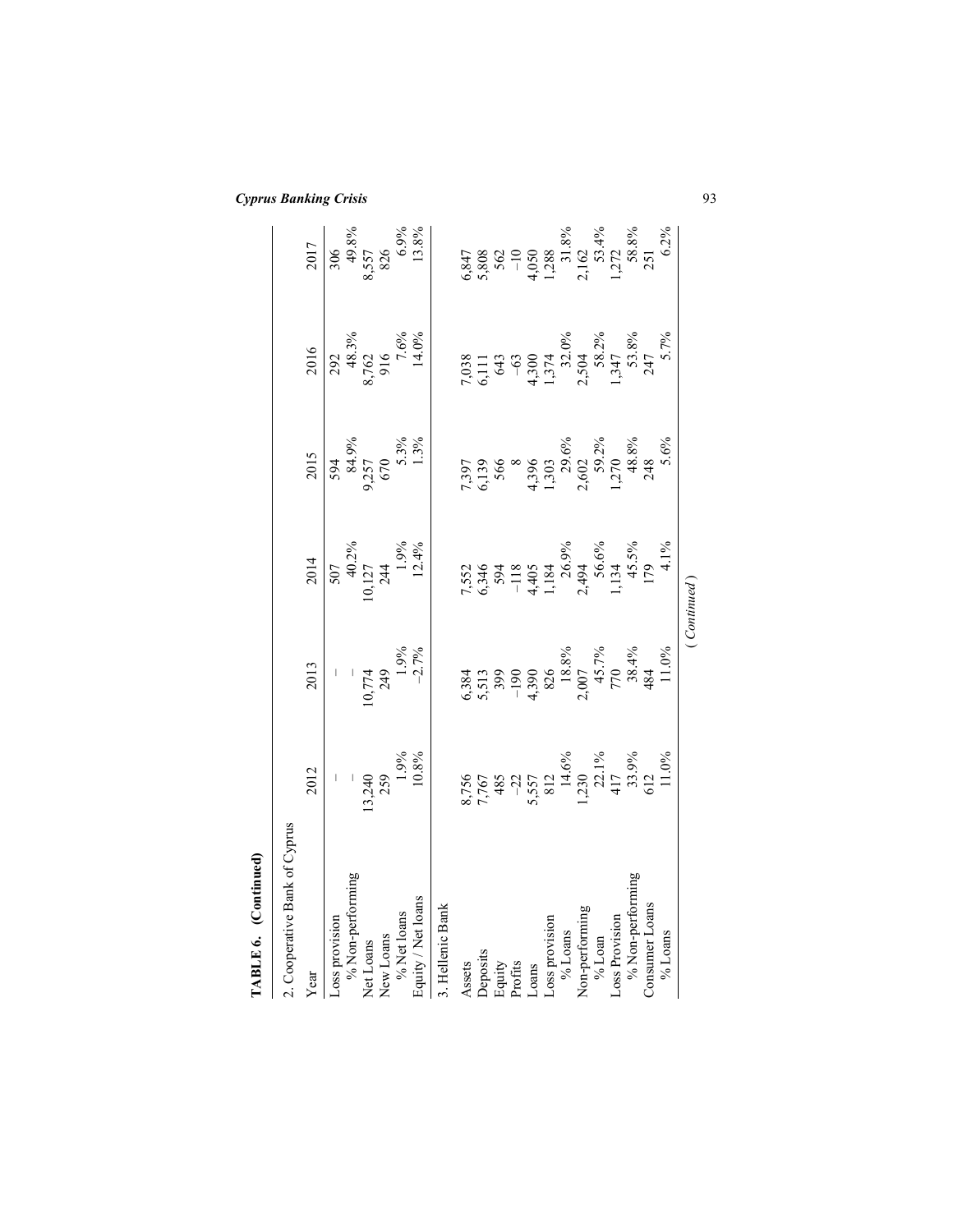| TABLE 6. (Continued) |                                                     |                                                                          |                                                                                                                   |                                                                                                                                                                                                                  |                                                                                                                                                                                                                       |                                                                                                             |
|----------------------|-----------------------------------------------------|--------------------------------------------------------------------------|-------------------------------------------------------------------------------------------------------------------|------------------------------------------------------------------------------------------------------------------------------------------------------------------------------------------------------------------|-----------------------------------------------------------------------------------------------------------------------------------------------------------------------------------------------------------------------|-------------------------------------------------------------------------------------------------------------|
| 3. Hellenic Bank     |                                                     |                                                                          |                                                                                                                   |                                                                                                                                                                                                                  |                                                                                                                                                                                                                       |                                                                                                             |
| Year                 | 2012                                                | 2013                                                                     | 2014                                                                                                              | 2015                                                                                                                                                                                                             | 2016                                                                                                                                                                                                                  | 2017                                                                                                        |
| Non-performing       |                                                     |                                                                          |                                                                                                                   | 143<br>$104$<br>$104$<br>$72.7\%$<br>$149.9\%$<br>$149.0\%$<br>$149.1\%$<br>$1.758$<br>$1.758$<br>$1.758$<br>$1.758$<br>$1.758$<br>$1.758$<br>$1.758$<br>$1.758$<br>$1.75\%$<br>$1.75\%$<br>$1.75\%$<br>$1.75\%$ |                                                                                                                                                                                                                       | 149<br>59.4%<br>59.5%<br>120<br>80.5%<br>14.6%<br>14.6%<br>29.762<br>2762<br>2762<br>2762<br>28.8%<br>20.3% |
| $\%$ Consumer loans  |                                                     |                                                                          |                                                                                                                   |                                                                                                                                                                                                                  |                                                                                                                                                                                                                       |                                                                                                             |
| Loss provision       | $\perp$                                             |                                                                          |                                                                                                                   |                                                                                                                                                                                                                  |                                                                                                                                                                                                                       |                                                                                                             |
| % Non-performing     |                                                     |                                                                          |                                                                                                                   |                                                                                                                                                                                                                  |                                                                                                                                                                                                                       |                                                                                                             |
| Housing Loans        |                                                     |                                                                          |                                                                                                                   |                                                                                                                                                                                                                  |                                                                                                                                                                                                                       |                                                                                                             |
| $\%$ Loans           |                                                     |                                                                          |                                                                                                                   |                                                                                                                                                                                                                  |                                                                                                                                                                                                                       |                                                                                                             |
| Non-performing       |                                                     |                                                                          |                                                                                                                   |                                                                                                                                                                                                                  |                                                                                                                                                                                                                       |                                                                                                             |
| $\%$ Housing loans   |                                                     |                                                                          |                                                                                                                   |                                                                                                                                                                                                                  |                                                                                                                                                                                                                       |                                                                                                             |
| Loss provision       |                                                     |                                                                          |                                                                                                                   |                                                                                                                                                                                                                  |                                                                                                                                                                                                                       |                                                                                                             |
| % Non-performing     |                                                     |                                                                          |                                                                                                                   |                                                                                                                                                                                                                  |                                                                                                                                                                                                                       |                                                                                                             |
| SME Loans            |                                                     |                                                                          |                                                                                                                   |                                                                                                                                                                                                                  |                                                                                                                                                                                                                       |                                                                                                             |
| $\%$ Loans           | $1,843$<br>33.2%<br>200<br>200,9%<br>10.9%<br>59.8% | 237<br>49.0%<br>$+$<br>1,456<br>233.2%<br>16.1%<br>$-$<br>2,625<br>59.8% | 95<br>$\frac{53.1\%}{66}$<br>66<br>66<br>66<br>64.2%<br>14.3%<br>14.3%<br>15.3%<br>16.5%<br>112<br>12.3%<br>18.5% |                                                                                                                                                                                                                  | 145<br>$58.7\%$<br>$112.77.2\%$<br>$112.73\%$<br>$14.4\%$<br>$14.4\%$<br>$14.4\%$<br>$14.4\%$<br>$14.4\%$<br>$14.4\%$<br>$15.705$<br>$15.7\%$<br>$15.705$<br>$52.3\%$<br>$53.7\%$<br>$53.7\%$<br>$53.7\%$<br>$53.2\%$ |                                                                                                             |
| Non-performing       |                                                     |                                                                          |                                                                                                                   |                                                                                                                                                                                                                  |                                                                                                                                                                                                                       |                                                                                                             |
| % SME loans          | $\bar{\phantom{a}}$                                 | $\mathcal{A}$                                                            |                                                                                                                   |                                                                                                                                                                                                                  |                                                                                                                                                                                                                       |                                                                                                             |
| Loss provision       |                                                     |                                                                          |                                                                                                                   |                                                                                                                                                                                                                  |                                                                                                                                                                                                                       |                                                                                                             |
| % Non-performing     |                                                     |                                                                          |                                                                                                                   |                                                                                                                                                                                                                  |                                                                                                                                                                                                                       |                                                                                                             |
| Net Loans            | $4,745$<br>$4,745$<br>$200$<br>$3.6\%$              | $-1$<br>3,564<br>3,52                                                    |                                                                                                                   |                                                                                                                                                                                                                  |                                                                                                                                                                                                                       |                                                                                                             |
| New Loans            |                                                     |                                                                          |                                                                                                                   |                                                                                                                                                                                                                  |                                                                                                                                                                                                                       |                                                                                                             |
| % Net loans          |                                                     |                                                                          |                                                                                                                   |                                                                                                                                                                                                                  |                                                                                                                                                                                                                       |                                                                                                             |
| Equity / Net Loans   | 10.2%                                               | 5.3%<br>11.2%                                                            |                                                                                                                   |                                                                                                                                                                                                                  |                                                                                                                                                                                                                       |                                                                                                             |
|                      |                                                     |                                                                          | (Continued)                                                                                                       |                                                                                                                                                                                                                  |                                                                                                                                                                                                                       |                                                                                                             |

94 **Multinational Finance Journal**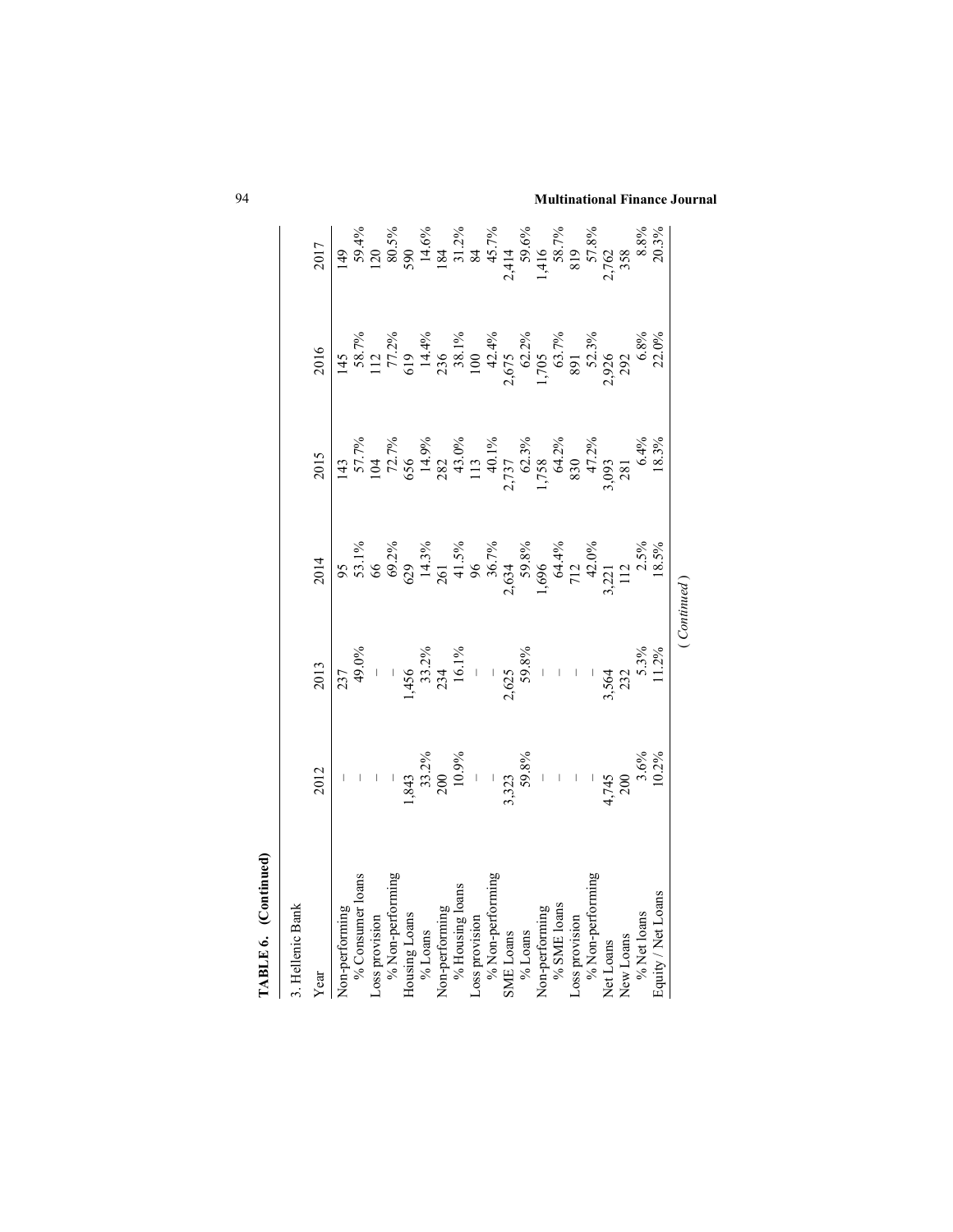| <b>Cyprus Banking Crisis</b> |  |
|------------------------------|--|
|------------------------------|--|

| TABLE 6. (Continued)              |                                                                                                                                                                                                                                                                                                    |                                                                                         |                                                                                                   |                                                                                                                                                         |                                                                                                                                                                                                                                                                                                   |                                                                                                                                        |
|-----------------------------------|----------------------------------------------------------------------------------------------------------------------------------------------------------------------------------------------------------------------------------------------------------------------------------------------------|-----------------------------------------------------------------------------------------|---------------------------------------------------------------------------------------------------|---------------------------------------------------------------------------------------------------------------------------------------------------------|---------------------------------------------------------------------------------------------------------------------------------------------------------------------------------------------------------------------------------------------------------------------------------------------------|----------------------------------------------------------------------------------------------------------------------------------------|
| 4. All Cypriot Bank Excluding RCB |                                                                                                                                                                                                                                                                                                    |                                                                                         |                                                                                                   |                                                                                                                                                         |                                                                                                                                                                                                                                                                                                   |                                                                                                                                        |
| Year                              | 2012                                                                                                                                                                                                                                                                                               | 2013                                                                                    | 2014                                                                                              | 2015                                                                                                                                                    | 2016                                                                                                                                                                                                                                                                                              | 2017                                                                                                                                   |
| Assets                            |                                                                                                                                                                                                                                                                                                    |                                                                                         |                                                                                                   | 47,536                                                                                                                                                  | 46,131                                                                                                                                                                                                                                                                                            |                                                                                                                                        |
| Deposits                          |                                                                                                                                                                                                                                                                                                    |                                                                                         |                                                                                                   |                                                                                                                                                         |                                                                                                                                                                                                                                                                                                   |                                                                                                                                        |
|                                   | 90,431<br>71,930<br>74,07<br>3,407<br>5,501<br>8,507<br>8,12%<br>4,31<br>4,31<br>4,31<br>4,31<br>4,31<br>4,30<br>4,31<br>4,30<br>8,407<br>8,444<br>3,90<br>3,444<br>4,990<br>4,407<br>4,07<br>4,07<br>4,07<br>4,07<br>4,09<br>4,07<br>4,09<br>4,09<br>4,09<br>4,09<br>4,09<br>4,09<br>4,09<br>4,09 | 53,120<br>36,264<br>2,999<br>2,958<br>53,5%<br>4,430<br>3,3%<br>7,404<br>7,404<br>54,8% | 51,151<br>33,896<br>6,412<br>6,412<br>53,896<br>4,212<br>8,873<br>8,74<br>6,873<br>6,873<br>6,873 | $35,378$ $-585$ $-585$ $-585$ $10,420$ $25.0\%$ $25.08$ $25.018$ $10,074$ $0.074$ $6,476$ $+3.86$ $+3.6\%$ $+3.6\%$ $+3.6\%$ $-15.6\%$ $-3.19$ $-1.714$ | $\begin{array}{r} 37,660 \\ 5,251 \\ 38,279 \\ 9,483 \\ 21,679 \\ 9,165 \\ 9,165 \\ 5,970 \\ 15,6\% \\ 16,8\% \\ 15,6\% \\ 16,3\% \\ 17,6\% \\ 1416 \\ 1416 \\ 29,8\% \\ 15,724 \\ 1,416 \\ 29,8\% \\ 5,524 \\ 5,524 \\ 5,524 \\ 5,524 \\ 5,524 \\ 5,524 \\ 5,524 \\ 5,524 \\ 5,524 \\ 5,524 \\ $ | 46,236<br>37,677<br>4,594<br>4,594<br>4,581<br>55.2%<br>8,880<br>8,880<br>8,996<br>8,012<br>50,02<br>7,179<br>7,179<br>7,179<br>11,179 |
| Equity<br>Profits                 |                                                                                                                                                                                                                                                                                                    |                                                                                         |                                                                                                   |                                                                                                                                                         |                                                                                                                                                                                                                                                                                                   |                                                                                                                                        |
| L <sub>o</sub> ans                |                                                                                                                                                                                                                                                                                                    |                                                                                         |                                                                                                   |                                                                                                                                                         |                                                                                                                                                                                                                                                                                                   |                                                                                                                                        |
| Loss provision                    |                                                                                                                                                                                                                                                                                                    |                                                                                         |                                                                                                   |                                                                                                                                                         |                                                                                                                                                                                                                                                                                                   |                                                                                                                                        |
| % Loans                           |                                                                                                                                                                                                                                                                                                    |                                                                                         |                                                                                                   |                                                                                                                                                         |                                                                                                                                                                                                                                                                                                   |                                                                                                                                        |
| Non-performing                    |                                                                                                                                                                                                                                                                                                    |                                                                                         |                                                                                                   |                                                                                                                                                         |                                                                                                                                                                                                                                                                                                   |                                                                                                                                        |
| $\%$ Loans                        |                                                                                                                                                                                                                                                                                                    |                                                                                         |                                                                                                   |                                                                                                                                                         |                                                                                                                                                                                                                                                                                                   |                                                                                                                                        |
| Loan provision                    |                                                                                                                                                                                                                                                                                                    |                                                                                         |                                                                                                   |                                                                                                                                                         |                                                                                                                                                                                                                                                                                                   |                                                                                                                                        |
| % Non-performing                  |                                                                                                                                                                                                                                                                                                    |                                                                                         |                                                                                                   |                                                                                                                                                         |                                                                                                                                                                                                                                                                                                   |                                                                                                                                        |
| Consumer Loans                    |                                                                                                                                                                                                                                                                                                    |                                                                                         |                                                                                                   |                                                                                                                                                         |                                                                                                                                                                                                                                                                                                   |                                                                                                                                        |
| $\%$ Loans                        |                                                                                                                                                                                                                                                                                                    |                                                                                         |                                                                                                   |                                                                                                                                                         |                                                                                                                                                                                                                                                                                                   |                                                                                                                                        |
| Non-performing                    |                                                                                                                                                                                                                                                                                                    |                                                                                         |                                                                                                   |                                                                                                                                                         |                                                                                                                                                                                                                                                                                                   |                                                                                                                                        |
| % Consumer loans                  |                                                                                                                                                                                                                                                                                                    |                                                                                         |                                                                                                   |                                                                                                                                                         |                                                                                                                                                                                                                                                                                                   |                                                                                                                                        |
| Loss provision                    | $\bar{1}$                                                                                                                                                                                                                                                                                          |                                                                                         |                                                                                                   |                                                                                                                                                         |                                                                                                                                                                                                                                                                                                   |                                                                                                                                        |
| % Non-performing                  |                                                                                                                                                                                                                                                                                                    |                                                                                         | $1,768$<br>41.4%<br>1,049<br>25.5%                                                                |                                                                                                                                                         |                                                                                                                                                                                                                                                                                                   |                                                                                                                                        |
| Housing Loans                     | $\frac{12,875}{17.0\%}$                                                                                                                                                                                                                                                                            | $12,602$<br>27.0%                                                                       |                                                                                                   |                                                                                                                                                         |                                                                                                                                                                                                                                                                                                   |                                                                                                                                        |
| % Loans                           |                                                                                                                                                                                                                                                                                                    |                                                                                         |                                                                                                   |                                                                                                                                                         |                                                                                                                                                                                                                                                                                                   |                                                                                                                                        |
| Non-performing                    | 4,366                                                                                                                                                                                                                                                                                              | 4,480                                                                                   | 5,091                                                                                             | 5,843                                                                                                                                                   |                                                                                                                                                                                                                                                                                                   | ,156                                                                                                                                   |
| % Housing loans                   | 33.9%                                                                                                                                                                                                                                                                                              | 35.6%                                                                                   | 46.1%                                                                                             | 49.9%                                                                                                                                                   | 48.4%                                                                                                                                                                                                                                                                                             | 46.1%                                                                                                                                  |
|                                   |                                                                                                                                                                                                                                                                                                    |                                                                                         | (Continued)                                                                                       |                                                                                                                                                         |                                                                                                                                                                                                                                                                                                   |                                                                                                                                        |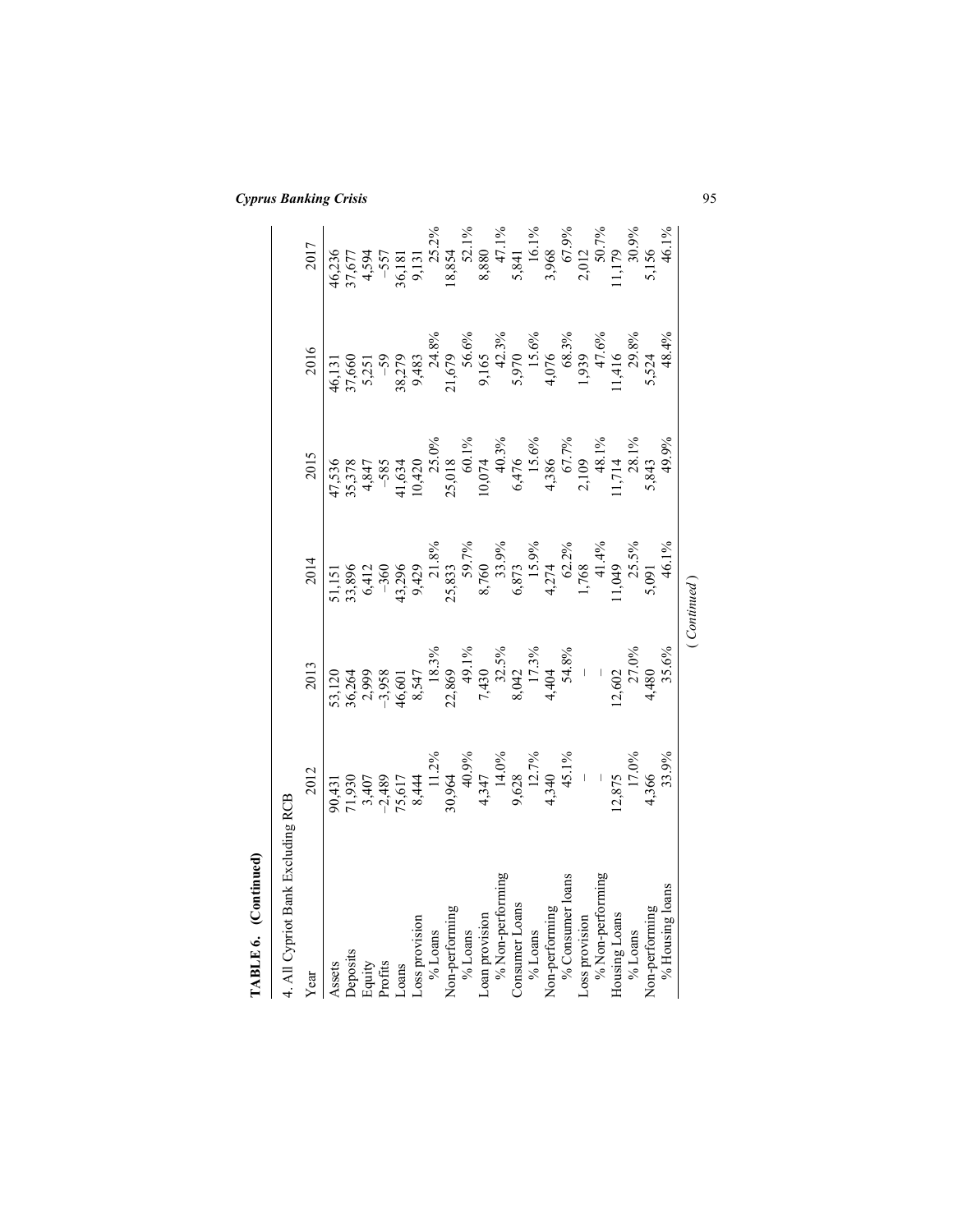| TABLE 6. (Continued)                       |                                             |                                                                                                        |                                                                        |                                                                                                            |                                                                |                                                                                                                                                                                 |
|--------------------------------------------|---------------------------------------------|--------------------------------------------------------------------------------------------------------|------------------------------------------------------------------------|------------------------------------------------------------------------------------------------------------|----------------------------------------------------------------|---------------------------------------------------------------------------------------------------------------------------------------------------------------------------------|
| 4. All Cypriot Bank Excluding RCB          |                                             |                                                                                                        |                                                                        |                                                                                                            |                                                                |                                                                                                                                                                                 |
| Year                                       | 2012                                        | 2013                                                                                                   | 2014                                                                   | 2015                                                                                                       | 2016                                                           | 2017                                                                                                                                                                            |
| Loss provision                             |                                             |                                                                                                        |                                                                        |                                                                                                            |                                                                |                                                                                                                                                                                 |
| % Non-performing                           |                                             |                                                                                                        |                                                                        |                                                                                                            |                                                                |                                                                                                                                                                                 |
| SME Loans                                  |                                             |                                                                                                        |                                                                        |                                                                                                            |                                                                |                                                                                                                                                                                 |
| % Loans                                    | $12,479$<br>$16.5\%$<br>$6,714$<br>$53.8\%$ | $12,645$<br>$27.1\%$<br>$6,838$<br>$54.1\%$                                                            | 1,146<br>22.5%<br>13,000<br>13,000<br>8,434<br>64.9%<br>36.4%<br>36.4% | $\begin{array}{c} 1,639\\ -28.0\%\\ 11,908\\ 28.6\%\\ 8,061\\ 67.7\%\\ 3,871\\ 3,871\\ 48.0\% \end{array}$ | 1,669<br>30.2%<br>13,474<br>13,5.2%<br>8,512<br>8,757<br>3,757 |                                                                                                                                                                                 |
| Non-performing                             |                                             |                                                                                                        |                                                                        |                                                                                                            |                                                                |                                                                                                                                                                                 |
| % SME loans                                |                                             |                                                                                                        |                                                                        |                                                                                                            |                                                                |                                                                                                                                                                                 |
| Loss provision                             | $\begin{array}{c} \hline \end{array}$       | $\frac{1}{\sqrt{2}}$                                                                                   |                                                                        |                                                                                                            |                                                                |                                                                                                                                                                                 |
| % Non-performing                           |                                             |                                                                                                        |                                                                        |                                                                                                            |                                                                |                                                                                                                                                                                 |
| Net Loans                                  |                                             |                                                                                                        |                                                                        |                                                                                                            |                                                                |                                                                                                                                                                                 |
| New Loans                                  |                                             |                                                                                                        |                                                                        |                                                                                                            |                                                                |                                                                                                                                                                                 |
| % Net loans                                |                                             |                                                                                                        |                                                                        |                                                                                                            |                                                                |                                                                                                                                                                                 |
| Equity / Net Loans                         | $67,173$<br>2,051<br>2.7%<br>5.1%           | $38,053$<br>2,163<br>4.6%<br>7.9%                                                                      | 33,867<br>1,791<br>4.1%<br>4.1%                                        | $31,214$<br>2,969<br>7,1%<br>7,1%                                                                          | $28,796$<br>3,900<br>10.2%<br>18.2%                            | $\begin{array}{c} 1,848 \\ 35.9\% \\ 12,433 \\ 7,132 \\ 7,132 \\ 8,634 \\ 12,49\% \\ 57,49\% \\ 7,132 \\ 57,49\% \\ 10.3\% \\ 10.3\% \\ 10.3\% \\ 10.3\% \\ 11.0\% \end{array}$ |
| 5. Figures to Gross Domestic Product (GDP) |                                             |                                                                                                        |                                                                        |                                                                                                            |                                                                |                                                                                                                                                                                 |
| GDP                                        | 19,490                                      | 18,141                                                                                                 | 17,606                                                                 | 17,742                                                                                                     | 18,219                                                         | 19,214                                                                                                                                                                          |
| Assets / GDP                               |                                             |                                                                                                        |                                                                        |                                                                                                            |                                                                |                                                                                                                                                                                 |
| Deposits / GDP                             |                                             | $\begin{array}{c}\n 2.9 \\  2.0 \\  3.1 \\  4.0 \\  5.0 \\  6.0 \\  7.1 \\  8.8 \\  7.2\n \end{array}$ | 29.9979798880719797                                                    |                                                                                                            | $2.5$<br>$2.1$<br>$2.1$<br>$1.6$<br>$-1.3\%$<br>$-0.3\%$       |                                                                                                                                                                                 |
| Loans / GDP                                | 5.9.4<br>5.9.4                              |                                                                                                        |                                                                        |                                                                                                            |                                                                |                                                                                                                                                                                 |
| Net Loans / GDP                            |                                             |                                                                                                        |                                                                        |                                                                                                            |                                                                |                                                                                                                                                                                 |
| Non-performing loans / GDP                 |                                             |                                                                                                        |                                                                        |                                                                                                            |                                                                |                                                                                                                                                                                 |
| Loss Provision / GDP                       | $\frac{1.6}{22.3\%}$                        |                                                                                                        |                                                                        |                                                                                                            |                                                                |                                                                                                                                                                                 |
| Profit / GDP                               |                                             |                                                                                                        | $-2.0\%$                                                               |                                                                                                            |                                                                |                                                                                                                                                                                 |
|                                            |                                             |                                                                                                        | Continued                                                              |                                                                                                            |                                                                |                                                                                                                                                                                 |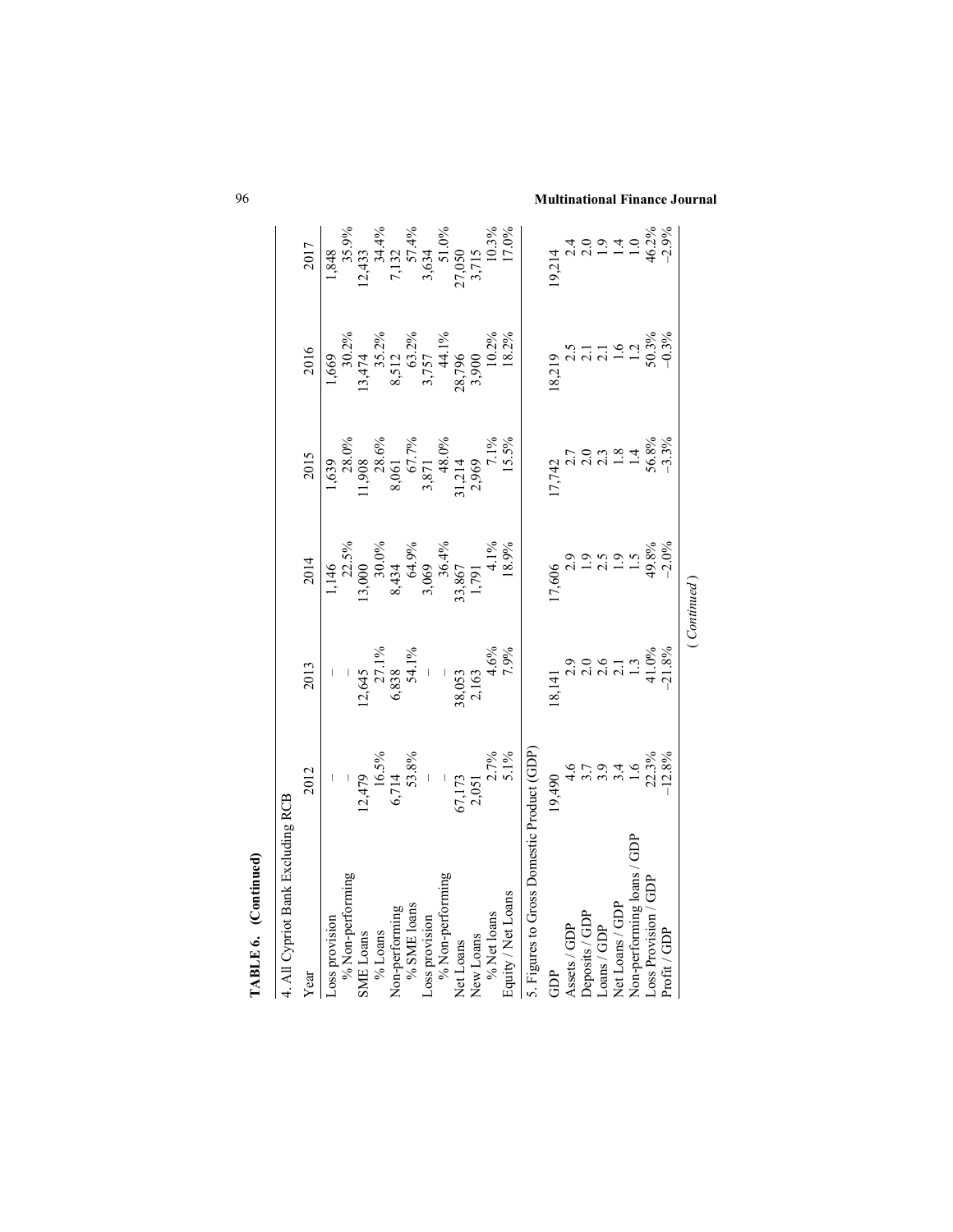**TABLE 6.** (Continued)<br>
Note: Asses: cash, deposits with Central Bank of Cyprus and other bank loans, financial investments, real estate, plant and equipment.<br>
Note: Asses: cash, deposits with Central Bank of Cyprus and o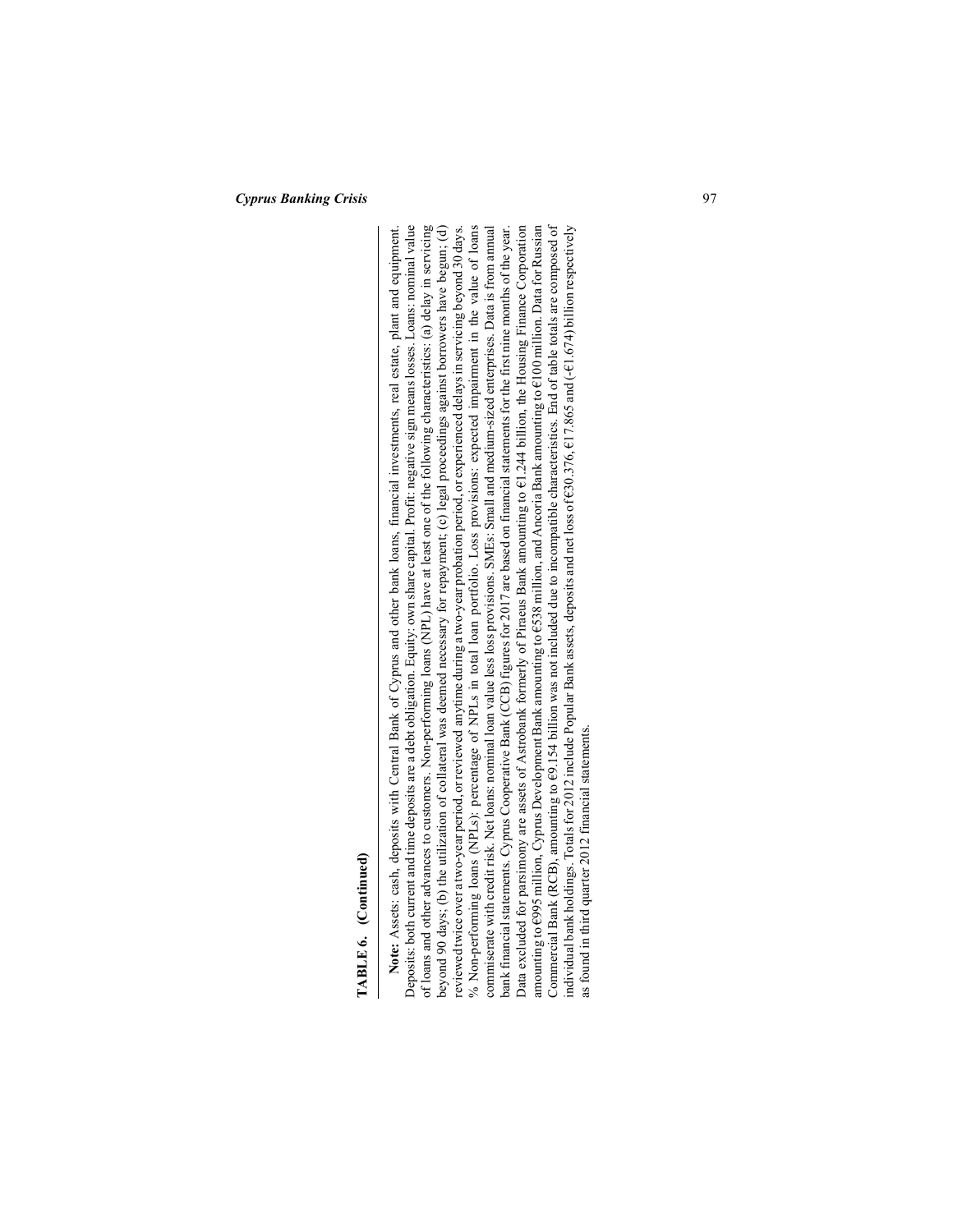Cooperative Bank and *Hellenic Bank* are (a) Consumer loans 50.4%, 72.4% and 59.4%, (b) mortgage loans 43.7%, 50.9% and 31.2% and (c) SME loans 55.7%, 66% and 58.7%. The corresponding projected non-performing loan losses are for: (a) consumer loans 52.9%, 48.5% and 80%, (b) mortgage loans 29.8%, 41.4% and 45.7% and (c) SME loans 49.1%, 49.8% and 57.8%. In proportion: (a) Cooperative Central Bank has a higher percentage of non-performing consumer loans, (b) Hellenic has the largest provisions for losses on consumer loans, and (c) *Bank of Cyprus* has lower losses on mortgage loans. By January 2017, *Bank of Cyprus* had succeeded in repaying the *ELA* inherited from *Popular Bank* back in March 2013. Nevertheless, Cypriot banks continue to face serious challenges with non-performing loans and concomitant losses.

# **V. Post-***MoU* **Banking Crisis: Cyprus Cooperative Bank**

Cooperative Central Bank was renamed Cyprus Cooperative Bank (CCB) in 2017 in merger of several cooperative credit institutions. Following its government bail-in of 2013, the Republic of Cyprus became the major shareholder holder of 77.34% of CCB shares. The Recapitalization Fund and the Cooperative Holding Company held 21.88% and 0.78% of its shares respectively. The CCB assumed control of all cooperative credit institutions and subsidiaries around the same time (see table 7).

The CCB was supervised by the *Central Bank of Cyprus* and the European Central Bank. The CCB had the largest network of branches and ATMs in Cyprus and was the leading bank by market share in local deposits. Business operations were conducted in Cyprus. Table 6 shows that the assets, deposits and loan portfolio of CCB were  $E$ 13.451, €11.971 and €11.938 billion respectively by the end of 2017. Equity to net loans (loans less loss provisions) stood at 13.8%.

Below, we next provide an overview of economic events that caused the partial sale of CCB assets to *Hellenic Bank* and the consequences for the Republic of Cyprus and the banking sector in general.

#### *A. Cyprus Cooperative Bank Dissolution and Hellenic Bank Absorption*

From table 6, it follows that over the period 2013–17, CCB relative to *Hellenic Bank* had approximately: (a) twice as many assets, (b) three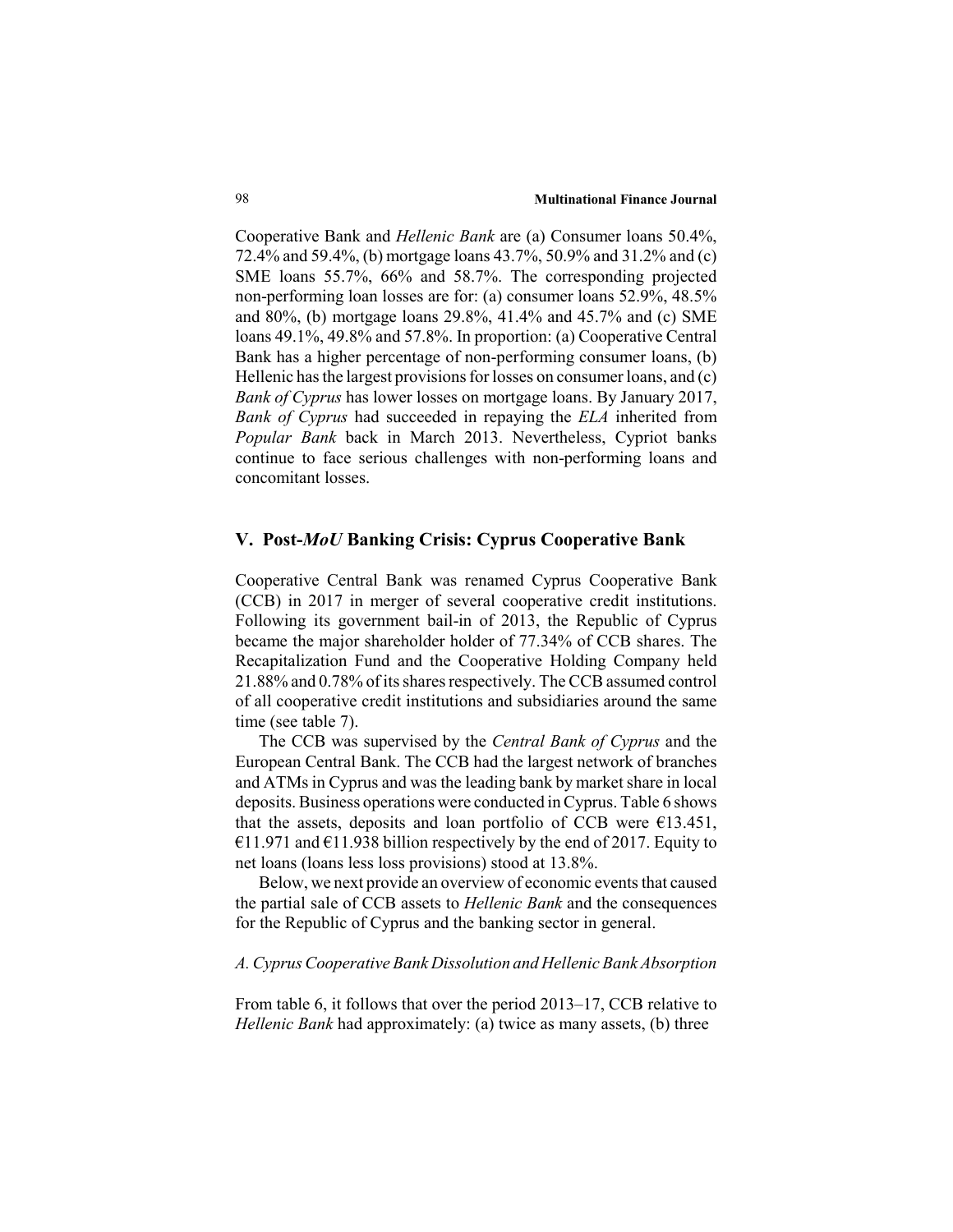#### **TABLE 7. Credit Institutions and Commercial Companies which had their financial statements consolidated with those of the Cooperative Central Bank of Cyprus**

|  |  | Troodos Cooperative Credit Society Ltd |  |  |  |
|--|--|----------------------------------------|--|--|--|
|--|--|----------------------------------------|--|--|--|

- 2 Paphos Cooperative Savings Society Ltd
- 3 Limassol Cooperative Savings Society Ltd
- 4 Strovolos Cooperative Credit Society Ltd
- 5 Famagusta Larnaca Cooperative Savings Society Ltd
- 6 Nicosia Cooperative Savings Society Ltd
- 7 Telecommunications Energy and Banks Employees Cooperative Savings Society Ltd
- 8 LEDRA Cooperative Credit Society Ltd
- 9 Allileggyis Cooperative Credit Society Ltd
- 10 Lakatamia Dheftera Cooperative Credit Society Ltd
- 11 Makrasyka Larnaca District of Famagusta Cooperative Credit Society Ltd
- 12 Cyprus Educational Cooperative Savings Society Ltd
- 13 Cyprus Police and Military Cooperative Savings Society Ltd
- 14 Kokkinochoria Cooperative Credit Society Ltd
- 15 Limassol Cooperative Savings Society Ltd
- 16 Periferiaki Nicosia Cooperative Society Ltd
- 17 Tamassos Orinis and Pistsilias Cooperative Credit Society Ltd
- 18 Cyprus Civil Servants Cooperative Building and Savings Society Ltd
- 19 Pancyprian Cooperative Confederation Ltd
- 20 SEM Ltd
- 21 New SEBEGEP Ltd
- 22 SOPAZ Ltd
- 23 PEAL Troodos Ltd and Newfields Ltd
- 24 Comarine Ltd
- 25 Cooperative Federation of Carob Supply of Limassol Ltd
- 26 Cooperative Federation of Carob Supply of Larnaca Ltd
- 27 Cooperative Federation of Carob Supply of Pafos Ltd
- 28 Cooperative Federation of Carob Supply Ltd
- 29 SYNERGKAZ Ltd

Source: Cooperative Central Bank, Report και Consolidated Financial Statements, 2013, page. 60.

times the loan portfolio, (c) twice the deposits, (d) the same percentages of non-performing loans and (e) lower loss provisions. Therefore, one could argue that the financial condition of the two banks was similar. Nevertheless, there was a big difference in loan portfolios. CCB's lending activities consisted of about 75% consumer and mortgage loans while that for Hellenic was just 20%.

The Cypriot legal system makes it extremely difficult to recover money lent to delinquent borrowers. Foreclosures are costly and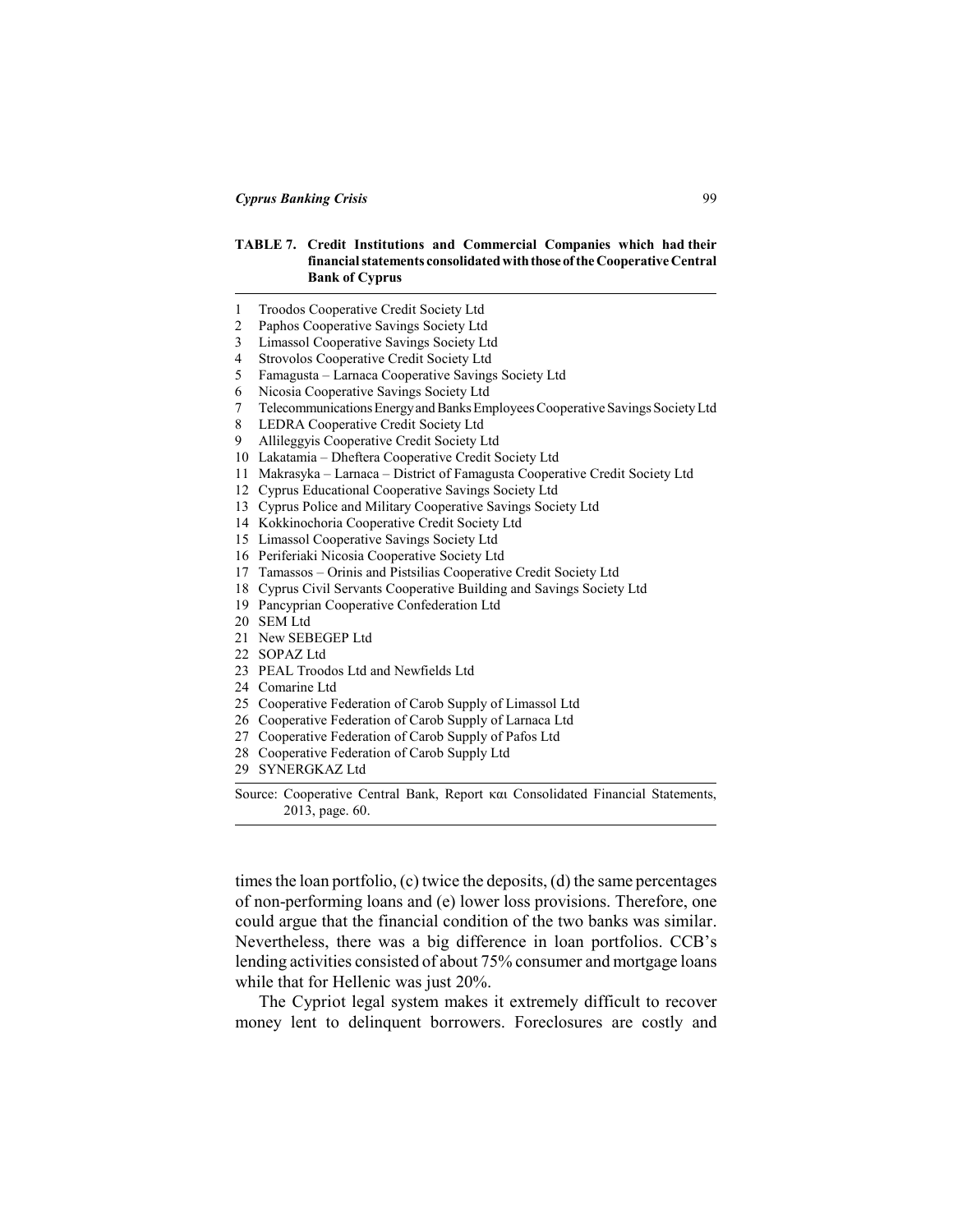time-consuming. Recovery is almost impossible when the primary residence of the borrower is collateral for a loan. Malfeasant Cypriot bankers willingly accepted defective loan security. The Single Supervisory Mechanism (SSM) staffed by European Central Bank (ECB) and EU national regulators have lamented that loss provisions should have been much greater. Should the SSM increase loss provisions of Cypriot banks competitiveness would drop.

The CCB's €11.417 billion loan portfolio included consumer and mortgage loans of  $\epsilon$ 9.021 billion. Some  $\epsilon$ 5.556 billion or 61.6% of these loans were non-performing by the end of 2017. The CCB loss provision was set to  $\epsilon$ 2.532 billion or 45.6% of the portfolio's value. In January 2018, the SSM demanded that the CCB increase its loan provision by  $€812$  million. The CCB ignored the request since this increase would have wiped out bank equity.

#### *B. CCB Deposit Withdrawals*

Commercial and household savers in perceiving signs of bank stress withdrew €541 million in deposits from the CCB from August to December 2017 in panic. Political debate regarding the poor financial condition of CCB during Cypriot presidential debates in the first three months of the 2018 election popularized bank stress by televised debate resulting in outflow of  $\epsilon$ 1.619 billion of deposits. A total of  $\epsilon$ 2.160 billion of deposits were withdrawn within nine months from CCB.

The government of Cyprus remediated by depositing  $\epsilon$ 150 million into CCB on April 3, 2018. Cyprus Cooperative Bank (CCB) used these funds to pay for underwriting costs of a private placement of nine government bonds totaling €2.350 billion. Sale proceeds were deposited into the CCB. Deposit outflow stopped.

#### *C. Partial Acquisition of CCB by Hellenic Bank*

On July 7, 2018, the Cypriot Parliament ratified the partial acquisition of CCB by agreement with *Hellenic Bank*. Hellenic acquired assets of €9.979 billion in net market value (see table 8). Hellenic pledged in exchange to (a) pay CCB  $\epsilon$ 74 million in cash, (b) absorb  $\epsilon$ 9.732 billion of new deposits (c) employ up to 1,100 of its employees and (d) utilize up to 75 of its branches.

Six days later, on July 13, 2018, the Republic of Cyprus issued Government Bonds at multiple maturities of  $63.19$  billion to (a) replace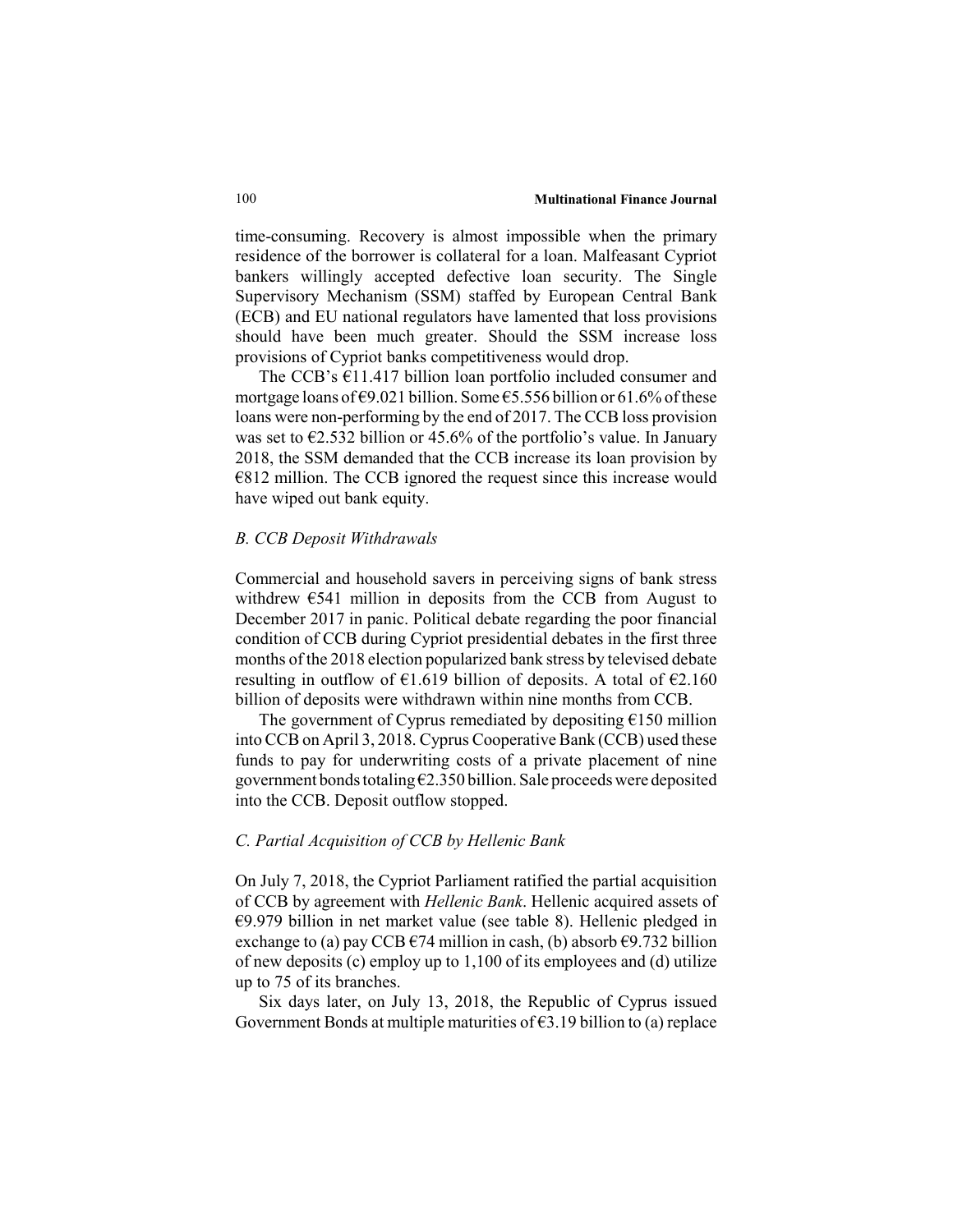**TABLE 8. Partial Redemption Agreement of the Cooperative Bank (mil. euros)**

| Cash                   | 1,615 | Deposits                      | 9,666 |
|------------------------|-------|-------------------------------|-------|
| Loans                  | 4.593 | Other liabilities             | 66    |
| Government Bonds       | 4.080 | <b>Total Liabilities</b>      | 9,732 |
| Other Assets           | 27    | Net Position $(9.979-9.732=)$ | 247   |
| Less Losses Provisions | 336   | Payment to Cooperative Bank   | 74    |
| Assets                 | 9.979 | Non-performing Loans          | 537   |

**Note:** The nominal and market value of the government bonds to be transferred to Hellenic Bank are 4,007 and 4,080 million euros, respectively. Non-performing loans amount to 537 million euros or 11.4% of the nominal value of the loans. The loan loss provisions amount to 278 million euros (49 million for servicing loans and 229 million for non-performing loans). The provision for losses of the remaining Cooperative bank's assets under transfer is  $58 (= 336 - 278)$  million euros.

€2.35 billion in bonds used in April 2018 to stop the outflow of CCB deposits and (b) finance €840 million in deposits not covered by the value of acquired assets.

An *Asset Protection Scheme* (*APS*) of the Republic of Cyprus guaranteed *Hellenic Bank* against extreme losses from €2.6 billion in bad loans. The long run cost of the *APS* inferred from the reporting of the Minister of Finance to the Cyprus Parliament in guaranteed indemnities less premium paid by Hellenic is  $\epsilon$ 90 (=  $\epsilon$ 155 –  $\epsilon$ 65) million. The assets, loan portfolio and deposits of *Hellenic Bank* increased by about two and a half times with the completion of the partial acquisition of CCB (see table 9). *Hellenic Bank* thus became the second largest bank in Cyprus. The percentage of NPLs decreased from 55.3% (= 2.241 / 4.055) to 25.9% (= 2.241 / 8.648). Cyprus Cooperative Bank (CCB) non-performing loans were not added to the NPL balance of *Hellenic Bank* because of government guarantees and indemnities. The *APS* agreement significantly enhanced the financial viability of *Hellenic Bank* and thus indirectly contributed to the stabilization of a large part of the Cypriot banking sector.

# *D. Consequences for Public Debt*

According to table 10, the consequences of the CCB sale of Cyprus public debt resulted in: (a) an increase from  $\epsilon$ 18.316 billion at 2017 year-end to  $\text{\textsterling}21.277$  billion or from 95.3% to 110.7% (=  $\text{\textsterling}21.277$  /  $E$ 19.214) of GDP in 2017, (b) a reduction in average debt duration from 9.2 to 8.1 years and (c) an increase in average interest burden from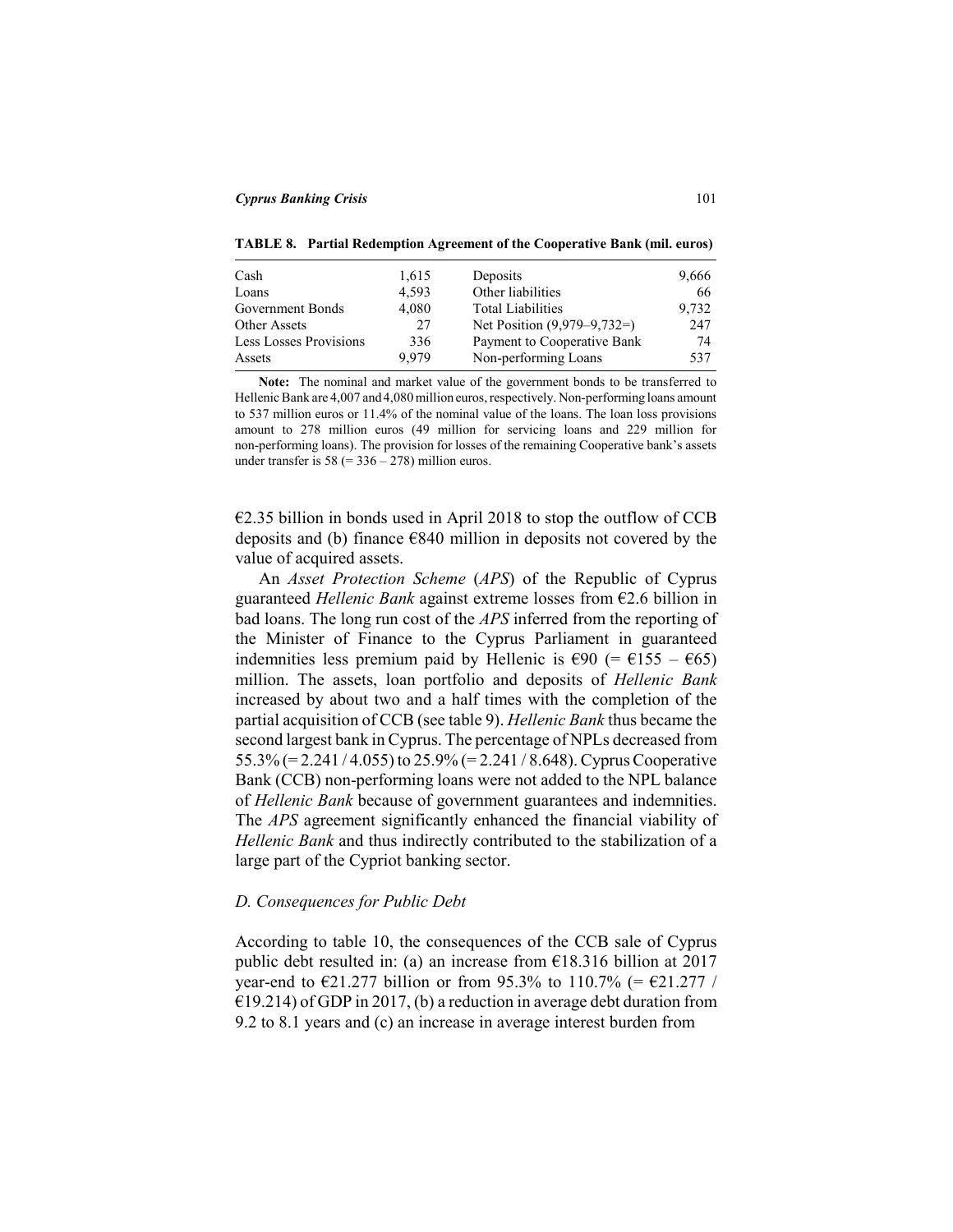**TABLE 9. Financial Position of Hellenic Bank Before and After Redemption (mil. euros)**

|                        | <b>Before</b> | After  |                          | <b>Before</b> | After  |
|------------------------|---------------|--------|--------------------------|---------------|--------|
| Property and Equipment | 159           | 159    | Equity                   | 529           | 852    |
| Cash & Other assets    | 2.929         | 4,655  | Deposits                 | 5.785         | 15.451 |
| Loans less Provisions  | 2.773         | 7,088  | Other Liabilities        | 407           | 539    |
| Government Bonds       | 860           | 4.940  | <b>Total Liabilities</b> | 6.192         | 15.990 |
| Assets                 | 6.721         | 16.842 | Equity                   | 529           | 852    |

**Note:** The nominal Hellenic Bank loan portfolio value, its provision for losses and non-performing loans at the end of 2017 are €4.055, €1.282 and €2.241 billion. Hellenic Bank portfolio increases by  $68.648$  (= 4.055 + 4.593) billion after integrating Cyprus Cooperative Bank loans. Loss provisions grow to  $61.560$  (1.282 + 278) billion after redemption.

1.93% to 2.04%. The reduction in the average duration is equivalent to an increase in annual debt servicing of €300 million. The average increase in the interest burden is 0.11%. This is equivalent to an increase in annual interest of  $\epsilon$ 23.4 (=  $\epsilon$ 21.277 × 0.11%) million.

The *Central Bank of Cyprus* predicted economic growth rates for the years 2018 and 2019 of 3.4% and 3.2% respectively. By the end of 2018 and 2019, public debt could fall to 107.1% (=  $\epsilon$ 21.277 / ( $\epsilon$ 19.214  $\times$ 1.034) and 103.8% (= 21.277 / (19.214 × 1.034 × 1.032) of GDP at these growth rates. The expected increase in government revenue eases repayment. However, in the case of low or negative growth rates, the repayment of debt would be more difficult. It is deeply disturbing for small European central bankers that rating agencies deem the unilateral actions of EU regulatory directors in the Cyprus Cooperative Bank debacle positively.

#### *E. Converting CCB into an Investment Fund*

Between 2014 and 2018, the Republic of Cyprus recapitalized CCB with  $\text{\large(}5.015\text{ billion}$ . This amount included: (a)  $\text{\large(}1.675\text{ billion}$  for recapitalization; (b)  $\epsilon$ 2.5 billion to stop the outflow of deposits and (c)  $€840$  million to finance the gap between liabilities and assets transferred to *Hellenic Bank*.

Table 10 shows that the Republic of Cyprus remained the owner of assets totaling  $\epsilon$ 5.027 billion in market value roughly equal to the governmental total support given to the CCB. These assets include consumer and housing loans with a nominal value of  $\epsilon$ 6.224 billion, of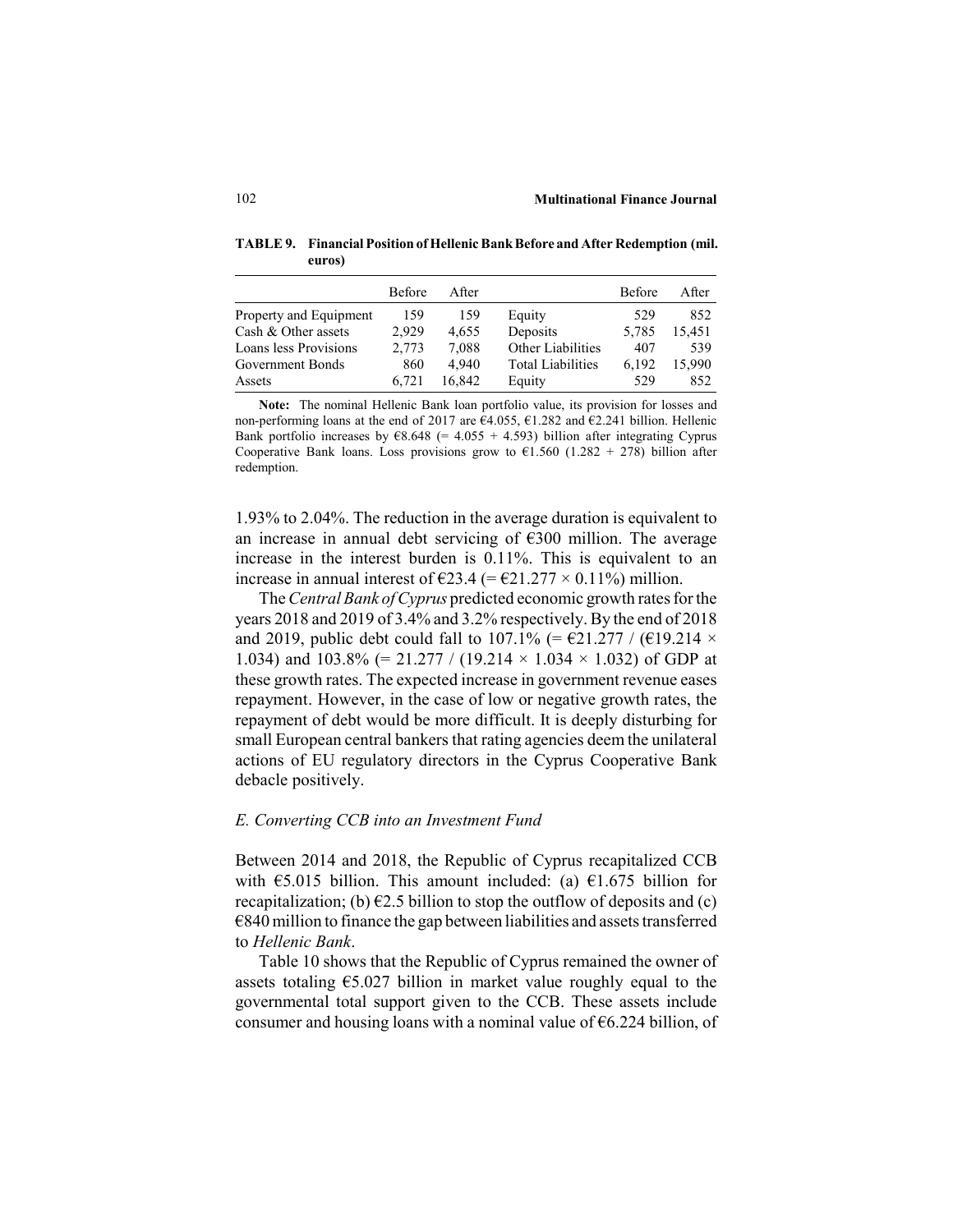**TABLE 10. Cyprus Cooperative Bank Support and Assets Remaining**

| Cash                             | 74    | Recapitalization 2014       | 1,500 |
|----------------------------------|-------|-----------------------------|-------|
| Property                         | 628   | Recapitalization 2015       | 175   |
| Loans less Provisions for Losses | 4.060 | Cash injection, 3/4/2018    | 150   |
| Other Assets                     | 265   | Issue of Bonds, $13/7/2018$ | 3.190 |
| <b>Total Assets</b>              | 5.027 | <b>Total Support</b>        | 5.015 |

**Note:** Calculations are based on financial statements of Cyprus Cooperative Bank (CCB) for the first nine months of 2017. Loans remaining with CCB have loss provisions of €6.824 and €2.764 billion. These include a loan to the Republic of Cyprus from the former Cooperative Central Bank (CCB) of  $6347$  million. An amount of  $66.179$  billion (90.5% of the value of the loans) represents non-performing loans. The 13/7/2018 bond issue was made (a) to replace bonds of a nominal value of  $E2.350$  billion issued to support CCB deposits on 3/4/2018, and (b) to finance €840 billion of additional CCB deposits. This was not covered by transfer of assets to Hellenic Bank.

which  $\epsilon$ 6.179 billion were non-performing. Residual net value, after considering provisions for losses, was  $64.060$  billion. The remainder of CCB was transformed into an investment fund managed by the private company Altamira.

Premiums payable by *Hellenic Bank* to the government for state guarantees and for proceeds from managing fund assets will be used for repayment of public debt and for other public needs. The Republic of Cyprus cost of CCB support will be a function of: (a) the legislative framework governing non-performing loans; (b) the time and cost of litigation of cases regarding non-performing loans and (c) the effective management of assets in the investment fund. If the legal framework and judicial procedures for handling non-performing loans remain unchanged, losses may exceed  $E2.5$  billion. This amount does not include any potential losses suffered by other Cypriot banks, or an estimate of the negative impact on the Cypriot banking sector.

#### *F. Case Summary, Views and Conclusions*

Assets, deposits and loan portfolio values of *Hellenic Bank* increased by about two and a half times due to the partial acquisition of CCB. The absorption of CCB's 'good' loans resulted in an improvement of *Hellenic Bank*'s non-performing to performing loan ratio from 55.3% to 25.9%. *Hellenic Bank* became the second largest bank in Cyprus. Its clientele includes almost half of all Cypriot households. Almost all sectors of the economy recovered during 2016-2018. Unemployment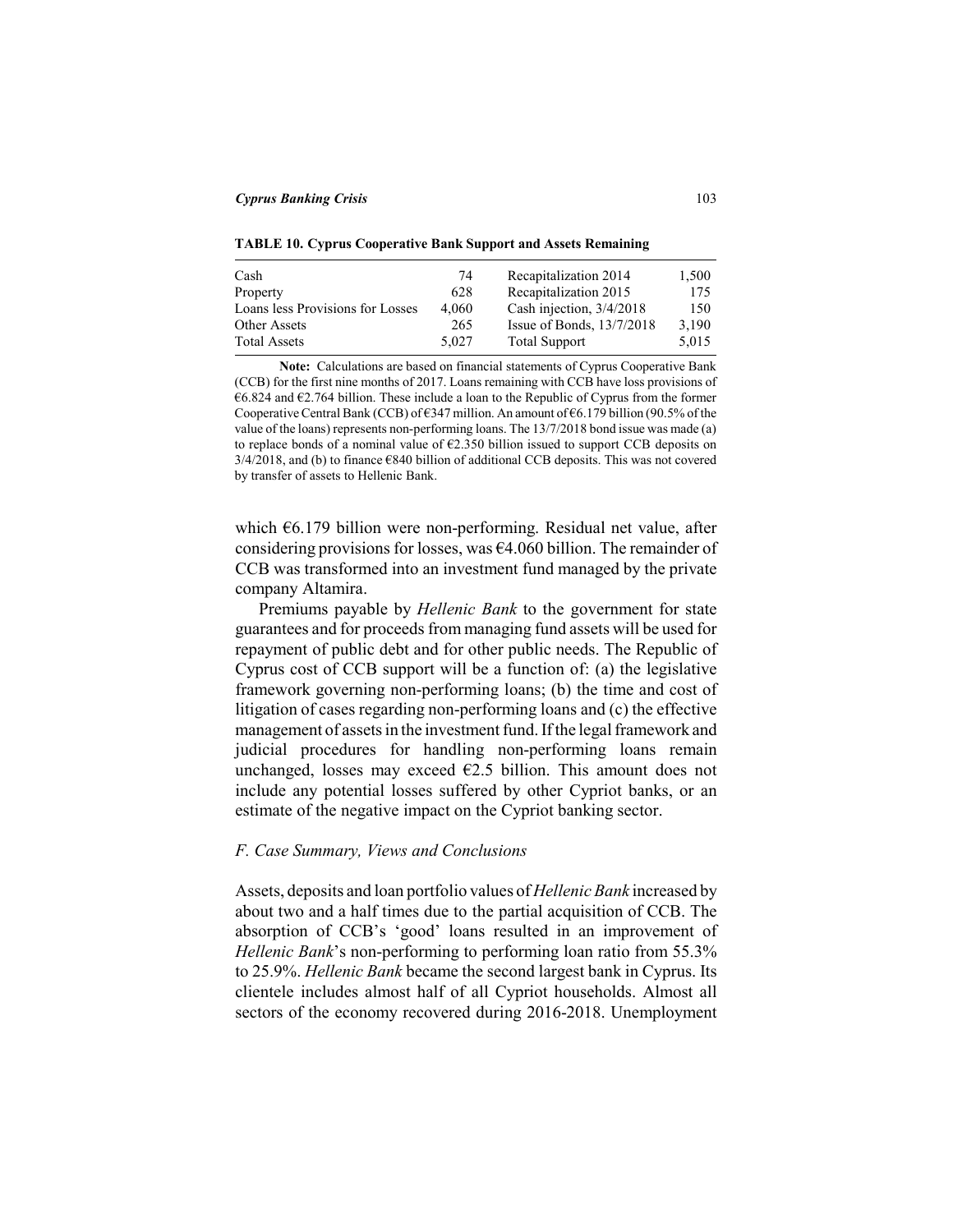#### 104 **Multinational Finance Journal**

declined to a low level and Gross Domestic Product (GDP) nearly maxed out before the financial crisis of 2013. The latter had little or no effect on the ratio of non-performing loans because of the direct relation with agency problems in Cyprus banking management. Reprimanding bad corporate banking governance by shaving customer deposits negatively impacted borrowers who in expecting a haircut from EU regulators deliberately stopped servicing loans.

The CCB disaster cost the Cyprus government €5.015 billion. The bank acquired equivalent assets. This will turn into a loss for the government depending on the degree of mismanagement of assets retained by Cyprus Cooperative Bank (CCB) and of the associated investment fund. Another equally important factor is the fight against misfeasant (lazy, improperly trained, or stupid) and malfeasant (thieving or corrupt) banking agents who can drive the Cyprus economy to destruction consistent with agency theory. Misfeasant banking managers exist in all economic layers of the Cypriot society justifying better regulation. Overregulation (extreme regulation) however, is to be avoided as it destabilizes the Cyprus economy and damages the standard of living of all Cypriot citizens. Unrepaid deposits belong to pensioners, self-employed individuals, and small and medium-sized enterprises.

None of these innocent counterparties to banking operations should be expected to bear the cost of non-performing loans granted by bad (mis and/or malfeasant) bank managers. Ultimately bad banking management should foot the bill. Risk should be better borne by central banks. The Cypriot Parliament recently legislated to address severe agency problems that became apparent in the Cyprus banking crisis. Other supplementary law-plans will follow in the future. It is important that political parties represented in the Cyprus Parliament continue to address banking agency hazards responsibly. This entails focusing on public-interest rather than on requests of self-interested public choice influencing political-economic agents in the banking sector.

# **VI. The Structure of Cyprus Government Debt**

The total debt of the Republic of Cyprus amounted to  $\epsilon$ 18.316 billion with an average duration of 9.2 years at an annual interest rate of 1.93% as of the 31st of December of 2017 (see table 11). Figures for 2016 were  $£18.641$  billion, 10.4 years and 2.13%. For 2015 the corresponding figures were  $\epsilon$ 18.998 billion, 10.9 years and 2.78%. For comparison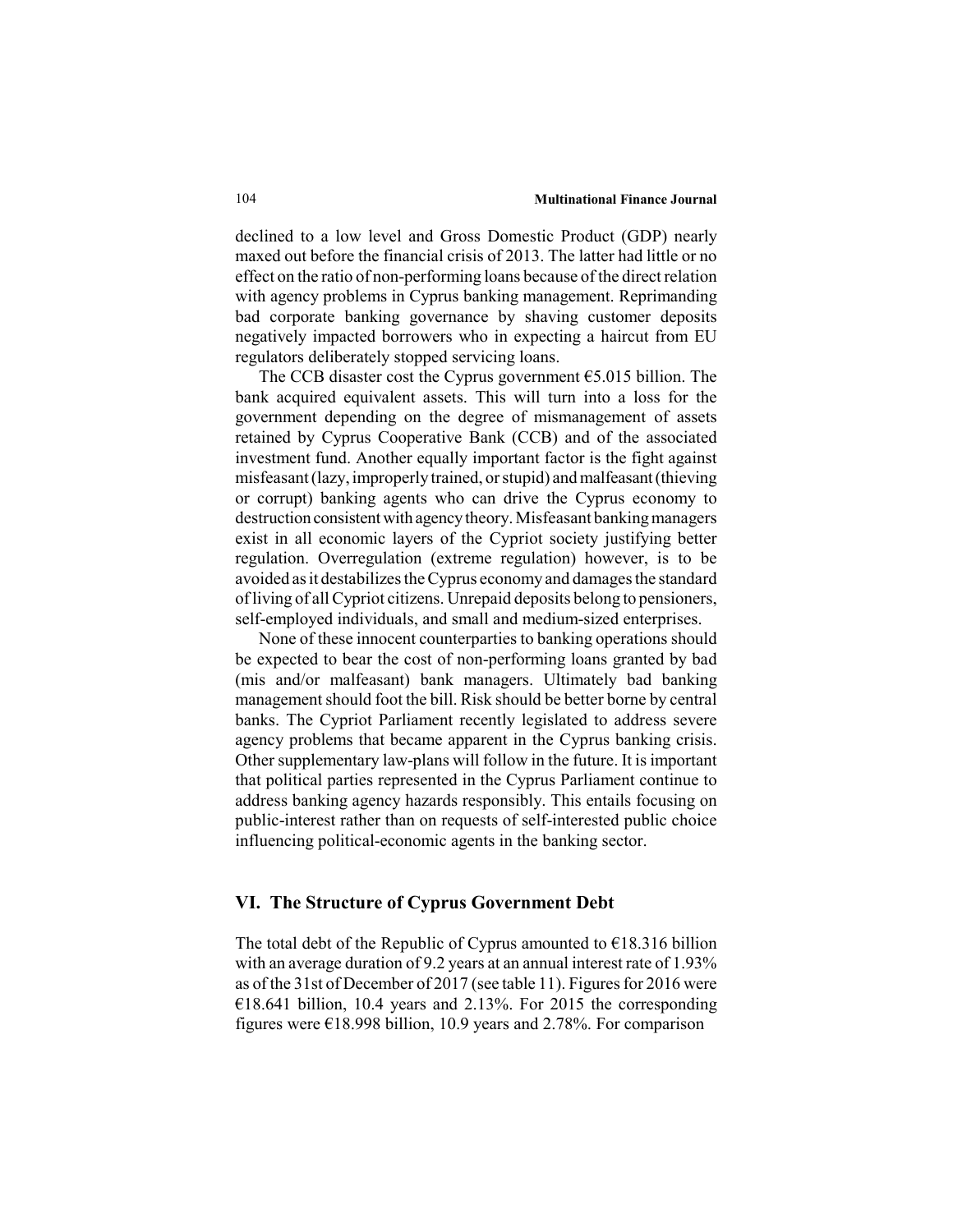| Type of Debt                        | Nominal<br>Value | Percent.<br>Debt | Average<br>Duration | Mean<br>Yield |
|-------------------------------------|------------------|------------------|---------------------|---------------|
| 1. Internal Public Debt             | 2,943            | 16.1%            | 7.1                 | $3.03\%$      |
| Treasury bills                      | 200              | $1.1\%$          | 0.1                 | $-0.09%$      |
| <b>GRDS</b>                         | 1,260            | $6.9\%$          | 3.9                 | 3.89%         |
| Bills for physical persons          | 625              | 3.4%             | 5.5                 | 3.29%         |
| Internal Loans                      | 858              | $4.7\%$          | 14.5                | 2.28%         |
| 2. External Public Debt             | 15,373           | 83.9%            | 9.6                 | 1.72%         |
| EMTN - European Mid-term Notes      | 4,507            | 24.6%            | 5.4                 | 3.83%         |
| <b>External Loans</b>               | 10,866           | 59,3%            | 11.4                | 0.85%         |
| 3. Total Public Debt                | 18,316           | 100,0%           | 9,2                 | 1,93%         |
| Total public debt 31/12/2016        | 18,641           |                  | 10.4                | 2.13%         |
| Total public debt 31/12/2015        | 18,998           |                  | 10.9                | 2.78%         |
| Foreign Debt - Total                | 10,866           | 100.0%           | 11.4                | 0.85%         |
| International Monetary Fund (3)     | 676              | $6.2\%$          | 8.5                 | 1.05%         |
| European Investment Bank            | 924              | 8.5%             | 18.0                | 0.81%         |
| EFSF - European Financial Stability |                  |                  |                     |               |
| Facility                            | 229              | 2,1%             | 22.5                | 1.46%         |
| ESM - European Stability Mechanism  | 6,300            | 58.0%            | 13.5                | 0.15%         |
| <b>Russian Government</b>           | 2,500            | 23.0%            | 3.5                 | 2.50%         |
| Council of Europe Development Bank  | 237              | $2.2\%$          | 9.5                 | 0.82%         |

**Note:** The first column provides nominal loan and bond values. The first section of the second column shows percentages of various types of loans relative to total debt while the second section is relative to total foreign debt. The third column shows average duration and the last column shows average yield (financing cost). The average duration and average yield of various types of loans are value-weighted based on nominal value. All nominal values are expressed in millions of euros. Data is from the Public Debt Management Office of the Ministry of Finance of Cyprus.

purposes, a few months before Cyprus adopted the *Memorandum of Understanding* (*MoU*) in 2012, the average duration and average interest rate of government debt was 5.6 years and 4.1% respectively.

Domestic debt amounts to  $\epsilon$ 2.943 billion or 6.1% of total government borrowing. This included *European Medium-Term Notes* (*EMTN*) and *Government Registered Development Stocks* (*GRDS*) amounting to  $\epsilon$ 1.460 billion, savings bonds amounting to  $\epsilon$ 625 million obtained from the *Central Bank of Cyprus*, and *Central Cooperative Bank* loans amounting to €858 million. The average duration of domestic debt is 7.1 years and the average annual interest rate is 3.03%. The external debt amounts to  $£15.373$  billion or 83.9% of total government debt. *MoU* loans are in *European Medium-Term Notes*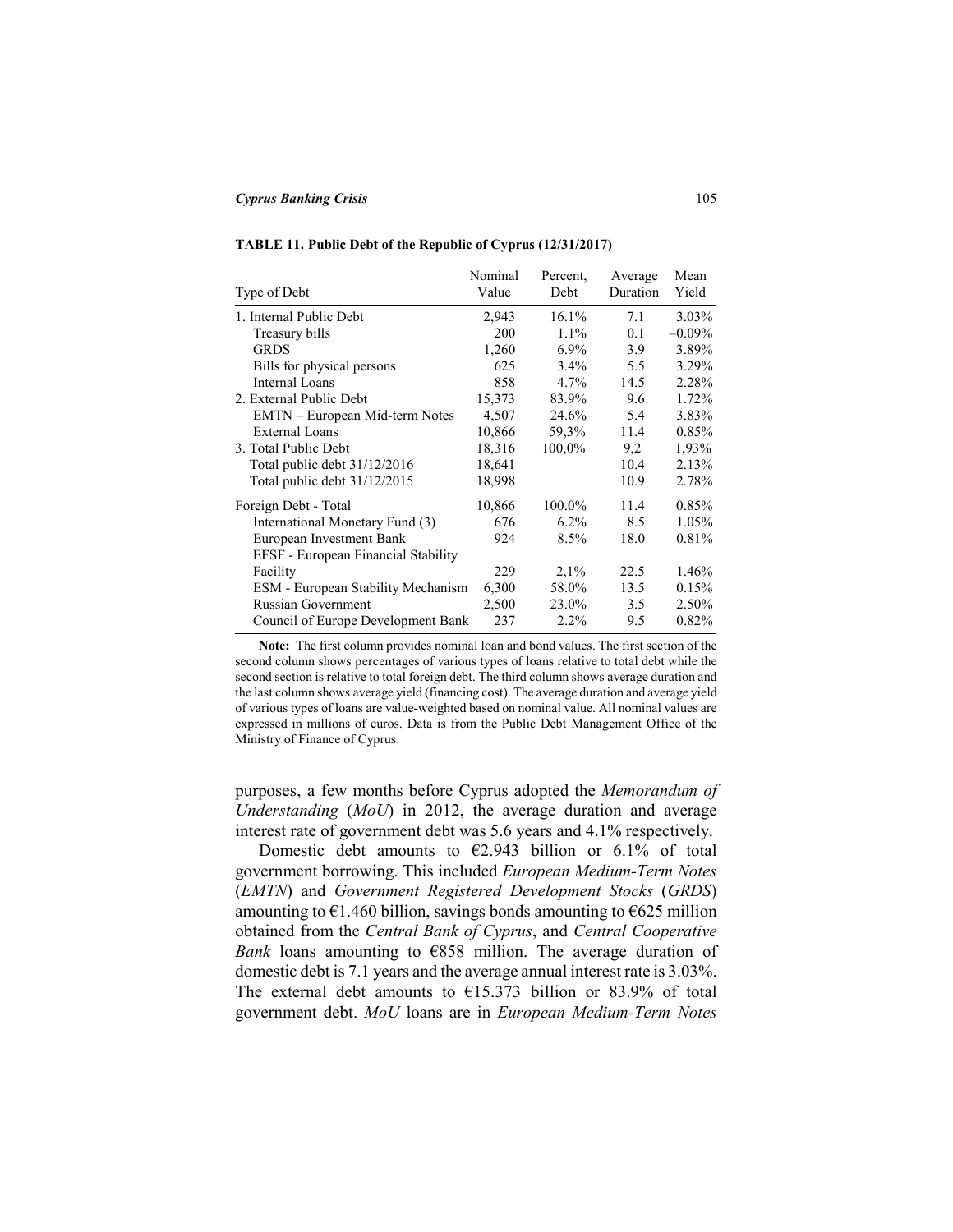(*EMTN*). The average duration and annual interest rate of the external debt of Cyprus are 9.6 years and 1.72%.

Cyprus external debt thus consists of *EMTN* notes with a total nominal value of €4.507 billion, average duration of 5.4 years and average cost of borrowing of 3.83% along with loans from: (a) the *European Stability Mechanism* amounting to €6.300 billion with an average duration of 13.5 years at a variable interest rate of 0.15%, (b) Russian government debt of  $E2.5$  billion with 3.5 years of duration at a fixed rate of 2.5%, (c) International Monetary Fund debt amounting to  $E676$  million with a duration of 8.5 years and a variable rate of 1.05% and, (d) European Investment Bank debt amounting to  $\epsilon$ 924 million with a duration of 18 years at an interest rate of 0.81%, as well as two smaller loans of negligible value. Apart from the *EMTN* bonds and the loan from the Russian government of  $\epsilon$ 7.007 billion ( $\epsilon$ 4.507 +  $\epsilon$ 2.500), the interest rates of the remainder (i.e., mostly the Memorandum loans) amounting to  $\epsilon$ 8.336 ( $\epsilon$ 5.373 –  $\epsilon$ 7.007) fluctuate with Euribor. This is how the Cyprus economy has become highly sensitive to Euribor interest rates.

#### *A. Cyprus Enters the Global Markets*

The Republic of Cyprus first entered the capital markets on April 30, 2014 with the issuance of six-year *EMTN*s with a face value of  $\epsilon$ 100 million issued at a rate of 6.5% (see table 12). These notes were sold through private placement at  $\epsilon$ 99.397 for every  $\epsilon$ 100 in nominal bond value with an investor yield to maturity (YTM) of 6.63%. A few days later, part of this issue with a nominal value of  $E20$  million was sold across the London Stock Exchange (LSE) at €106 per bond. Investment profit was  $\text{\textsterling}1.32$  million or  $6.64\%$  (= 106 / 99.397). The yield corresponding to the price of  $\epsilon$ 106 is 5.31%. This transaction revealed market expectations concerning Republic of Cyprus borrowing rates.

The Republic of Cyprus issued  $6500$  million in five-year, 4.75% coupon *EMTN*s across the London Stock Exchange (LSE) on June 25, 2014. A hundred and fifty investors were present at the auction. The value of bids exceeded  $\epsilon$ 2 billion. Consequently, the issue was oversold by more than  $\epsilon$ 1.5000 billion. The average selling price was  $\epsilon$ 99.565 with a YTM of 4.85%. On October 6, 2014, the Republic of Cyprus issued €40 million of 13-week European Commercial Paper (ECP) at a YTM of 3.51%. The yield to maturity of both loans reflects a borrowing rate of the Republic of Cyprus that was below 5% in the international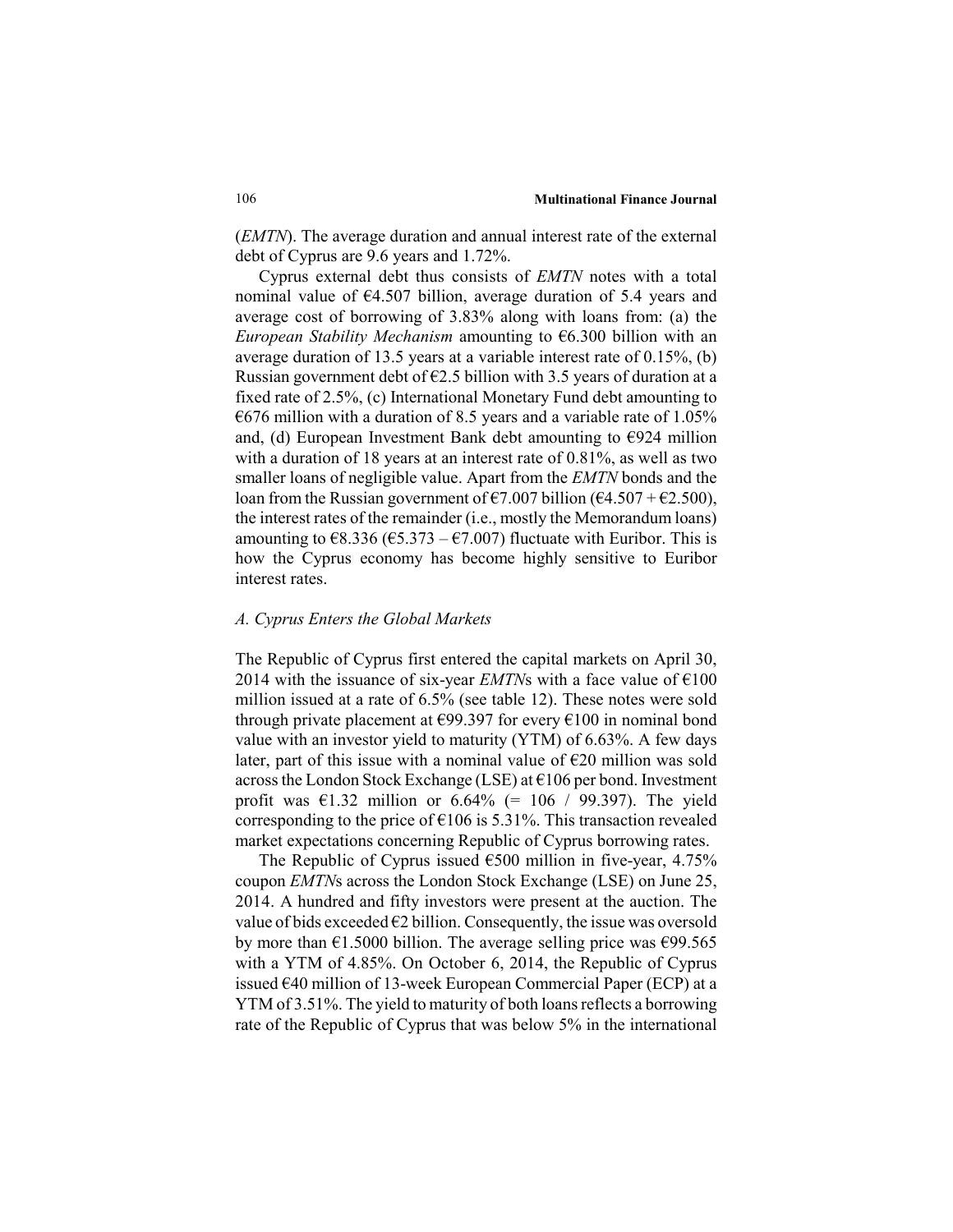capital markets at the time. The Republic of Cyprus issued several government bonds from December 2015 to July 2017 with durations ranging from 30-days to 13-weeks. Treasury bills and *Government Registered Development Stocks* (*GRDS*) issued in the Cypriot market are governed by Cyprus law. Table 12 shows a downtrend in government borrowing rates. Short-term interest rates have declined from 3.11% at the beginning of 2015 to 0.63% by August 2016. Since February 2017, borrowing rates have turned negative.

From May 2015 through June 2017,  $\epsilon$ 3.85 billion were placed in the London market of 3-year and 10-year *European Medium-Term Notes* (*EMTN*). Interest rates have gradually declined from 4% in May 2015 to 2.8% in June 2017. On April 3, 2018, the Republic sold through private placement nine *GRDS* with a total value of  $\epsilon$ 2.350 billion to Cyprus Cooperative Bank (CCB). These bonds had a duration of 15 to 20 years at nominal interest rates between 2.45% and 3.05% carrying a face value repurchase right. Placement proceeds were deposited with CCB to counterbalance deposit outflows.

Stated rates on Cyprus Government Bonds in both domestic and European bond markets declined due to a general reduction of interest rates in the euro area and from improving economic conditions of Cyprus. Short and mid-range government bond stated rates at that time ranged from -0.6% to 0% on EU issues with credit ratings of AAA from countries such as Germany, the Netherlands and Finland. The positive spread of 280 basis points (2.8%) that Germanic and Scandinavian countries hold over Cyprus Government Bonds reflects the need for further improvements in the island economy.

#### *B. Redemption of Government Debt*

Eight *Central Bank of Cyprus Government Registered Development Stocks* (*GRDS*) of a total nominal value of €547.951 million had been redeemed by March, September and December of 2016 (see column 4 of table 13). These redemptions came from a gradual reduction of Cyprus government borrowing rates. Redemptions were made at above nominal values as YTM dipped below stated (face) repayment rates (European Central Bank, 2013). An example is a 10-year bond with a duration of 4.3 years, a face rate of 6% and a nominal value of  $\text{\textsterling}10.146$ billion which was redeemed in March 2016 at a price of  $\epsilon$ 114.02 for every  $\epsilon$ 100 of nominal value. This bond in 0.3 years or 3.6 months,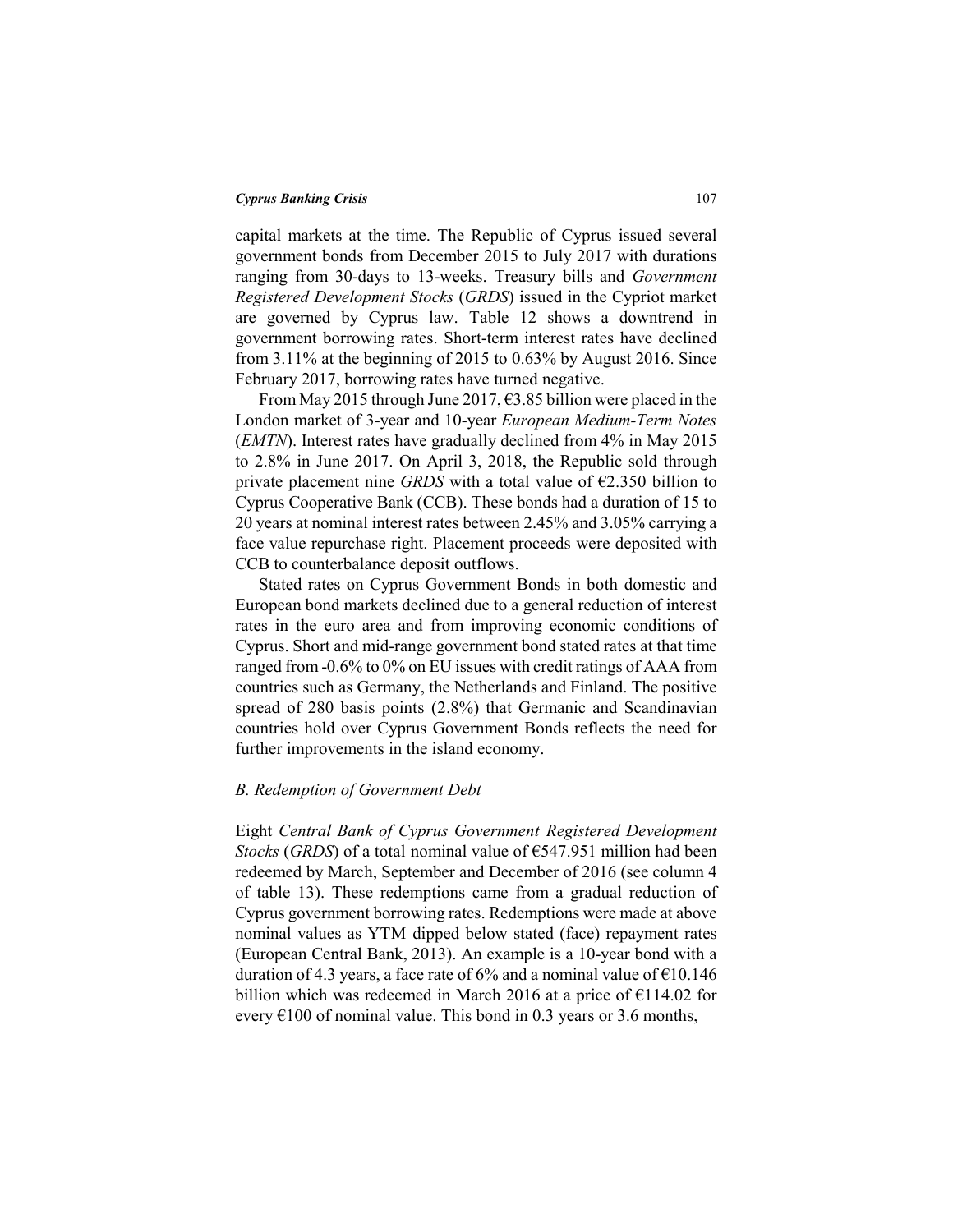| 1. Short-Term Notes                             |                |           |
|-------------------------------------------------|----------------|-----------|
| European Commercial Paper (ECP) - External Debt |                |           |
| $6$ -Oct-14                                     | 40<br>13 weeks | 3.51%     |
| Government Notes – Internal Debt                |                |           |
| 30 days                                         |                |           |
| 18-May-15                                       | 50             | 1.88%     |
| 17-Jun-15                                       | 50             | 1.78%     |
| 14-Sep-15                                       | 50             | 1.45%     |
| $14-Oct-15$                                     | 35             | 1.23%     |
| $13-Nov-15$                                     | 50             | 0.83%     |
| 14-Dec-15                                       | 50             | 0.68%     |
| 13-Jan-16                                       | 50             | 0.33%     |
| 15-Mar-16                                       | 22             | 0.39%     |
| 13 weeks                                        |                |           |
| $3-Feb-15$                                      | 125            | 3.11%     |
| $6$ -Mar-15                                     | 200            | 2.93%     |
| $2$ -Apr-15                                     | 200            | 2.73%     |
| 8-May-15                                        | 150            | 2.52%     |
| 5-Jun-15                                        | 185            | 2.36%     |
| 8-Jul-15                                        | 144            | 2.29%     |
| $4-Sep-15$                                      | 100            | 1.94%     |
| $6$ -Oct-15                                     | 100            | 1.33%     |
| $8-Oct-15$                                      | 100            | 1.66%     |
| $4$ -Dec-15                                     | 100            | 0.86%     |
| $4-Jan-16$                                      | 120            | 0.49%     |
| $2$ -Feb-16                                     | 120            | 0.62%     |
| 29-Feb-16                                       | 100            | 0.61%     |
| $8-Apr-16$                                      | 100            | 0.79%     |
| 27-Apr-16                                       | 116            | 0.87%     |
| $30$ -May-16                                    | 131            | 0.90%     |
| 8-Jul-16                                        | 100            | 0.81%     |
| $5-Aug-16$                                      | 120            | 0.63%     |
| 31-Oct-16                                       | 100            | 0.38%     |
| 28-Nov-16                                       | 100            | 0.024%    |
| 3-Jan-17                                        | 100            | $0.09\%$  |
| $30$ -Jan-17                                    | 100            | 0.001%    |
| 28-Feb-17                                       | 100            | $-0.031%$ |
| $3-Apr-17$                                      | 100            | $-0.043%$ |
| 2-May-17                                        | 100            | $-0.02%$  |
| 29-May-17                                       | 100            | $-0.03%$  |
| 3-Jul-17                                        | 100            | $-0.035%$ |

**TABLE 12. Course of Interest Rates in the After-Memorandum Period**

( *Continued* )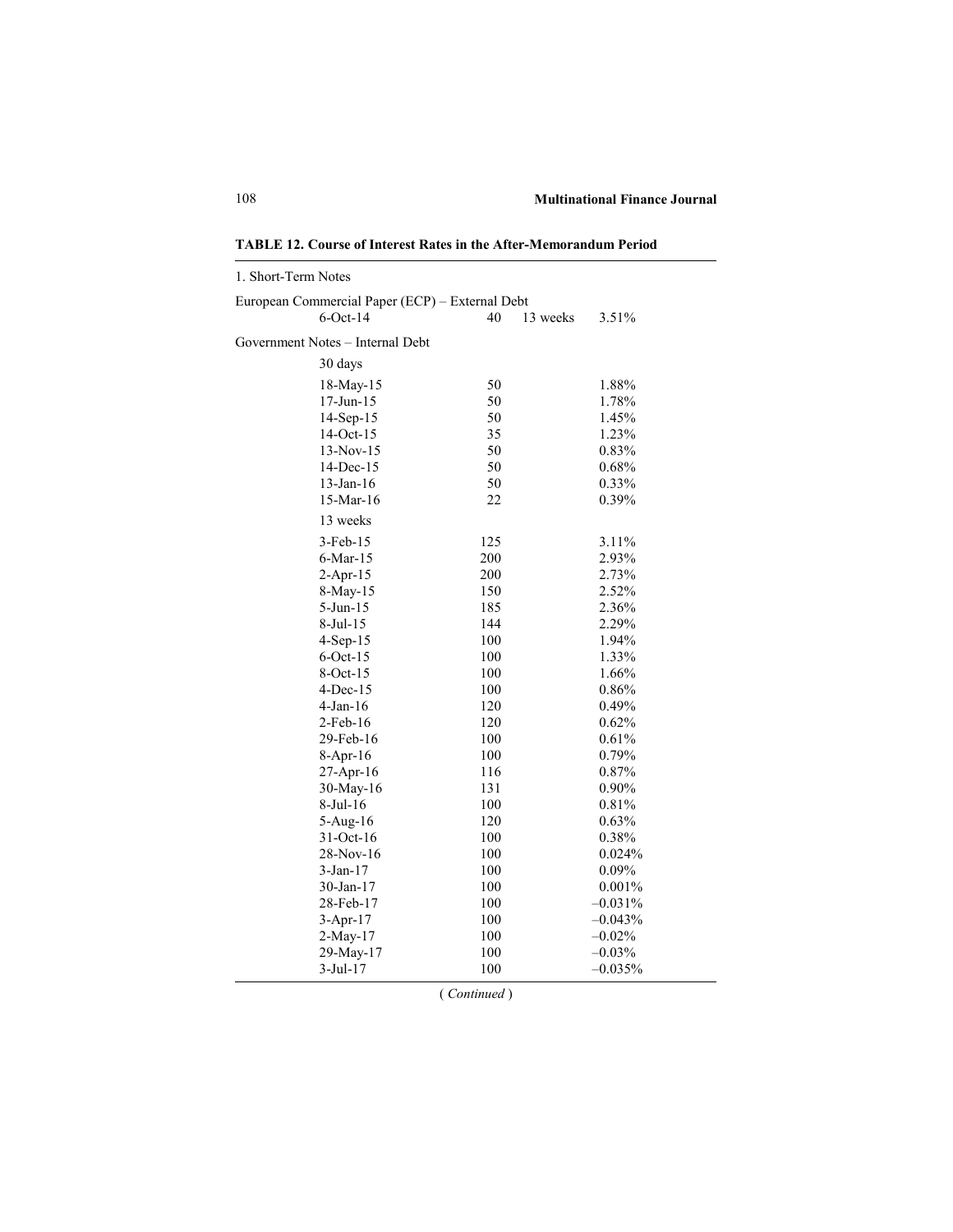| <b>TABLE 12. (Continued)</b> |  |
|------------------------------|--|
|------------------------------|--|

| 1. Short-Term Notes         |                                  |       |            |           |
|-----------------------------|----------------------------------|-------|------------|-----------|
|                             | Government Notes - Internal Debt |       |            |           |
|                             | 13 weeks                         |       |            |           |
|                             | 30-Jul-17                        | 100   |            | $-0.07\%$ |
|                             | $2$ -Oct-17                      | 100   |            | $-0.06%$  |
|                             | 30-Oct-17                        | 100   |            | $-0.07%$  |
|                             | 27-Nov-17                        | 100   |            | $-0.1\%$  |
|                             | 25-May-18                        | 100   |            | $-0.26%$  |
| 2. Long-Term Loans          |                                  |       |            |           |
| <b>EMTN</b> – External Debt |                                  |       |            |           |
|                             | 2-May-14                         | 100   | 6-yrs      | 6.67%     |
|                             | 25-Jun-14                        | 750   | 5-yrs      | 4.85%     |
|                             | 6-May-15                         | 1,000 | $7 - yrs$  | 4.00%     |
|                             | $4-Nov-15$                       | 1,000 | $10 - yrs$ | 4.25%     |
|                             | 26-Jul-16                        | 1,000 | $7 - yrs$  | 3.80%     |
|                             | 27-Jun-17                        | 850   | $7 - yrs$  | 2.80%     |
| GRDS - Internal Debt        |                                  |       |            |           |
|                             | 18-Dec-15                        | 90    | $10 - vrs$ | 4.00%     |
|                             | $18$ -Jan- $16$                  | 75    | $2 - yrs$  | 1.86%     |
|                             | 18-Jan-16                        | 222   | 7-yrs      | 3.23%     |
|                             | $3-Apr-18$                       | 500   | $15 - yrs$ | 2.45%     |
|                             | $3-Apr-18$                       | 500   | $16 - yrs$ | 2.55%     |
|                             | $3-Apr-18$                       | 500   | $17 - yrs$ | 2.65%     |
|                             | $3-Apr-18$                       | 500   | $18 - yrs$ | 2.70%     |
|                             | $3-Apr-18$                       | 350   | $20 - vrs$ | 3.05%     |

**Note:** ΕΜΤΝ: European Mid-term Notes. GRDS: Government Registered Development Stocks or KOXA. The data is based on the auction results published by the Public Debt Management Office. The values are in billions of euros.

would pay during the next four years  $\epsilon$ 6 of interest (= 6% × 100) annually for every  $\epsilon$ 100 of nominal value. The  $\epsilon$ 14.02 premium (= €114.02–€100) reflects the extra amount that the bond will pay a rational investor in addition to the market yield. If a bond's yield at the time of its redemption is 2.84% or  $\epsilon$ 2.84 for every  $\epsilon$ 100 of nominal value, the  $\text{\textsterling}14.02$  premium represents the value of  $\text{\textsterling}3.16 (= 6 - 2.84)$ paid on top of its yield during the next four years. The lower the yield, the higher the bond's premium. Overall, the redemption cost of the 10-year bond was as follows: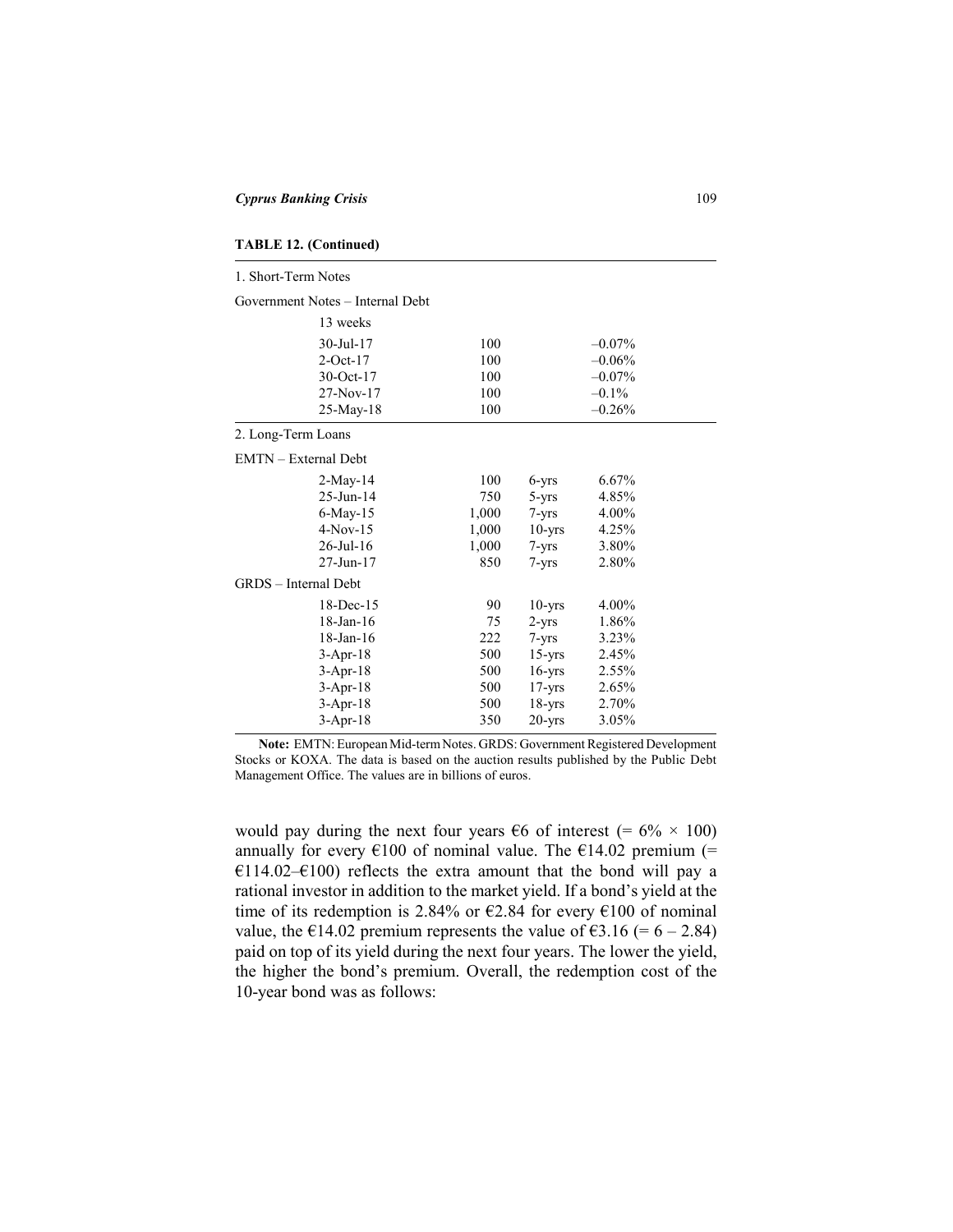Redemption cost = Redemption price  $\times$  Nominal value  $\div$  100

 $= 114.02 \times 10.146 \div 100 = \text{\textsterling}11.468$  million.

The total redemption cost of the eight bonds was  $\epsilon$ 597.3 million or €49.364 million in excess of nominal values based on figures in columns 4 and 5 of table 13.

A question arises as to whether the redemption prices of these bonds are rational. The answer to this question is by no means easy for the simple reason that it requires knowledge of the yields of similar government bonds of the same duration, at the time of redemption. Table 13 shows that in 2016, the 2-year and 7-year *GRDS* were sold in the domestic market with yields of 1.86% and 3.23%, respectively. Also, in July 2016, a 7-year *EMTN* was sold across the LSE with a yield of 3.80%. These yields place limits on interest rates that should be used in the pricing of bonds that have been redeemed. When comparing two types of bonds, *Government Registered Development Stocks* (*GRDS*) have a higher level of investment risk and should therefore have higher yields than corresponding *European Medium-Term Notes* (*EMTN*). The reasons are obvious. If the *Central Bank of Cyprus* fails to repay a *GRDS*, the House of Representatives will not be able to interfere with repayment terms, as it did in March of 2013.<sup>12</sup> Any disputes with lenders (*EMTN* holders) are settled in English courts under covenant with decisions binding on the Republic of Cyprus. Also, interest received from *EMTN*s, unlike that received from *GRDS*, is not taxable.

The redemption rates of the eight *GRDS* should range between 2% to 3.5% based on reported yields of *GRDS* and *EMTN* issued in 2016. Rates should range between 2% and 2.5% at durations between three to four years; 2.5% and 3% for durations between two to three years; and 3% and 3.5% for bonds with a duration of over four years. Under no circumstances should redemption rates fall below the 1.86% yield of the 2-year duration *GRDS*. An extreme example is the acquisition of a 6-year *GRDS* of  $\epsilon$ 300 million in nominal value with a duration of 2.54 years at a nominal interest rate of 4.5%. This bond was redeemed at  $€107.84$  per  $€100$  in nominal value. The redemption cost amounted to

<sup>12.</sup> The Republic of Cyprus parliament is embodied by a House of Representatives (GR: Βουλή των Αντιπροσώπων Voulī́ tōn Antiprosṓpōn, TUR: Temsilciler Meclisi). Every five years three respective Latin, Maronite and Arminian observers plus House Members are elected by proportion.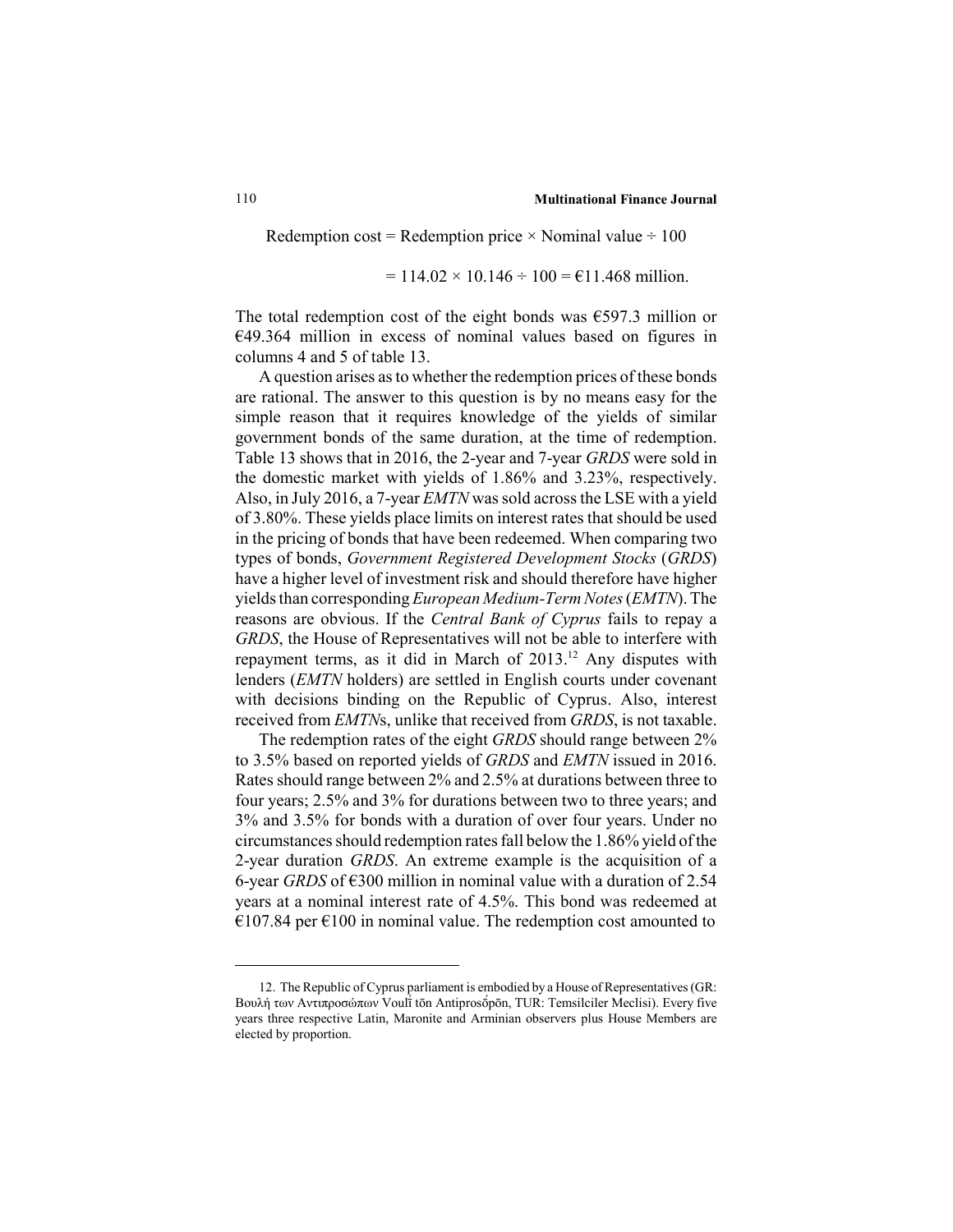|                                | TABLE 13. GRDS Redemptions, March - September 2016                                                                                                                                                                                                         |                                            |               |                                                                                                                                                                                                                                                                                                                                                                                                                                                                                                                                                                                            |               |                      |
|--------------------------------|------------------------------------------------------------------------------------------------------------------------------------------------------------------------------------------------------------------------------------------------------------|--------------------------------------------|---------------|--------------------------------------------------------------------------------------------------------------------------------------------------------------------------------------------------------------------------------------------------------------------------------------------------------------------------------------------------------------------------------------------------------------------------------------------------------------------------------------------------------------------------------------------------------------------------------------------|---------------|----------------------|
|                                | $\widehat{\omega}$                                                                                                                                                                                                                                         | Face<br>$\widehat{c}$                      | $\widehat{t}$ | $\widehat{c}$                                                                                                                                                                                                                                                                                                                                                                                                                                                                                                                                                                              | $\frac{6}{5}$ | $\sum_{\text{Etra}}$ |
|                                | Juration                                                                                                                                                                                                                                                   | Nominal                                    | Value         | Redemption                                                                                                                                                                                                                                                                                                                                                                                                                                                                                                                                                                                 | Price         | Payment              |
| <b>GRDS</b>                    | in (years)                                                                                                                                                                                                                                                 | Rate                                       | (mil. euros)  | Price                                                                                                                                                                                                                                                                                                                                                                                                                                                                                                                                                                                      | $(k = 3\%)$   | (mil. euros)         |
| $15 - yrs$                     | 2.95                                                                                                                                                                                                                                                       | 4.6%                                       | 0.127         | 104.87                                                                                                                                                                                                                                                                                                                                                                                                                                                                                                                                                                                     | 103.214       | 0.002                |
| $7 - yrs$                      | $4.\overline{3}$                                                                                                                                                                                                                                           | 4.75%                                      | 3.831         | 106.16                                                                                                                                                                                                                                                                                                                                                                                                                                                                                                                                                                                     | 108.732       | $-0.099$             |
|                                | $4.\overline{3}$                                                                                                                                                                                                                                           | $6.0\%$<br>$6.1\%$<br>$5.35\%$<br>$4.75\%$ | 10.146        | 114.02                                                                                                                                                                                                                                                                                                                                                                                                                                                                                                                                                                                     | 13.475        | 0.055                |
| $10 - yrs$<br>15-yrs<br>15-yrs | 3.6                                                                                                                                                                                                                                                        |                                            | 74.282        | 112.66                                                                                                                                                                                                                                                                                                                                                                                                                                                                                                                                                                                     | 10.062        |                      |
|                                | 3.73                                                                                                                                                                                                                                                       |                                            | 50.405        | 110.22                                                                                                                                                                                                                                                                                                                                                                                                                                                                                                                                                                                     | 107.502       | 1.93<br>1.37         |
| $7 - yrs$                      | 3.79                                                                                                                                                                                                                                                       |                                            | 35.236        | 108.01                                                                                                                                                                                                                                                                                                                                                                                                                                                                                                                                                                                     | 105.604       | 0.848                |
| $8 - yrs$                      | 4.79                                                                                                                                                                                                                                                       | $5.0\%$                                    | 73.924        | 109.2                                                                                                                                                                                                                                                                                                                                                                                                                                                                                                                                                                                      | 108.103       | 0.811                |
| $5-yrs$                        | 2.54                                                                                                                                                                                                                                                       | 4.5%                                       | 500           | 107.84                                                                                                                                                                                                                                                                                                                                                                                                                                                                                                                                                                                     | 04.278        | 10.685               |
| Total                          |                                                                                                                                                                                                                                                            |                                            | 547.951       |                                                                                                                                                                                                                                                                                                                                                                                                                                                                                                                                                                                            |               | 15.602               |
|                                | Economic value of bonds based on a $3\%$ yield = $581.713$ million euros<br>Payments over the economic value of bonds $= 15.602$ million euros<br>Face value of bonds (total) = $547.95$ million euros.<br>Bond Redemption $cost = 597.315$ million euros. |                                            |               |                                                                                                                                                                                                                                                                                                                                                                                                                                                                                                                                                                                            |               |                      |
|                                | Redemptions of the Republic of Cyprus in 2016"                                                                                                                                                                                                             |                                            |               | The elements of columns 1 to 5 are based on the announcement of the Public Debt Management Office on February 7, 2017 entitled "The Debt<br>Note: (1) Years to maturity at the time of bond issue. (2) Years to maturity at the time of bond redemption. (3) Annual coupon rate. (4) Face<br>value of bonds in millions of euros. (5) Bond redemption price based on 100 euros face value. (6) Bond price based on a 3% yield. (7) Additional<br>amounts paid over the value of the redemption bonds in millions of euros. Calculated from equation (Column 5 – Column 6) × (Column 4)/100 |               |                      |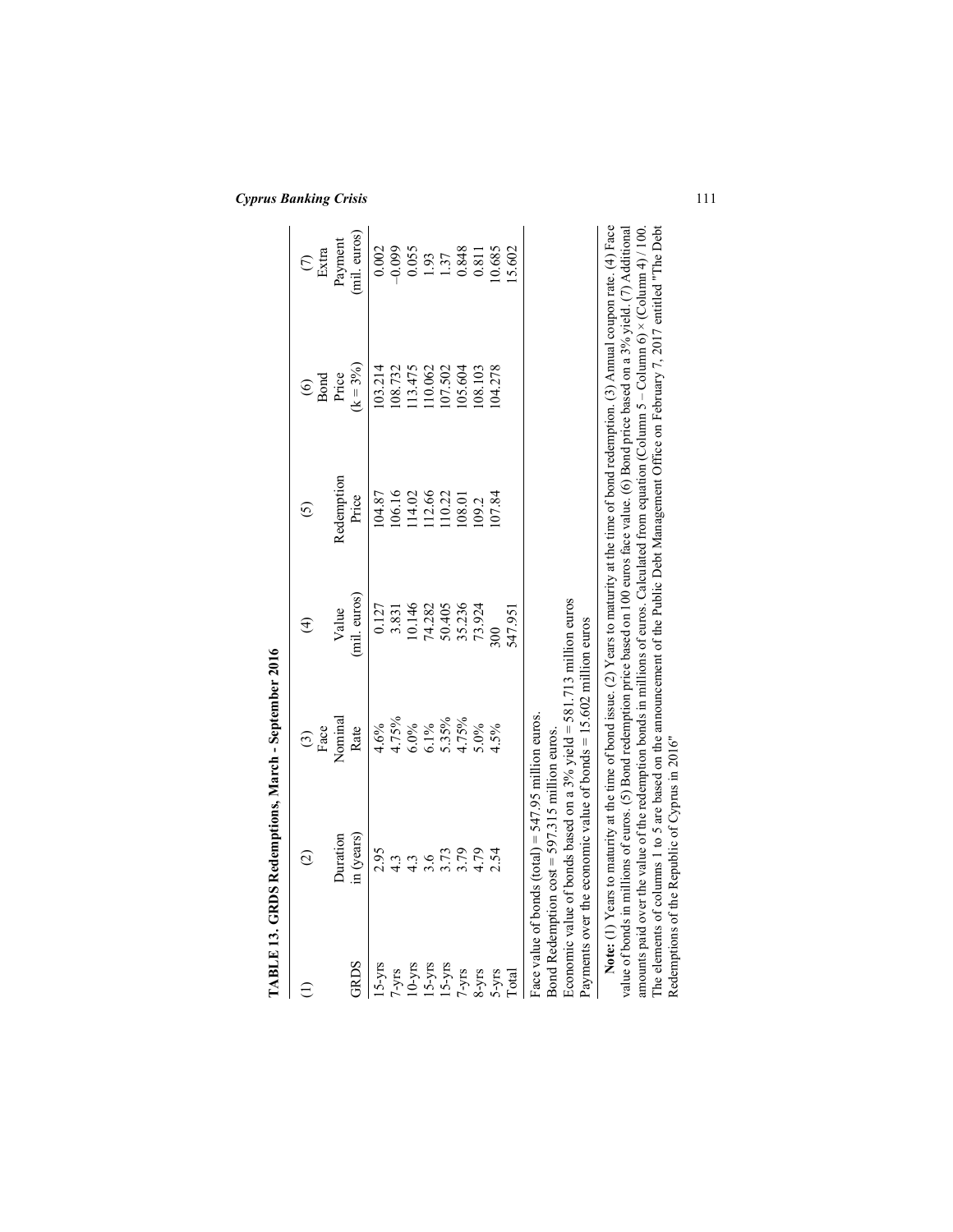| (1)        | (2)<br>Month of<br>Redemption | (3)<br>Duration<br>in years | (4)<br>Nominal<br>Rate | (5)<br>Redemption<br>Price | (6)<br><b>GRDS</b><br>Yields |
|------------|-------------------------------|-----------------------------|------------------------|----------------------------|------------------------------|
| $15 - yrs$ | March                         | 2.95                        | $4.6\%$                | 104.87                     | 2.14%                        |
| $7 - yrs$  | March                         | 4.3                         | 4.75%                  | 106.16                     | 3.81%                        |
| $10 - yrs$ | March                         | 4.3                         | $6.0\%$                | 114.02                     | 2.84%                        |
| $15 - yrs$ | September                     | 3.6                         | $6.1\%$                | 112.66                     | 2.02%                        |
| $15 - yrs$ | September                     | 3.73                        | 5.35%                  | 110.22                     | 2.01%                        |
| $7 - yrs$  | September                     | 3.79                        | 4.75%                  | 108.01                     | 2.13%                        |
| $8 - yrs$  | September                     | 4.79                        | $5\%$                  | 109.2                      | 2.71%                        |
| $6 - yrs$  | December                      | 2.54                        | 4.5%                   | 107.84                     | 0.72%                        |

**TABLE 14. GRDS Yields at the Time of Their Redemption in 2016**

**Note:** (1) The duration of the bond at the time of its issue. (2) Month in which the bond was redeemed in 2016. (3) Years to maturity at the time of the GRD's redemption. (4) Nominal interest rate of the bond. (5) Redemption price per 100 euros of face value. (6) Yield corresponding to the redemption price.

 $\epsilon$ 323.52 (=  $\epsilon$ 107.84 ×  $\epsilon$ 300 ÷ 100) million. If this bond had been priced based on a 2% yield it would have traded at  $£105.873$ , or  $£1.967$  less.

The additional redemption price of €1.667 in the 6-year *GRDS* has cost the government a total of  $\text{\textsterling}5.901$  (=  $\text{\textsterling}1.967 \times \text{\textsterling}300 \div 100$ ) million above fair value. If the bond had been priced based on a 2.5% yield it would have traded at  $\epsilon$ 2.799 less at  $\epsilon$ 105.041 and the redemption cost would have been  $\epsilon$ 8.397 (2.799 × 300/100) billion. Based on a yield of 3%, the bond's price would have been  $\epsilon$ 104.278 with an associated redemption cost of  $\text{\textsterling}312.835 (\text{\textsterling}104.278 \times \text{\textsterling}300 \text{\textsterling}100), i.e., by \text{\textsterling}10.685$ million less. Additional total cost of the eight redemptions based on 2%, 2.5% and 3% yields are estimated at  $63.397, 69.551$  and  $615.602$  billion, respectively.

The last column of table 14 displays bond yields according to redemption prices. Redemption rates range from 0.72% (6-year bond of 2.54 years duration) to 3.81% (7-year bond of 4.3 years duration). In general, the higher the redemption price, the lower the redemption yield of a bond. A lower redemption yield means a higher redemption price imposes higher recovery rates for the government. For a bond redemption to be profitable, the redemption rate should be higher than the Cyprus government borrowing rate. For example, the redemption can be profitable if the yield is higher than 2.5% when the interest rate of three-year government bonds is 2.5%. In June 2017, the Republic of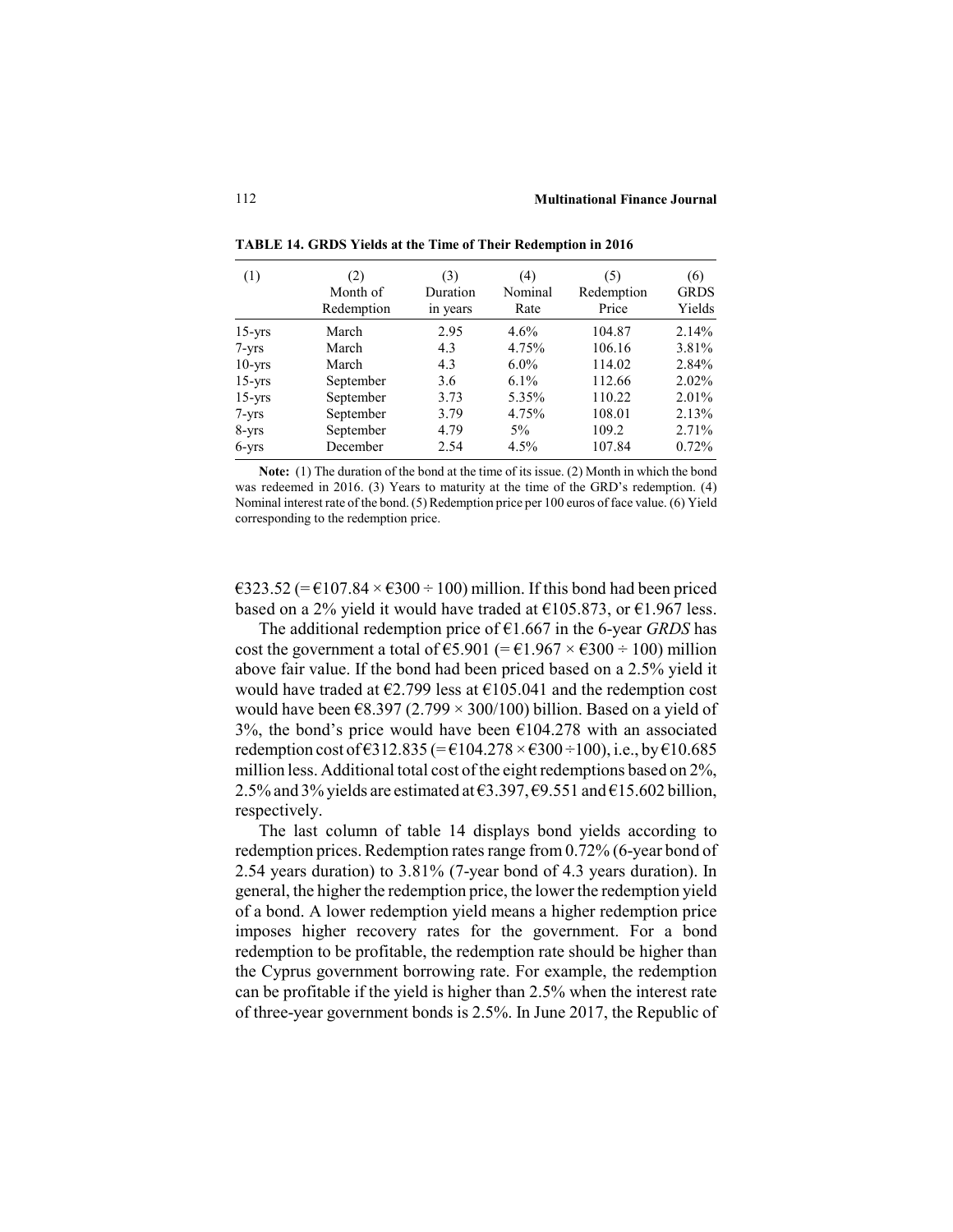Cyprus issued 7-year *European Medium-Term Notes* (*EMTN*) with a nominal value of  $\epsilon$ 850 million to fund the redemption of  $\epsilon$ 1.4 billion of government bonds. The investor YTM on these bonds was 2.8%. Most redemptions were not profitable for the government according to the data in table 14.

# **VII. Fiscal Consolidation Measures and Economic Growth**

Fiscal targets such as the increase in the competitiveness of the market and the return to stability and economic growth require specific consolidation measures. These include reducing government expenditure, increasing economic competitiveness and the development of new positive net present value (NPV) economic activities in Cyprus. An important prerequisite to a healthy Cypriot economy is the resumption of saver confidence in the Cyprus banking system by individual citizens, atomistic shareholders, as well as among foreign sovereign, mutual and hedge fund managers.

## *A. Public Expenditure*

Cyprus Republic budget deficits over the period 2009 - 2013 were from increased government expenditure. Priority should be given to reducing government expenditure with a low (or zero) Keynesian multiplier to remedy waste. Low multiplier expenditures hinder economic growth. The best example of a low Keynesian multiplier expenditure is welfare. Prior to this period, Cyprus had government budget surpluses (Ono,  $2011$ ).<sup>13</sup>

Social benefits grew at a rate of four times normal between 2006 and 2012 under an avalanche of Cyprus Government disbursements. Welfare expenditures increased significantly in 2016 compared with other government expenditures despite slight declines in years 2014 and 2015. Perversely, expenditures in social benefits increased despite rising employment in Cyprus over the same period. These expenditures must be reduced in the future. However, the reduction in social benefits should be balanced so that retired people with low income are not adversely affected and large families or other vulnerable groups of the

<sup>13.</sup> Also see Klaus Schubert, Paloma de Villota, Johanna Kuhlmann, (2016), Challenges to European Welfare Systems. p. 79.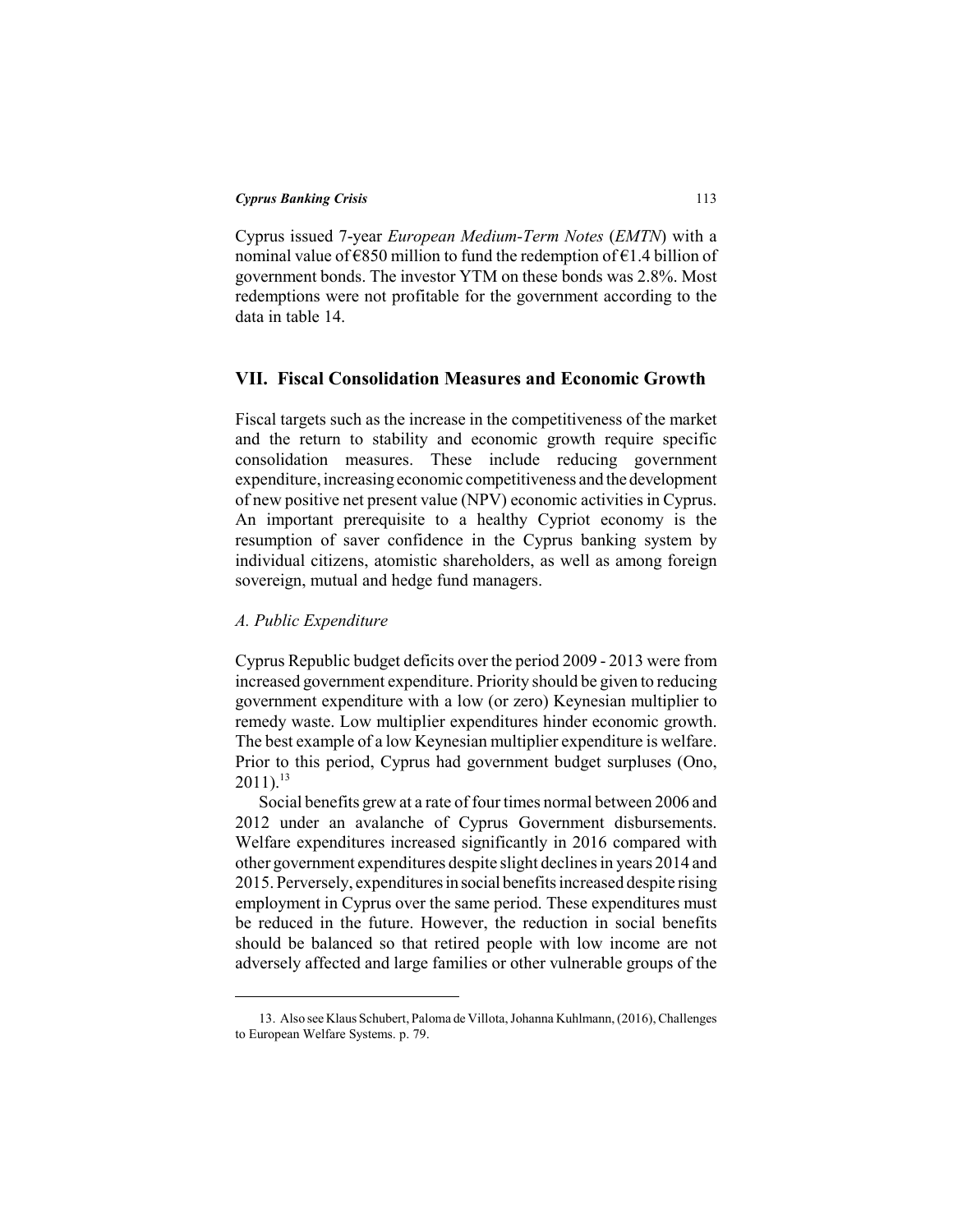population are not disadvantaged. In addition, the state should put great effort in stopping social welfare abuse and fraud.

As paradoxical as it may seem, attempts to reduce budget deficits in an open economy by imposing additional taxes lead to: 1) increased production costs, 2) reduced economic competitiveness, 3) lower economic activity, 4) weaker exports, 5) higher unemployment, 6) increased tax evasion, 7) reduced tax revenues, 8) and deeper government budget deficits.

Capital expenditures with high multiplier effects (and thus high positive impact on employment) should be increased. This includes useful works such as improved public transport. Eliminating taxes on businesses in Cyprus would also stimulate the economy. The economy would be stimulated by attracting new multi-national corporations (MNCs) to Cyprus. This in turn increases government taxation through payroll tax. Our arguments of what constitutes healthy Cyprus government tax policy are consistent with the opinions of Maynard Keynes and Arthur Laffer who argue that increasing income tax rates above a safe equilibrium level eventually leads to reduced government revenue.

# *B. Stimulation of Domestic Output*

Stimulation of domestic output and employment is linked to increasing macroeconomic demand. Macro-demand in turn is directly related to household disposable income. Any additional wage or income cuts through direct or indirect taxation generally deepen recessions. Increased taxes have reduced Cyprus wage earner income in recent years to counterbalance pension, welfare and other spending. This in turn is a negative Keynesian multiplier political action that reduces the amounts of commodities and services consumed by households. Household disposable income could be significantly increased by lowering borrowing rates and prices for basic services such as electricity, telecommunications and water.

Modifying the Cyprus income tax code to account for the size of a household corrects the unfair current tax system that hammers large and/or single-salaried families. The basic reason is that the current system is based on individual taxation and does not consider the size of the family. In order to support such families, it is important to consider tax reform which considers the size of the family. In order to combat unemployment, incentives should be provided for the recruitment of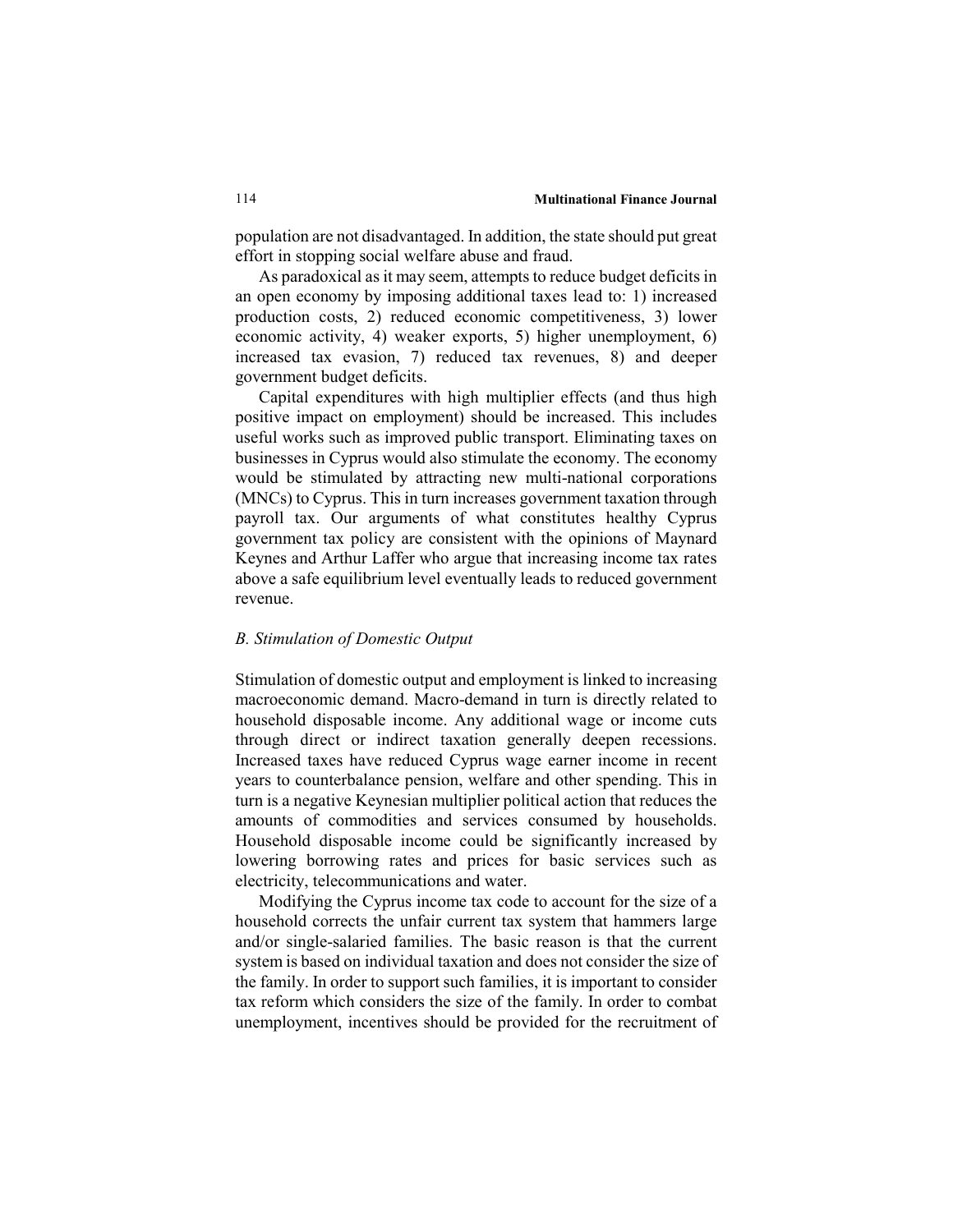Cypriots. During a recessionary period, trade unions should be willing to make compromises and adjust their expectations upwards as the economy recovers. Direct and indirect costs of unemployment are more burdensome for employees than for employers.

# *C. Increasing Competitiveness in the Markets*

In order to increase competitiveness in the Cypriot economy, the reduction of production costs, interest rates, electricity, telecommunications, water and sewage costs as well as the abolishment of various levies imposed on businesses, including a private property tax, is necessary. The reduction in borrowing rates can be obtained through a corresponding reduction in deposit rates under certain restrictions to avoid potential problems for Cyprus banks. Private sector investment incentivizes the government of Cyprus to abolish taxation of (1) reinvested company profits and (2) real estate. Both taxes adversely affect the competitiveness of tourism - a pillar of the Cyprus economy.

#### *D. Sectors of Economic Development*

Cyprus has modern universities and competent health professionals. Another way to boost economic development in the Republic of Cyprus is through universities which could become partly self-financed through the strengthening of academic tourism. An executive MBA program for instance, may be attractive to Scandinavian managers in the winter. This would allow the government to save significant funds that could be allocated to other vital developmental or social needs. Attracting academic tourists increases demand for house rentals and related services stimulating activities traditionally related to both tourism and the construction industry. The strategic location and favorable weather conditions of Cyprus offers potential for the isle as a center of medical tourism. Benefits of such a medical industry span employment, tourism and healthcare.

# **VIII. Summary and Conclusion**

The Cypriot crisis emanated from huge fiscal deficits from increased welfare spending on declining 2009 to 2012 government revenues. The crisis spilled into the banking sector. The first major blow to the Cypriot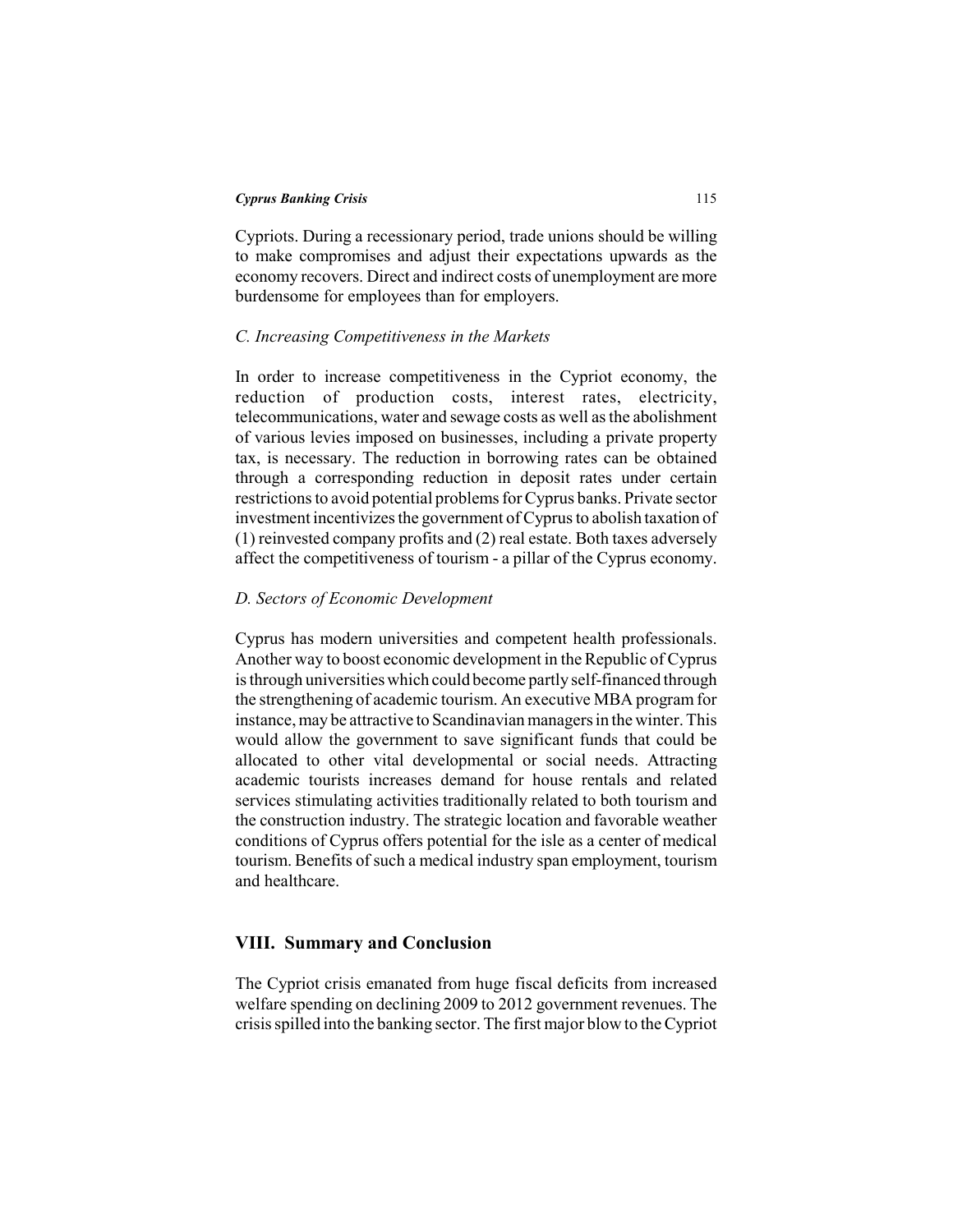#### 116 **Multinational Finance Journal**

banking sector was given by the 'haircut' of *Greek Government Bonds* in November 2011. The second blow was the acquisition of Cypriot banks located in Greece by Piraeus Bank in March of 2013. The total damage to the Cypriot Banking sector is estimated at around eight billion euros. This is approximately as much as the Memorandum loan received by the Republic of Cyprus.

Cyprus bank losses from non-performing loans are due to corrupted bank lending practices and government resistance to reforms to increase the competitiveness of the economy - despite adverse global economic circumstances of the period. An important inference of the Cypriot banking crisis is the inability of island political and economic institutions to protect citizens from bank defaults from unscrupulous actions of a small number of bad bankers. The Cypriot economy is on the rise as fiscal figures improve (Hardouvelis and Gkionis, 2016). Economic activity is recovering, and public debt is stabilized. Repayment stabilization, interest rate reduction, and longer Cyprus government bond duration was obtained by redemptions initiated in 2016. Upgrades by credit rating agencies as well as the reduction of borrowing rates in international financial markets have followed. Nevertheless, some redemptions were losers for the Cyprus government.

This study offers an opportunity for planners in other countries to learn how to avoid the same trap that hammered Cyprus with bail-in. We offer readers a framework to study current country conditions and monitor ongoing policy developments. Leaders should be particularly wary of a large versus small country power imbalance within the EU parliament. Our research and data indicates that Cypriot banking industry analysts are best advised to be aware of (a) levels of Republic of Cyprus welfare spending where less is better, (b) positive advances in governance changes improving the monitoring and control of Cyprus bank managers, (c) any restrictions in the issuance of golden passports that would restrict foreign direct investment (FDI), (d) scrutiny of Russian economic interests in Cyprus by the United States, England, and the EU Committee that would further restrict FDI, and (e) progress in the ousting of mainland Turkey from Northern Cyprus - an ongoing act of war.

# **References**

Acemoğlu, D., and Robinson, J. 2012. "Why Nations Fail: The Origins of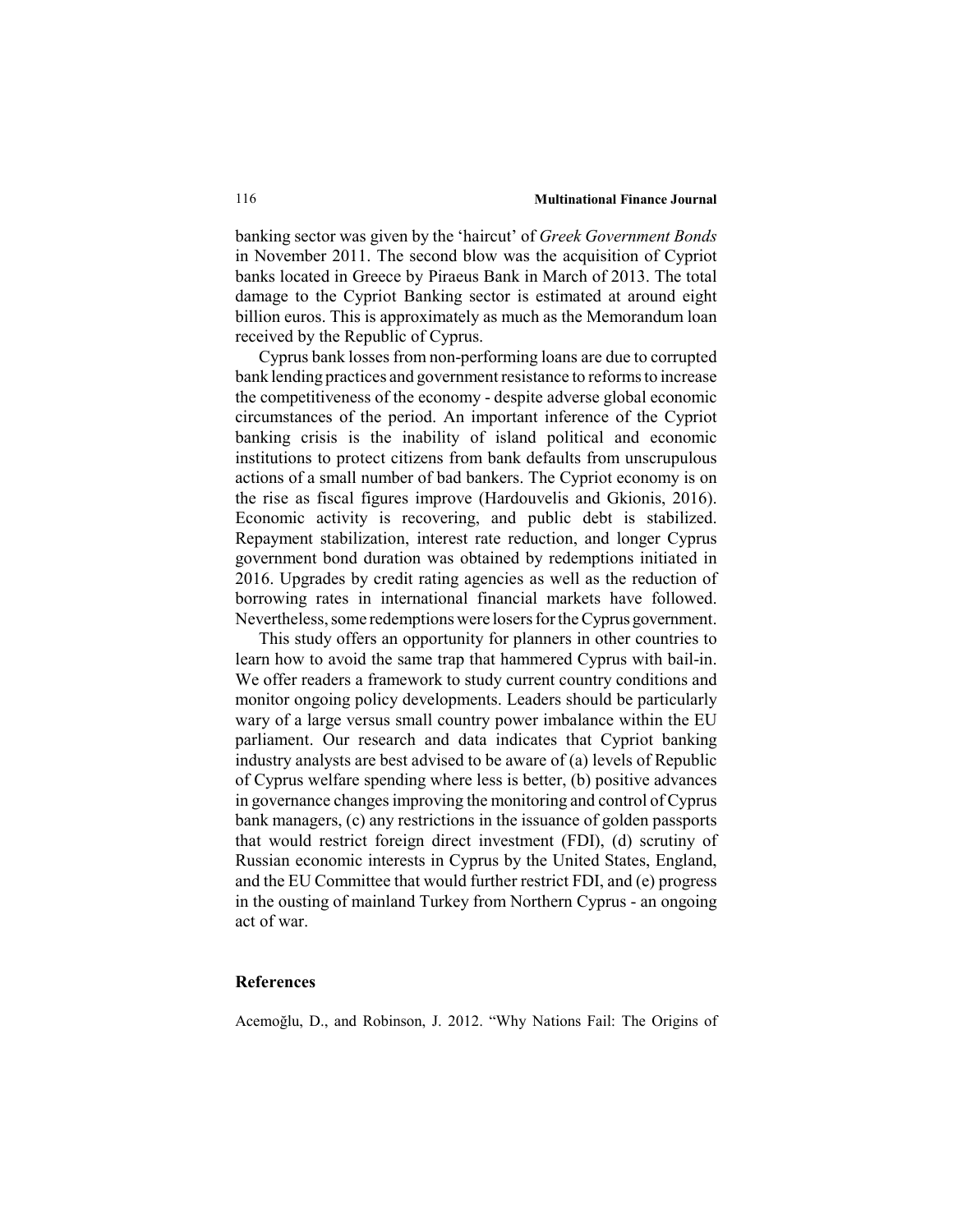Power, Prosperity, and Poverty.", Currency Press.

- Brown, M.; Evangelou, I.; and Stix, H. 2017. "Banking Crisis, bail-ins and money holdings." Bank of Cyprus working paper.
- Central Bank of Cyprus. 2012. Balance Sheet September 2012 Yearend, Eurosystem.
- Central Bank of Cyprus. 2013a. "Rescue Program of Popular Bank".
- Central Bank of Cyprus. 2013b. "Statement of Protocol to Report Investigations into Specific Aspects of Cyprus Banking Crisis", LLP.
- Chenells, L., and Wingfield, V. 2015. "Bank failure and bail-in: An introduction", Bank of England Quarterly Bulletin 2015/Q3: 228-241.
- Demetriades P. 2017. "A Diary of the Euro Crisis in Cyprus, Lessons for Bank Recovery and Resolution", ISBN 978-3-319-62222-4, Palgrave Macmillan.
- European Central Bank. 2013. "Treatment of Sovereign Exposures in Held-to-Maturity and Loan and Receivable Portfolios", Eurosystem.
- European Commission and European Central Bank. 2013a. "Assessment of the actual or potential financing needs of Cyprus", Directorate General, Economic and Financial Affairs, Brussels.
- European Commission and European Central Bank. 2013b. "Assessment of the public debt sustainability of Cyprus", Directorate General, Economic and Financial Affairs, Brussels.
- Fama, E. 1980. "Banking in the theory of finance," *Journal of Monetary Economics* (6) 1: 39-57.
- Friedman, M., and Schwartz, A. 1963. "A monetary history of the United States", 1967-1960, Princeton University Press.
- Jensen, M.C., and Meckling, W.H. 1976. Theory of the Firm: Managerial Behavior, Agency Costs and Ownership Structure. *Journal of Financial Economics*, 3: 305-360.
- La Porta, R.; Lopez-de-Silanes, F.; Shleifer, A.; and Vishny, R. 1997. "Legal determinants of external finance." *Journal of Finance* 52: 1131-1150.
- La Porta, R.; Lopez-de-Silanes, F.; Shleifer, A.; and Vishny, R. 1998. "Law and Finance," *Journal of Political Economy* 106: 1113-1155.
- La Porta, R.; Lopez-de-Silanes, F.; Shleifer, A.; and Vishny, R. 1999a. "The Quality of Government," *Journal of Law, Economics and Organization* 15 (1): 222-279.
- La Porta, R.; Lopez-de-Silanes, F.; Shleifer, A.; and Vishny, R. 1999b. "Corporate Ownership Around the World," *Journal of Finance* 54 (2): 471-517.
- Hardouvelis, G., and Gkionis, I. 2016. "A Decade Long Economic Crisis: Cyprus versus Greece", *Cyprus Economic Policy Review*, Vol. 10, No 2.
- Hatzimihail, N. 2013. "Cyprus as a Mixed Legal System," *Journal of Civil Law Studies* 6(1): 36-96.
- Michaelides, A., and Orphanides, A. 2015. "Cyprus Bail-in, The Policy Lessons from the Cyprus Economic Crisis", ISBN 9781783268757, Imperial College Press.